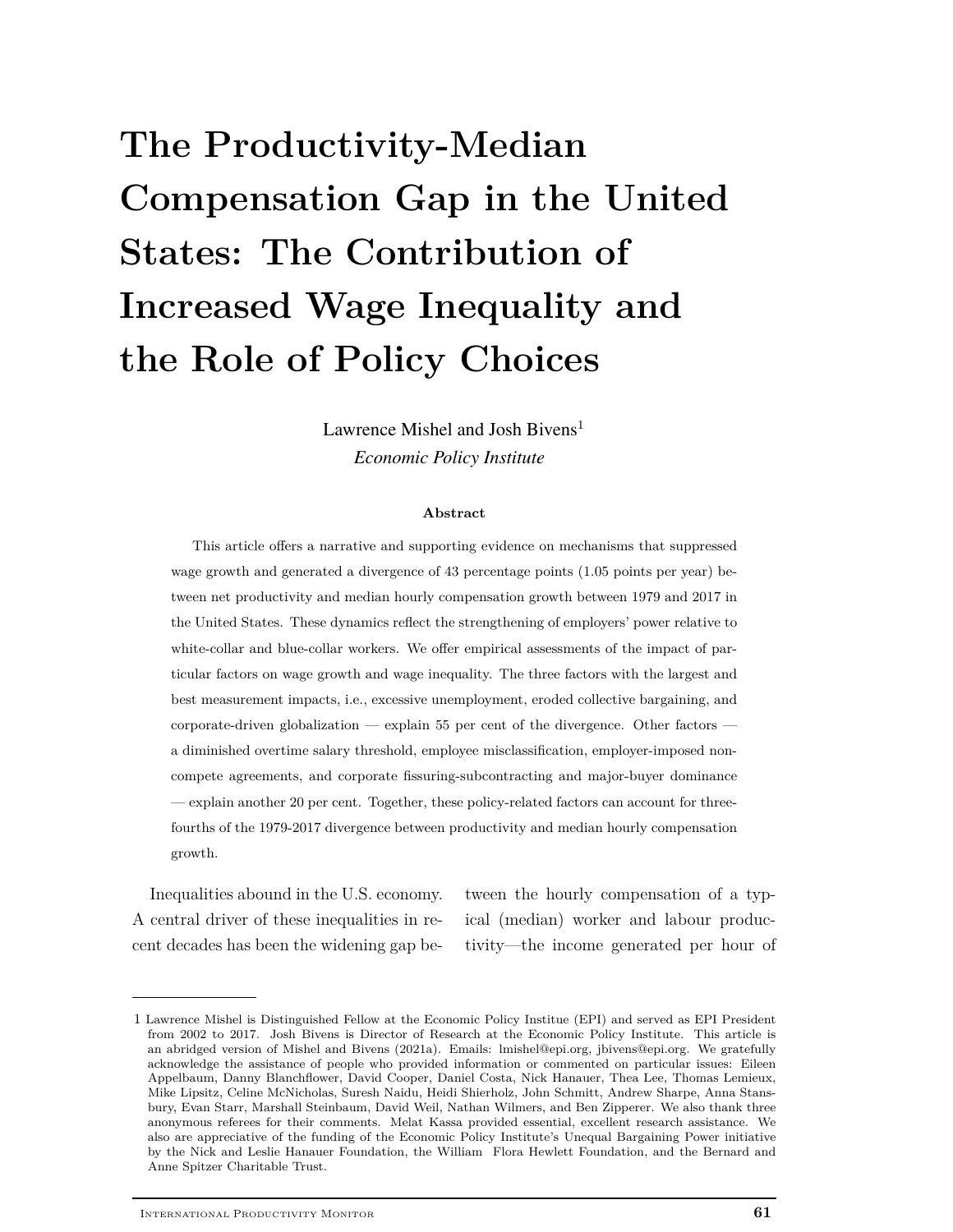work. This growing divergence has been driven by two other widening gaps, that between the compensation received by the vast majority of workers and those at the top of the wage distribution, and that between labour's and capital's share of income. This article presents an updated account of the United States productivitypay divergence (Mishel and Gee 2012) and evidence that the divorce between the growth of median compensation and productivity has been generated primarily through intentional policy decisions designed to suppress typical workers' wage growth, namely the failure to improve and update existing policies, and the failure to thwart new corporate practices and structures aimed at wage suppression. Inequality will stop rising, and paychecks for typical workers will start increasing robustly in line with productivity, only when we enforce labour standards and embrace policies that reestablish individual and collective bargaining power for workers.

Between 1979 and 2017, the compensation of median workers trailed economywide (net) productivity growth by roughly 43 percentage points, or 1.05 percentage points per year. The effects have been felt broadly: During this time 90 per cent of U.S. workers experienced wage growth slower than the economy-wide average (0.99 per cent), while workers at the top (mostly highly credentialed professionals and corporate managers) and owners of capital reaped large rewards made possible only by this anemic wage growth for the bottom 90 per cent.

Sluggish median wage growth is not a political secret; it has been widely recognized across the political spectrum, even cited by both the Republican and Democratic Party platforms in  $2016.<sup>2</sup>$  The root causes of the trend have frequently been misidentified, however. One prominent interpretation is that disappointing wage growth is an unfortunate result of apolitical market forces that one neither can nor would want to alter. Since labour markets are generally competitive and workers and employers have roughly balanced degrees of market power, this argument assumes, fundamental apolitical forces like technological change and automation, as well as globalization, have mechanically shifted demand away from noncollege-educated and middle-wage workers. But the premier research cited in support of a competitive marketbased explanation — predominantly focused on automation/technological change since the impact of globalization is frequently (though wrongly) considered to be minimal— has itself actually offered empirical metrics that demonstrate that automation/technological change fails to explain wage trends and wage inequality, especially in the period since 1995 (Mishel and Bivens

<sup>2</sup> The Republican Party platform reads: "Our economy has become unnecessarily weak with stag-<br>nant wages. People living paycheck to paycheck are struggling, sacrificing, and suffering." The People living paycheck to paycheck are struggling, sacrificing, and suffering." The Democratic platform reads: "But too many Americans have been left out and left behind.<br>They are working longer hours with less security. Wages have barely budged and the racial They are working longer hours with less security. wealth gap remains wide, while the cost of everything from childcare to a college education has continued to rise."See https://www.presidency.ucsb.edu/documents/2016-republican-party-platform, and https://www.presidency.ucsb.edu/documents/2016-democratic-party-platform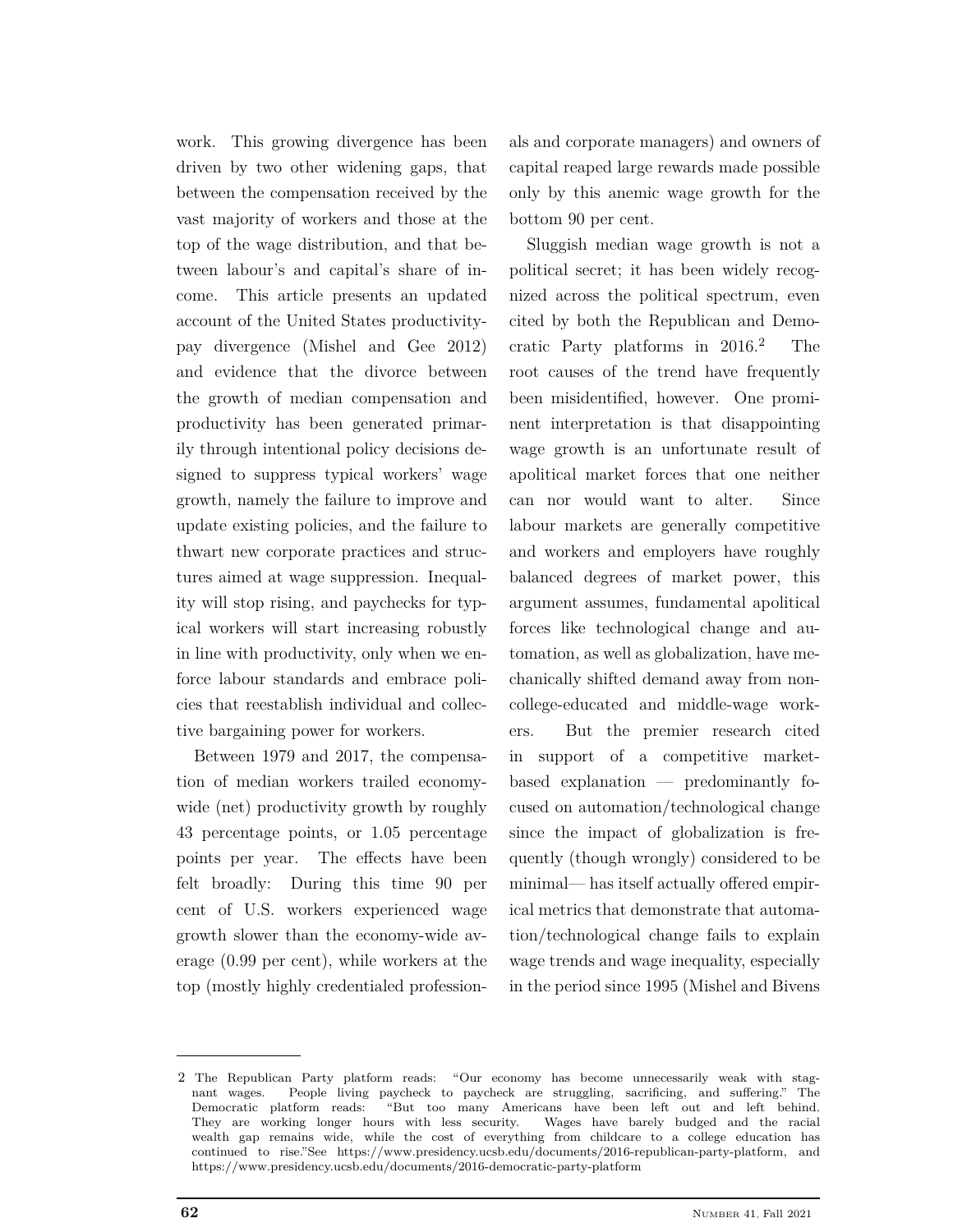2021b).

We need to look further for more convincing empirical explanations of why, during a period of rising productivity, hourly compensation for the bottom 90 per cent of all workers has risen so slowly in spite of overall income growth. Doing so requires explaining the key dynamics. The growing wedge between rising productivity and compensation growth for the typical worker financed the increased share of compensation going to top earners, especially those in the top 1 per cent and 0.1 per cent, along with a declining share of income going to labour. In addition, over the last four decades there has been a persistent disparity in the growth of earnings between those in the 90–99 per cent range and those in the middle. Further, wage disparities by gender, race, and ethnicity from the late 1970s, reflecting institutionalized gender and race discrimination, remain with us and have sometimes even worsened. Any accounting of where we are and what policies we need must address these issues.

This article offers a narrative and supporting evidence on the mechanisms that have suppressed wage growth since the late 1970s. We refer in this analysis to wage suppression rather than wage stagnation because it was an actively sought outcome **—** engineered by policymakers who invited and enabled capital owners and business managers to assault the leverage and bargaining power of typical workers, with the inevitable result that those at the top claim a larger share of income.

Six factors can collectively explain most of the growth of wage inequality and the erosion of labour's share that resulted in wage suppression over the last four decades (specifically 1979–2017):

- Austerity macroeconomics, including facilitating unemployment higher than it needed to be to keep inflation in check, and responding to recessions with insufficient force;
- Corporate-driven globalization, resulting from policy choices, largely at the behest of multinational corporations, that undercut wages and job security of non-college-educated workers while protecting profits and the pay of business managers and professionals;
- Purposely eroded collective bargaining, resulting from judicial decisions, and policy choices that invited ever more aggressive anti-union business practices;
- Weaker labour standards, including a declining minimum wage, eroded overtime protections, nonenforcement against instances of "wage theft," or discrimination based on gender, race, and/or ethnicity;
- New employer-imposed contract terms, such as agreements not to compete after leaving employment and to submit to forced private and individualized arbitration of grievances; and
- Shifts in corporate structures, resulting from fissuring (or domestic outsourcing), industry deregulation, privatization, buyer dominance affecting entire supply chains, and increases in the concentration of employers.

Concretely, our analysis attempts to account for the 43 percentage point (1.05 points per year) divergence between the growth of labour productivity (net of depreciation) and median hourly compensa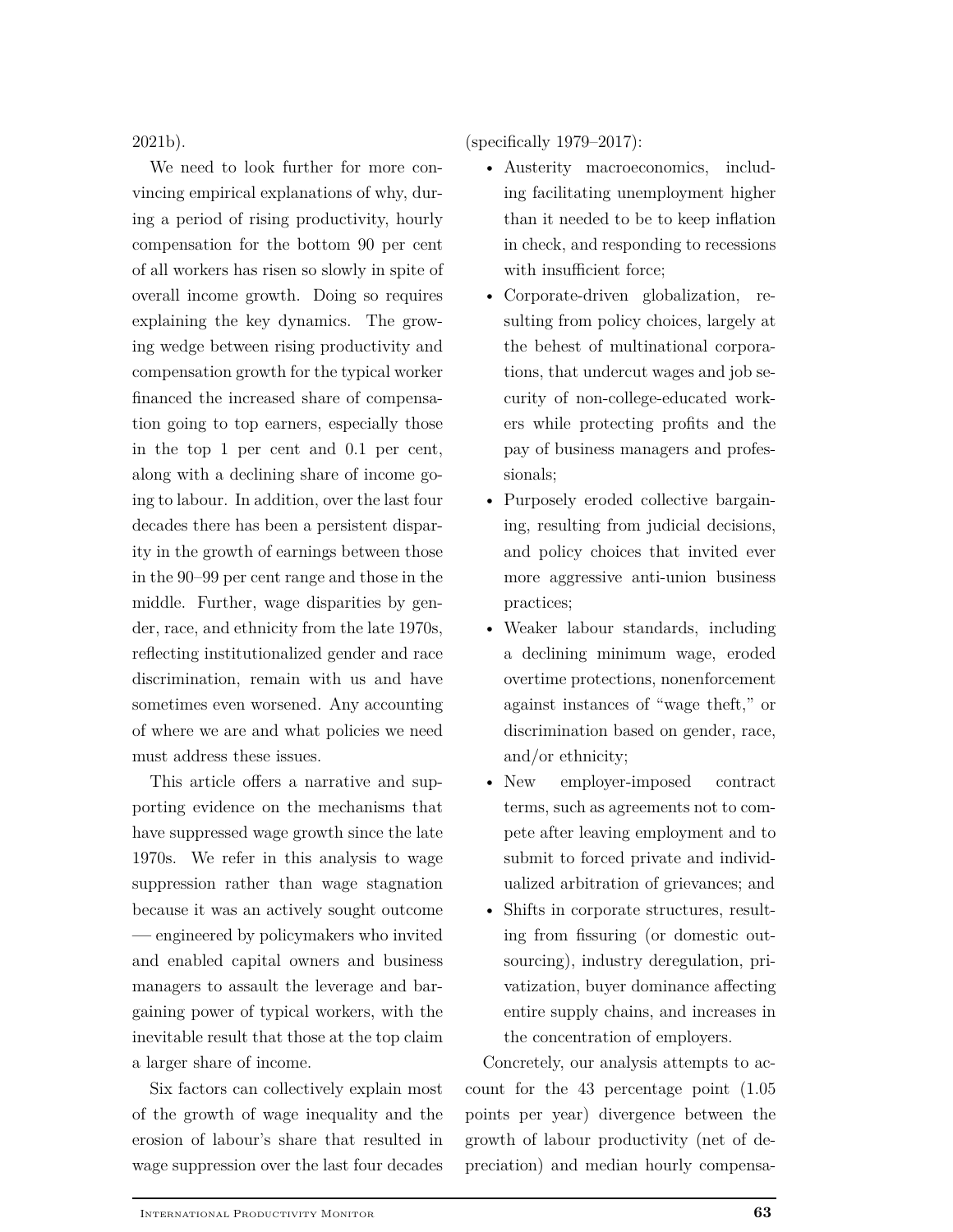tion (wage and benefit) growth between 1979 and 2017. This wedge excludes any impact of the differing measures of prices used to inflation-adjust productivity and compensation growth. Had median hourly compensation grown with net productivity it would have increased from \$20.48 in 1979 to \$33.10 in 2017 (2019\$). In fact, median hourly compensation was \$23.15 in 2017, a \$9.95 shortfall from the net productivity benchmark.

We estimate that the first three factors—the impacts that are largest and best measured, i.e., excessive unemployment, eroded collective bargaining, and corporate-driven globalization—explain 55 per cent of the divergence between growth in productivity and median hourly compensation, and specific other factors included above a diminished overtime salary threshold, employee misclassification, employer-imposed noncompete agreements, and corporate fissuringsubcontracting and major-buyer dominance—explain another 20 per cent. Together, the factors <sup>3</sup> for which we have been able to assess their impact on the median wage can account for three-fourths of the divergence between productivity and median hourly compensation growth from 1979 to 2017.<sup>4</sup>

points in the same direction as other recent research that has focused attention on worker power. For instance, Stansbury and Summers (2020) also argue that reduced worker power explains sluggish wage growth and a declining labour share of income. New empirical examinations of employer monopsony power have identified a growing (at least since the late 1990s) and pervasive employer ability to mark down wages from 20 per cent to 50 per cent and to exert more power over low-wage workers than others. This new monopsony literature provides a top-down empirical approach, estimating the aggregate potential employer power to suppress wages and then examining the contributing role of countervailing forces like unionization, highpressure labour markets, and high values of minimum wages in explaining an aggregate net metric of employer power.In contrast, we provide a bottom-up empirical approach examining the impact of many specific factors and gauging their contribution to the overall divergence between productivity and median compensation growth.

Our research and other recent findings demonstrate that employer power is ubiquitous in labour markets, and that wages will be lower and wage growth suppressed absent institutions and policies that provide countervailing power.<sup>5</sup> In other words,

This article's analysis complements and

<sup>3</sup> Other factors that we have not been able to empirically assess—increased wage theft and weak enforcement, anti-poaching agreements, increased discrimination, forced arbitration agreements, guestworker programs, and increased prevalence of employer-created "lawless zones" in the labour market where workers are deprived of effective labour protections because of their immigration status—have also contributed to wage suppression.

<sup>4</sup> The growth of the wage inequality in the bottom half, the 50/10 wage gap, has been shown to result primarily from excessive unemployment and the deterioration of the minimum wage (Mishel and Bivens,2021a).

<sup>5</sup> Joseph Stiglitz has long focused on power in markets, emphasizing both product market monopoly power and the weakening of employee power relative to employers. He recently provided an analysis similar to the framework of this article (Stiglitz,2021).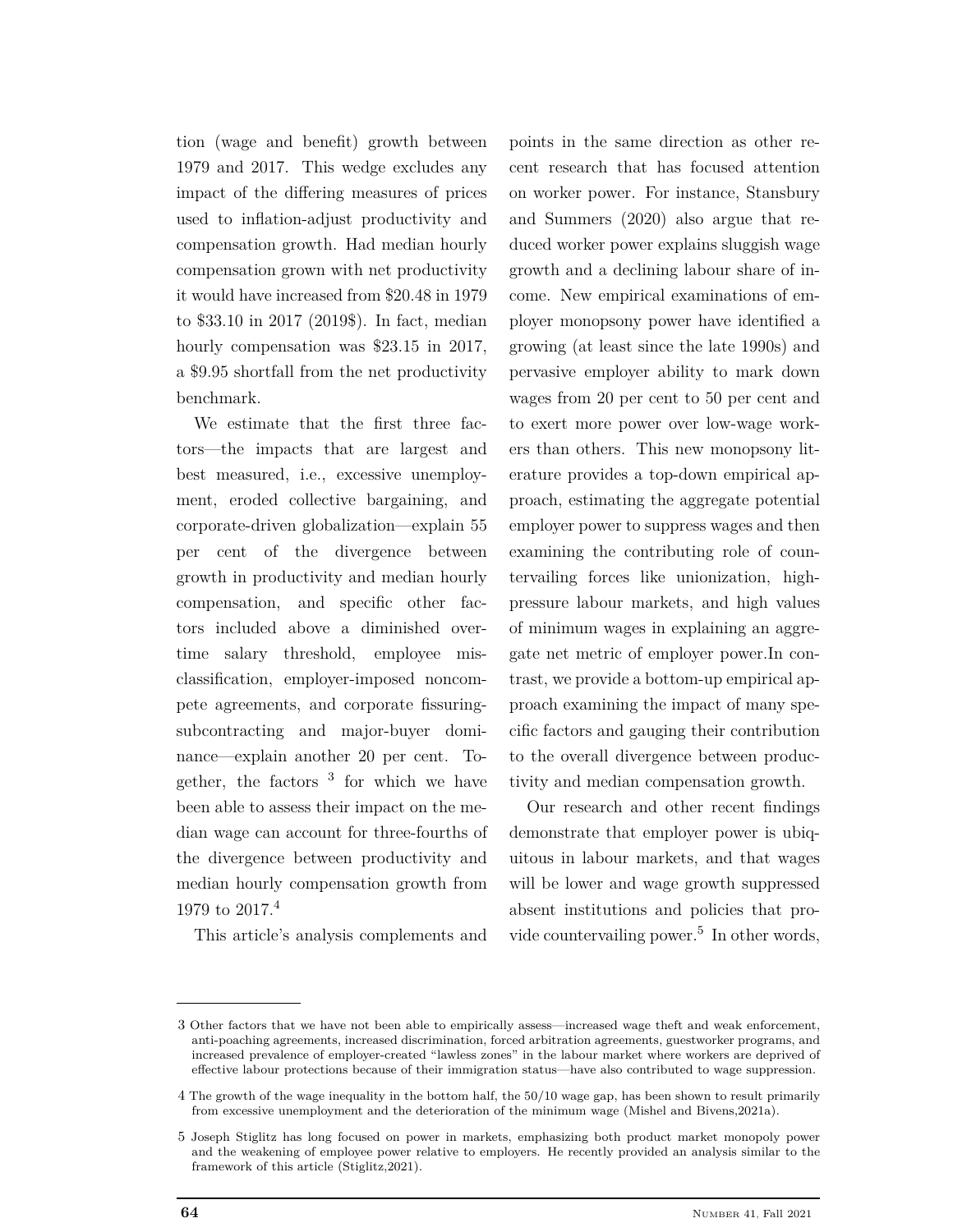employer power is a constant of modern labour markets, but what has changed over the past generation or two is the erosion of institutions and policies — highpressure labour markets, robust enforcement, unions, and meaningful minimum wages — that once provided that countervailing power.

The article proceeds as follows. The first step is to examine the wage trends that any explanation of wage suppression needs to explain and elaborating and analyzing the productivity-median hourly compensation divergence we seek to explain. The second section briefly assesses the conventional explanation of "skill-biased technological change"—namely, rapid automation workers while many lack the skills necessary for modern production systems. The third section identifies the six factors, from excessive unemployment and eroded collective bargaining to shifts in corporate structures, that we believe much better explain wage suppression. The fourth section reviews how this article fits into the overall literature on wage inequality and draws on the estimated impact of the various factors to establish how much they explain the overall divergence between productivity and median hourly compensation, The fifth and final section concludes.

# **Wage Trends and Patterns to be Explained**

There are three disparities in growth of wages by workers' wage rankings that

policymakers need to understand and economists need to explain: the one between the highest earners (the top 1 per cent and top 0.1 per cent) and other highwage earners; the one between high-wage and middle-wage earners (the 95/50 or the 90/50 wage gaps); and the one between middle- and low-wage earners (the 50/10 wage gap). In addition, a theory about wage trends needs to explain the decline in the share of overall income accruing to labour, since this drop saps wage growth.

The rough summary of inflationadjusted wage growth is as follows. Between 1979 and 2019 (the end of the last business cycle), inflation-adjusted annual wages at the very top have grown tremendously (Mishel and Kandra, 2020). Those in the top 1 per cent enjoyed 160 per cent growth (Chart 1), and those at the very top—the top 0.1 per cent—experienced growth of 345 per cent. Growth was much slower at the 95th percentile 63 per cent (using hourly wage data), slower still at the 50th (15 per cent), and a snail's pace at the 10th (3 per cent) though it is worth noting that growth rates at the middle and the bottom were not remarkably different since the late  $1980s^{6}$ .

Two key wage gaps have grown since the late 1980s: the one between the top and very top on the one hand and all other earners, including even those at the 95th percentile, on the other, and the gap between high earners and middle earners, illustrated by the ratio of wages at the 95th (or 90th) percentile and the median wage.

<sup>6</sup> Economic Policy Institute's State of Working America Data Library. Wages by percentile and wage ratios https://www.epi.org/data/?subject=wage-percentil.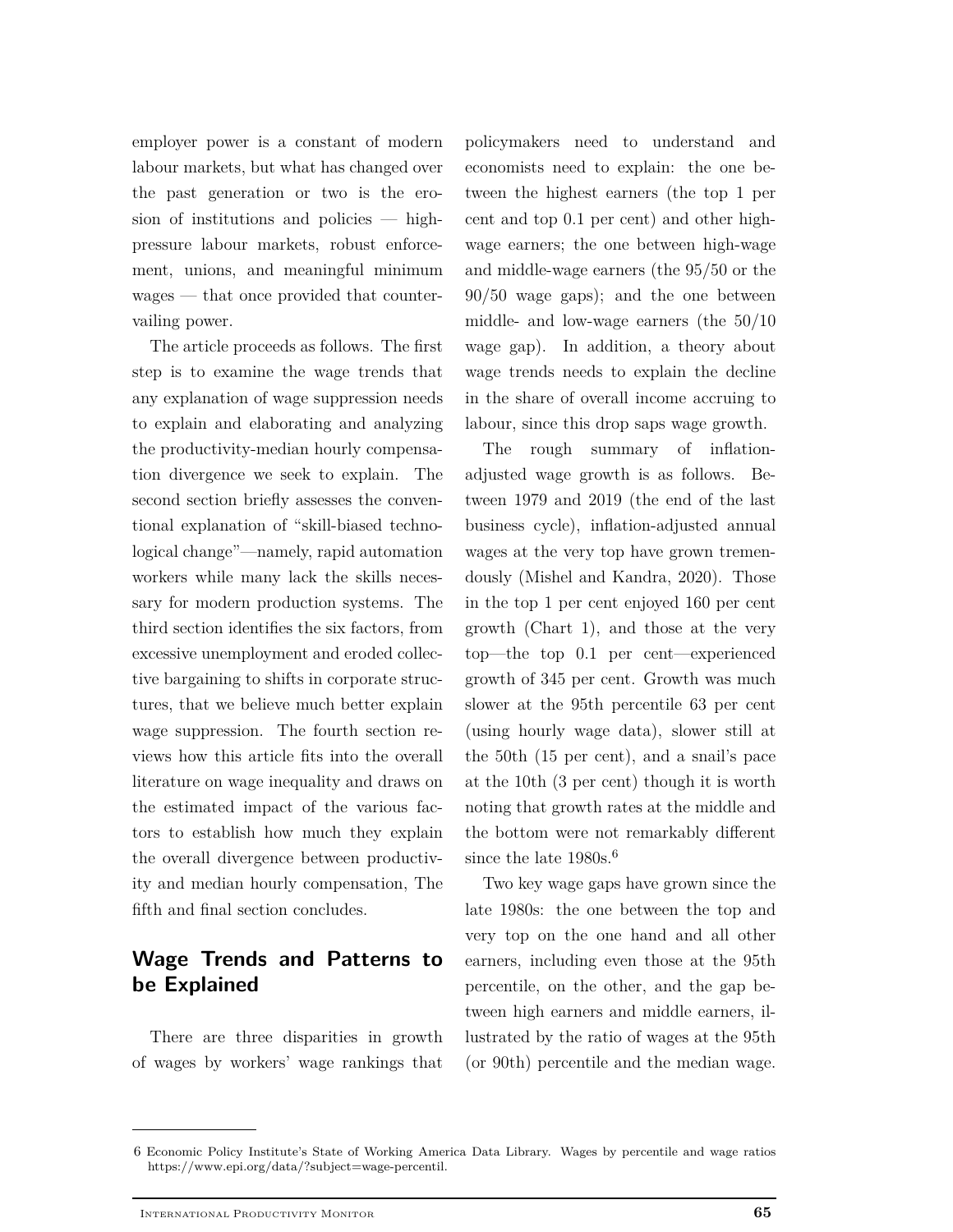



*Source:* EPI analysis of Kopczuk, Saez, and Song (2007, Table A3) and Social Security Administration wage statistics

The gap between the median earner and low-wage earners (50/10 wage gap) grew in the 1980s but has been stable since the 1987-88 (see Figures B and C in Mishel and Bivens 2021a).

# **Decomposing the gap between productivity and median hourly compensation**

The last four decades have seen a systematic divergence between the growth of economy-wide productivity (the amount of income generated in an average hour of work) and the growth of hourly compensation (wages and benefits) for typical workers. We proxy the wages of "typical" workers as either wages for nonsupervisory workers (roughly 80 per cent of the private-sector workforce) or wages for the worker earning the median wage. Chart 2 shows the growth of economy-wide productivity (net of depreciation, measured with

consumer prices) and the typical worker's hourly compensation since 1948,It uses the hourly compensation of private productionnonsupervisory workers because that is the only series available for the entire period since 1948. While productivity and a typical workers' compensation grew in tandem over the 1948-1979 period, they diverged thereafter, splitting entirely after 1979. In the latter period productivity growth decelerated significantly, but much more rapid deceleration (or even stagnation) occurred in growth of a typical worker's compensation. Net productivity grew 118.4 per cent from 1948 to 1979, accompanied by 107.5 per cent growth in a typical worker's compensation between 1979 and 2019 net productivity grew 59.7 per cent (1.18 per cent annually) further, but a typical worker's compensation (wages and benefits) grew only by 13.7 per cent (0.38 per cent annually).

This divergence was first pointed out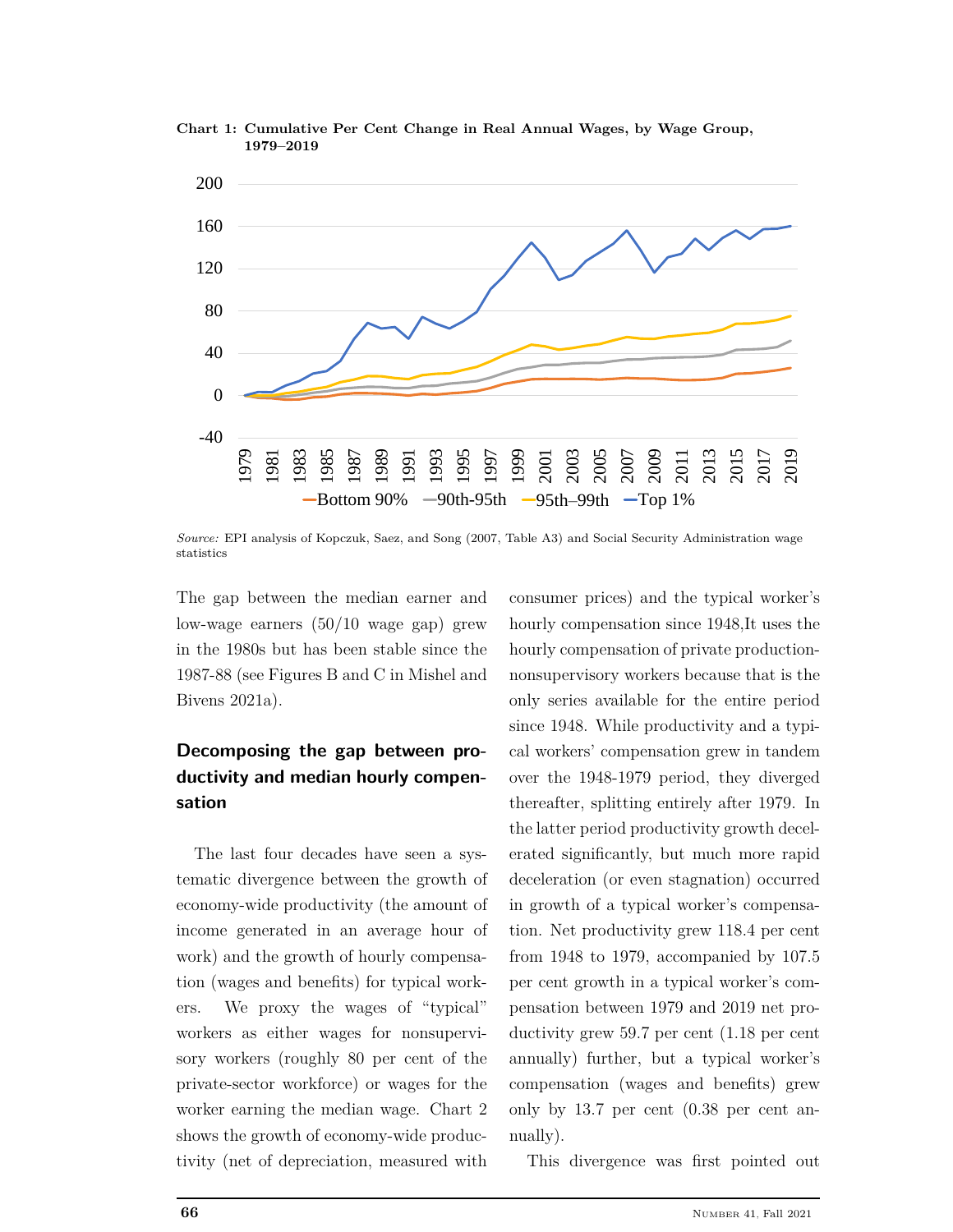



*Source:*

in the early 1990s (Mishel and Bernstein, 1994) to demonstrate that stagnant wages for the typical worker over the previous decade or so could not be explained solely by the slowdown of productivity growth. This section updates the Bivens and Mishel (2015) analyses of the wedges between typical workers' pay and productivity and the decomposition of the main factors generating it, drawing on previous work <sup>7</sup>

The top panel in Table 1 provides the basic trends required to decompose the divergence. The output data cover all sectors while the compensation and wage data are for all wage and salary workers (i.e., excludes self-employed). We focus on the gap between net productivity (productivity net of capital depreciation, which is a better

metric than gross productivity for our purposes) and median hourly compensation (wages and benefits, in line 6) but provide data on median wages (line 5) and gross productivity (line 1) for completeness.<sup>8</sup> We decompose the divergence between net productivity (measured as the statistical agencies do, at output prices, shown in line 2) and median hourly compensation. This allows us to compute the contribution of the differing inflation rates in output (i.e. Net National Product) than in consumer goods and services as a factor. The definitions of the variables in Table 1 and the data sources are found in Appendix A.

Over the 1979-2019 period, net productivity grew 1.36 per cent annually while median hourly compensation grew just 0.38

<sup>7</sup> See Mishel and Gee (2012) and the decomposition framework developed by the Centre for the Study of Living Standards: Sharpe, Arsenault, and Harrison 2008a; Sharpe, Arsenault, and Harrison 2008b; and Harrison 2009).

<sup>8</sup> Net product encompasses the income that is distrusted to households.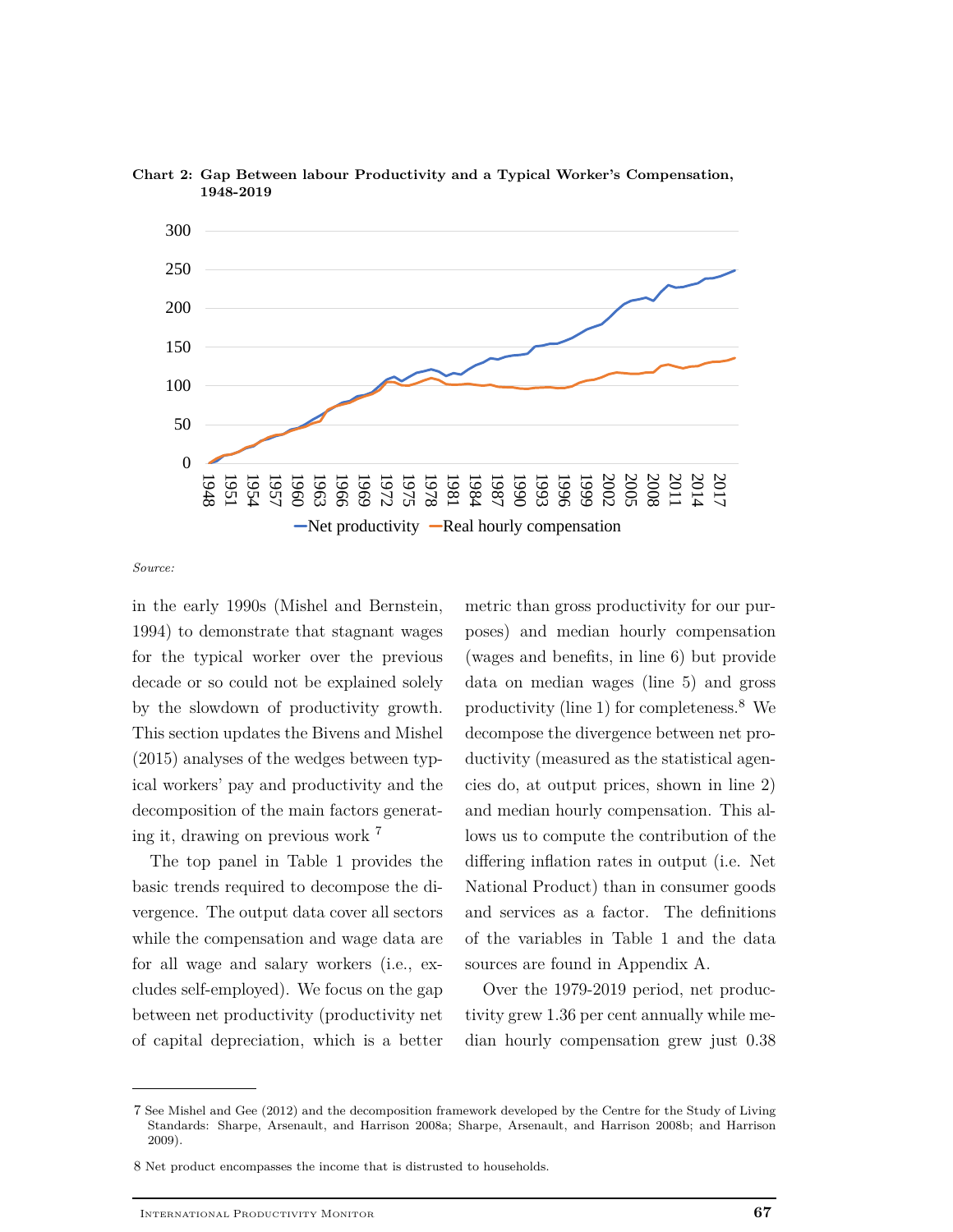| Table 1: Contributions to Gap Between Median Hourly Compensation and Productivity |
|-----------------------------------------------------------------------------------|
| Growth, 1979-2019 (Compound Annual Rate of Change)                                |

| A. Basic trends                                                      | $1973-$<br>1979 | $1979-$<br>1995 | $1995 -$<br><b>2000</b> | $2000 -$<br>2007 | $2007 -$<br>2019 | $2000 -$<br>2019 | $1979-$<br>2019 | $1979-$<br>2017 |
|----------------------------------------------------------------------|-----------------|-----------------|-------------------------|------------------|------------------|------------------|-----------------|-----------------|
|                                                                      |                 |                 |                         |                  |                  |                  |                 |                 |
| 1. Gross productivity                                                | 1.06            | 1.38            | 2.33                    | 2.19             | 1.11             | 1.50             | 1.56            | 1.58            |
| 2. Net productivity (producer prices)                                | 0.92            | 1.19            | 2.13                    | 1.94             | 0.94             | 1.31             | 1.36            | 1.38            |
| 3. Net productivity (consumer prices)                                | 0.53            | 0.96            | 1.65                    | 1.84             | 0.89             | 1.24             | 1.18            | 1.18            |
| 4. Average hourly compensation                                       | 0.81            | 0.82            | 2.18                    | 1.19             | 0.62             | 0.83             | 0.99            | 0.99            |
| 5. Median wage                                                       | $-0.47$         | $-0.04$         | 1.41                    | 0.47             | 0.37             | 0.41             | 0.35            | 0.30            |
| 6. Median compensation                                               | 0.13            | 0.07            | 1.09                    | 0.65             | 0.33             | 0.45             | 0.38            | 0.33            |
| 7. Gross productivity–median compensation gap (1-6)                  | 0.94            | 1.30            | 1.24                    | 1.53             | 0.78             | 1.06             | 1.18            | 1.24            |
| 8. Net productivity–median compensation gap (2-6)                    | 0.80            | 1.12            | 1.04                    | 1.29             | 0.62             | 0.86             | 0.99            | 1.05            |
| B. Explanatory factors for net productivity<br>gap (annual growth)   |                 |                 |                         |                  |                  |                  |                 |                 |
| 9. Inequality of compensation $(4-6)$                                | 0.69            | 0.74            | 1.09                    | 0.54             | 0.29             | 0.38             | 0.61            | 0.65            |
| 10. Loss in labor's share of income $(3-4)$                          | $-0.28$         | 0.14            | $-0.53$                 | 0.65             | 0.27             | 0.41             | 0.19            | 0.19            |
| 11. Divergence of consumer and output prices (3-2)                   | 0.39            | 0.24            | 0.48                    | 0.10             | 0.05             | 0.07             | 0.19            | 0.20            |
| C. Relative contribution to net productivity<br>gap (percent of gap) |                 |                 |                         |                  |                  |                  |                 |                 |
| 12. Inequality of compensation                                       | 86.2            | 66.2            | 105.0                   | 41.9             | 47.6             | 44.5             | 62.2            | 62.6            |
| 13. Loss in labor's share of income                                  | $-35.2$         | 12.7            | $-51.5$                 | 50.41            | 44.0             | 47.5             | 18.8            | 18.5            |
| 14. All inequality $(12 + 13)$                                       | 51.0            | 78.9            | 53.5                    | 92.3             | 91.6             | 92.0             | 81.0            | 81.1            |
| 15. Divergence of consumer and output prices                         | 49.0            | 21.1            | 46.5                    | 7.7              | 8.4              | 8.0              | 19.0            | 18.9            |
| Total                                                                | 100.0           | 100.0           | 100.0                   | 100.00           | 100.0            | 100.0            | 100.0           | 100.0           |

*Source:* Update of Bivens and Mishel (2015) Table 1. See Appendix A for data definitions and sources.

per cent annually, a sizeable divergence of 0.92 percentage points each year. The gap was primarily driven by factors associated with growing inequality—the decline of labour's share (since 2000) and growing inequality of compensation, as shown in rows 9 and 10. These inequality factors can explain 81 per cent of the growth of the productivity-median hourly compensation gap (row 14) with the remaining portion (19 per cent) due to difference in the growth of producer (used to measure productivity) and consumer (used to measure compensation) price growth.

In the most recent period from 2000 to 2019 the inequality factors can explain 92 per cent of the divergence and the difference in deflators was much less important (8 per cent).The net productivity-median hourly compensation divergence, exclusive of the price deflator differences (line 3-6), reflects the rising inequalities we seek to explain.

We focus on the 1979-2017 period because that best fits the various studies information available on the impact of various factors. Over 1979-2017 net productivity grew 56.2 per cent (1.18 per cent per year) while median hourly compensation grew 13.5 per cent,0.33 per cent per year a gap of roughly 43 percentage points or 1.05 percentage points per year.

We rely on this divergence of 43 percentage points to measure the extent of wage suppression. This divergence simply reflects the impact on the median hourly compensation of the growth of wage and benefit inequality and the loss of labour's share and thus measures the counterfactual of how much faster median hourly compensation could have grown had inequality not grown. A situation where productivity and median hourly compensation progress at the same pace is not offered as a description of how we expect the economy to work nor as a normative statement. Our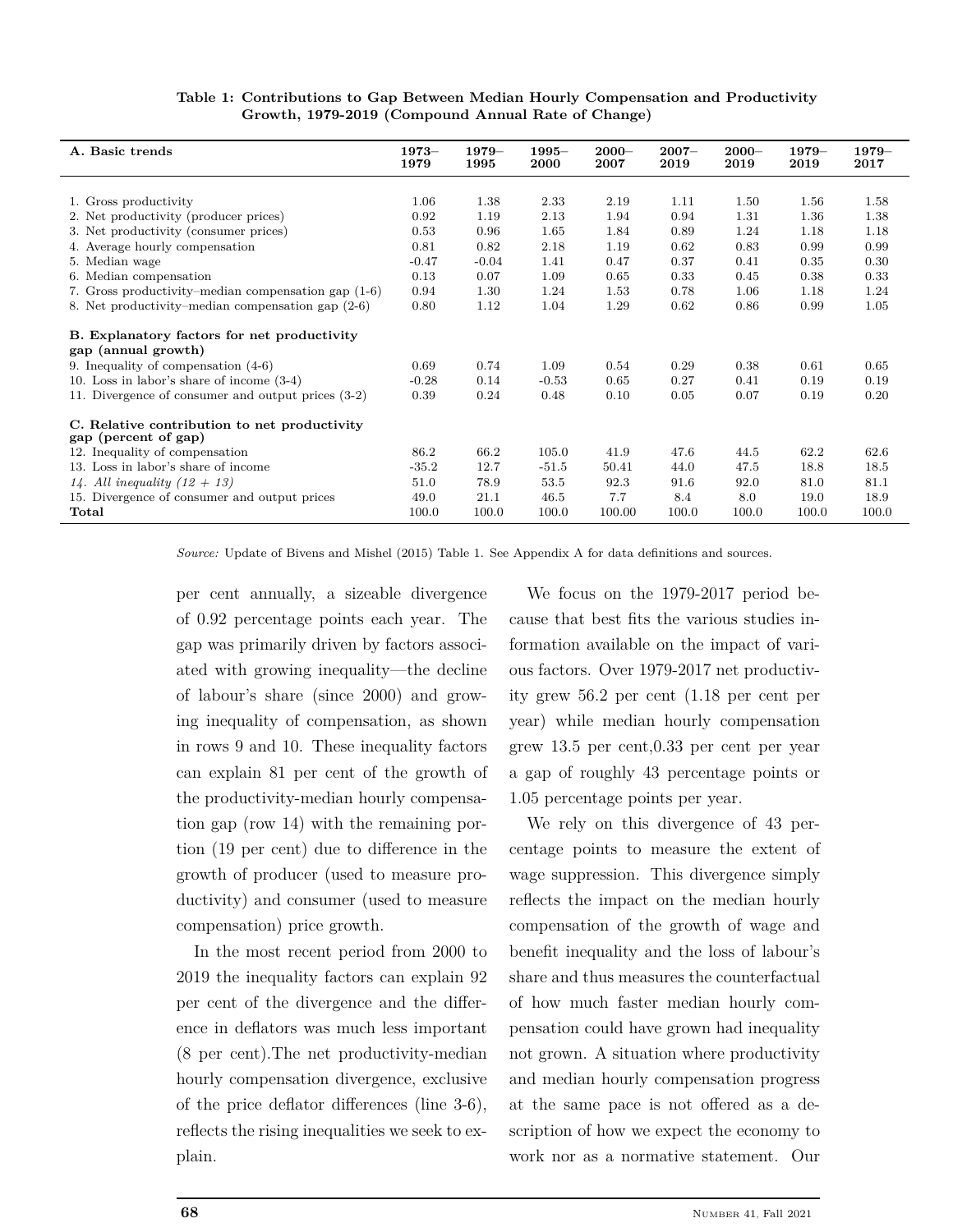analysis reviews the impact of particular factors on the growth of median wages (assumed to correspond to median compensation growth).

In the final section we examine the extent to which the cumulative impact of particular factors to gauge whether their cumulative effect can explain the divergence between net productivity and median hourly compensation growth, i.e. wage growth suppression

# **The decline in labour's share of income**

One of the trends that alerted analysts to the erosion of worker bargaining power and the corresponding strengthening of employer bargaining power has been the erosion of labour's share of income in the 2000s. The distributional conflict between workers and employers (or capital and labour shares) is best examined in the corporate sector, where all income is divided between compensation going to workers and income accruing to owners of capital and avoids issues of having to decide whether "proprietor's income," or noncorporate businesses income is labour or capital (see Bivens 2019 for measurement details).

Labour's share fell from 82.4 per cent in 2000 to 77.9 per cent in 2007, the last year before the Great Recession. By 2016, when unemployment had reached levels comparable to what had prevailed in 2006 and 2007, labour's share remained roughly 2.5 percentage points below its 2007 level. The fall in labour's share from 82.4 per cent in 2000 to 75.5 per cent in 2016 is the equivalent of an 8.4 per cent across-the-board cut in compensation for every employee; equivalently, it would require an across-theboard compensation boost of 9.1 per cent to restore labour's share to its 2000 level. This shift toward greater capital income and returns is even more impressive given that real interest rates have fallen sharply in recent years, a development that should (all else equal) be accompanied by a lower return to capital (Farhi and Gourio,2018).

# **The Failure of Automation and Skill Gaps to Explain Wage Suppression or Wage Inequality**

The predominant explanation offered by economists, pundits, policymakers, and the media to explain sluggish wage growth and growing inequality in the United States, at least until recently has been the skillbiased technological change hypothesis. It is assserted that a huge proportion of U.S. workers have "skills deficits," i.e., lack the skills necessary to deal with technological change. One version, focused on education wage gaps, argues that computerized automation has made more educated workers — generally referring to those with at least a four-year college degree - more valuable to employers and has correspondingly reduced the value of those without a college degree (Katz and Murphy, 1992; Goldin and Katz, 2007, 2008). This growing wage gap between college-educated and non-college-educated workers the college wage premium is used to explain rising wage inequality between high earners and the majority of earners who lack a four-year college credential (62 per cent of earners in 2019, down from 82 per cent in 1979.

A second version of the automation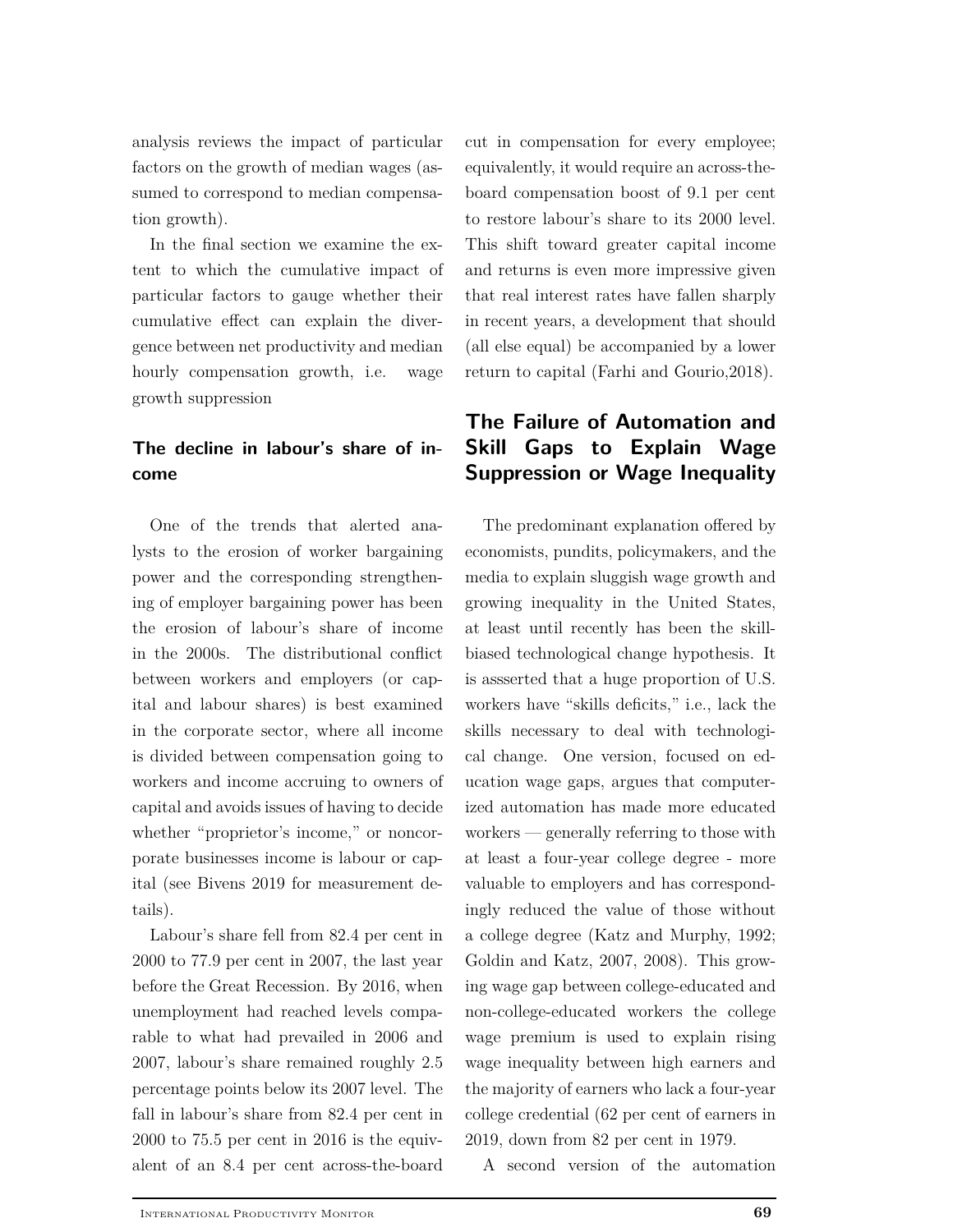story, frequently referred to as the "job polarization thesis," argues that technological change has increased the value of abstract reasoning, creativity, and expertise, judgment, resulting in the devaluation of skilled work done following well-understood rules and procedures (Autor, 2010).

These versions of skill-biased technological change portray the cause of wage suppression and growing wage inequality as due to a factor, automation, that is both inevitable (one can't stop technology's forward march) and desirable (after all, technological change is a key driver of rising living standards). Thus, the resulting economic adversity for some workers is the unfortunate byproduct of a dynamic that one would neither want to nor could change. Given this view, the only appropriate remedy is to adapt to automation, primarily by upgrading workers' skills and education and perhaps by providing a more adequate safety net for workers temporarily displaced.

Skill-biased technological change has always been a weak explanation for the wage trends since 1979, but is a prima facie implausible explanation for the trends since the mid-1990s or since 1999. None of the basic indicators of automation's impact and of skill deficits used to establish these narratives has been evident over the last 25 years. Consequently, there is no basis for considering automation-driven skill-biased

technological change as a significant factor in wage suppression or the growth of wage inequality since the mid-1990s—and we assign it an impact of zero since 1995 in our analysis below.

Our critiques of both the skills narratives, focus particularly on their inability to explain wage trends since the mid-1990s.<sup>9</sup> These arguments are fully explored in Mishel and Bivens (2021b).

## **Omissions and Evidentiary Problems in the Skills-based Wage-gap Story**

One problem with the automation narratives is that they fail to address the superlative wage growth of the top 1 per cent (and the top 0.1 per cent) and the corresponding upward shift of 6 percentage points of aggregate earnings to the top 1 per cent between 1979 and 2019 (Mishel and Kandra, 2020). The growth of wages for the top 1 per cent primarily reflects the growth of executive compensation and the expansion of the financial sector (and its high earners). Similarly, the narratives accord no attention to the erosion of labour's share of income. the data show that the link between automation and the decline of labour's share is at least as inconsistent with real-world data as is the link between automation and wage inequality (Stansbury and Summers, 2020).

<sup>9</sup> Our discussion does not cover the 1979–1995 period specifically. However, we do not assign any impact of automation and skills gaps for this period. We remain skeptical that there was any impact, though, following the analysis in Mishel, Bernstein, and Schmitt (1997a) and Card and DiNardo (2002). Wage inequality surged in the early 1980s before there was much computer automation, for instance. Plus, much of the critique of automation's role in the period following 1995 also applies to the earlier period: there was a flat 50/10 wage gap since 1987; a spectacular growth for the top 1 per cent; and much of the growth of wage inequality was within education groups.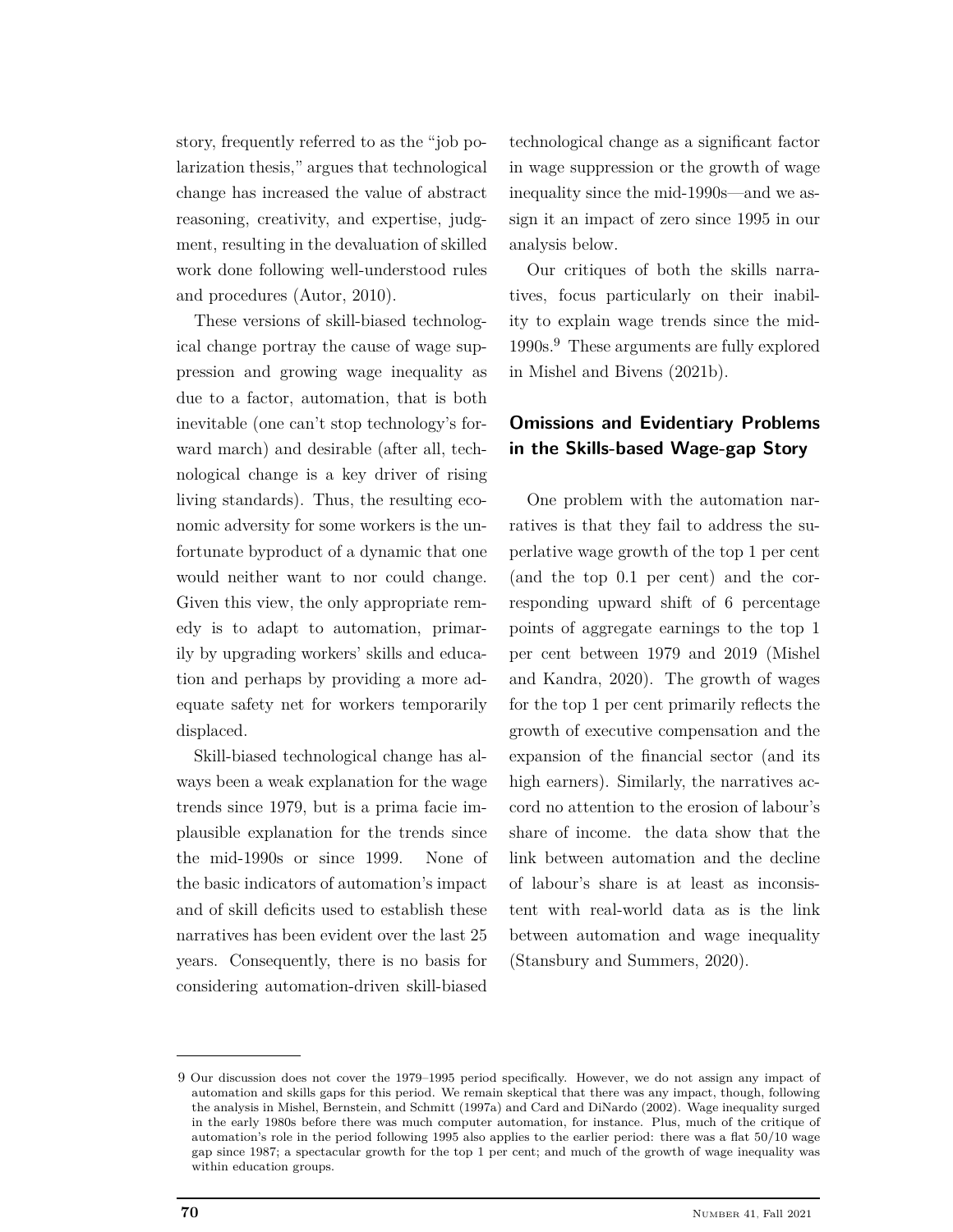#### **college wage premium**

Autor, Goldin, and Katz (2020) note that "returns to a year of college rose by 6.5 log points, from 0.076 in 1980 to 0.126 in 2000 to 0.141 in 2017." Yet note the slowdown from the former period to the 2000– 2017 period. In the former period, the log college wage premium rose 0.0325 percentage points each year, far faster than the 0.0088 percentage point increase each year between 2000 and 2017. This represents a 70 per cent reduction in growth. it is evident that the education wage gap has not driven wage inequality in the top half since 2000, or perhaps since mid-90s.

#### **demand for college graduates**

The substantial deceleration in the college wage premium, even as the supply of college graduates slowed, implies a dramatic slowing in the growth of relative demand for college graduates. As Autor, Goldin, and Katz (2020:5) note:

> "a puzzling slowdown in the trend demand growth for college equivalents starting in the early 1990s. Rapid and disruptive technological change from computerization, robots, and artificial intelligence is not to be found."

If automation's impact has been far less in the last 25 years than in earlier decades, it cannot explain the ongoing strong, even faster, growth of wage inequality in the top half, illustrated by the growth of the 95/50 wage gap.

#### **wage gap in the bottom half**

In the skills-gap story, the more education workers have, the more they are in demand and the higher their wages. Yet over the last three decades there have been no increases in the wage gaps between those with some college, those with a high school diploma, and those who left high school. Similarly, the wage gap between median (50th percentile) workers and lowwage (10th percentile) workers has been stable or declining since 1987 This is a longstanding critique of the education wagegap hypothesis (Mishel, Bernstein, and Schmitt, 1997a; Card and DiNardo 2002; Acemoglu and Autor, 2012).

## **occupational employment polarization**

Most strikingly, Autor (2010), Acemoglu and Autor (2012) and Autor (2014) document that job polarization has not been evident since 1999:

> "[G]rowth of high-skill, highwage occupations (those associated with abstract work) decelerated markedly in the 2000s, with no relative growth in the top two deciles of the occupational skill distribution during 1999 through 2007, and only a modest recovery between 2007 and 2012. Stated plainly, the Ushaped growth of occupational employment came increasingly to resemble a downward ramp in the 2000s."(Autor, 2014:149- 150)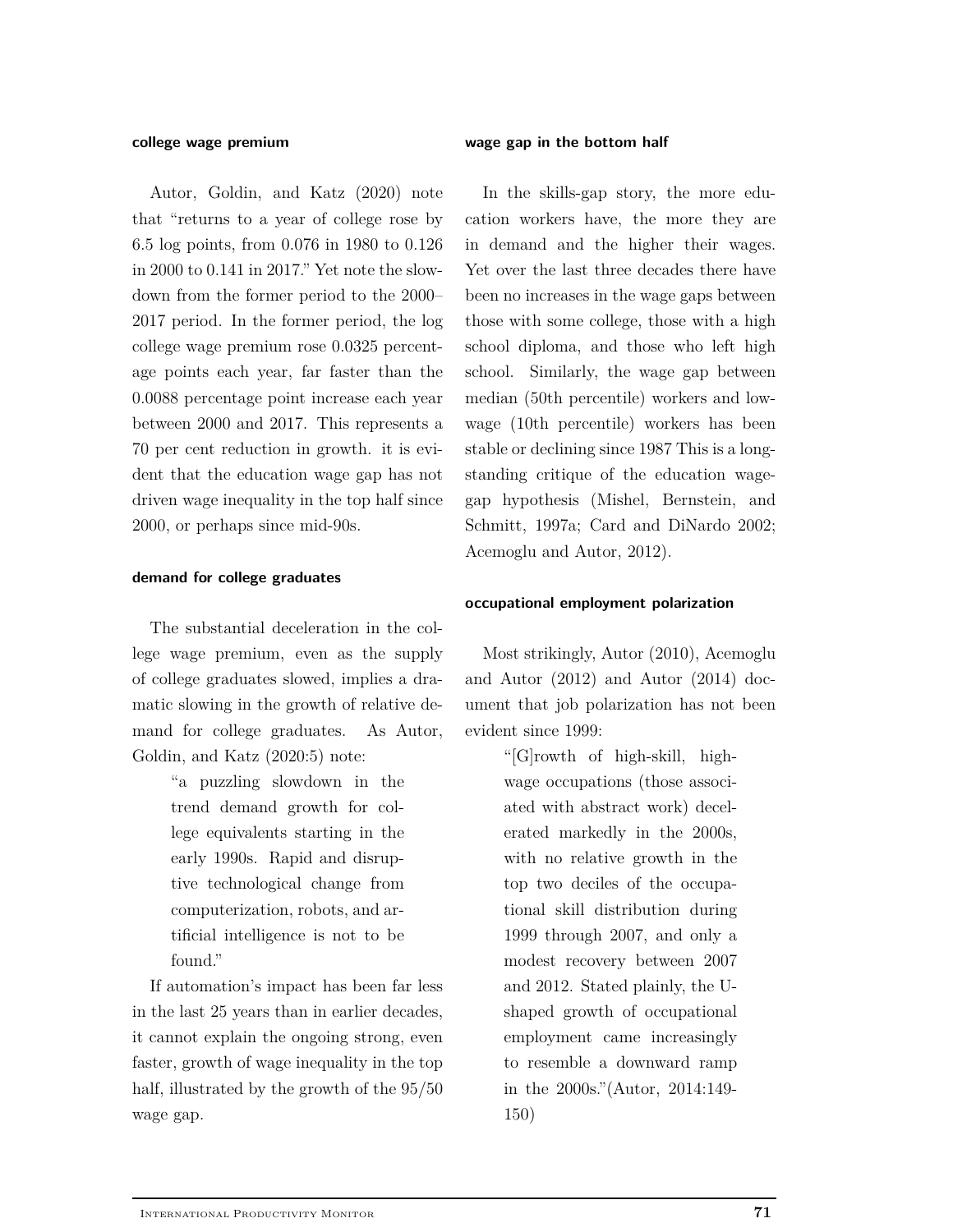## **Occupational employment patterns**

The job polarization narrative relies on mapping occupational employment patterns to explain wage trends. But surprisingly, the polarization literature has never presented evidence that these occupational employment shifts directly affect wages. And indeed, they do not. Mishel, Shierholz, and Schmitt (2013) show that in the 1980s, 1990s, and 2000s, changes in occupational employment shares (whether employment in an occupation expands or contracts relative to other occupations) were not related to changes in relative wages by occupation. If occupational job polarization does not shape relative occupational wages, then it is certainly not much of an explanation for wage inequality.

# **A More Convincing Theory of Sluggish Wage Growth and Inequality: Policy-driven Wage Suppression**

If forces unrelated to policy decisions, particularly automation, do not seem to be driving wage trends, what are the factors leading to wage suppression? Our answer is that there has been an intentional policy assault—including policy forbearance in the face of new anti-worker business practices—that diminished the institutional sources of leverage and bargaining power for typical workers in the labour market. The point was to suppress labour costs. This policy assault (acts of commission and omission, such as failing to up-

date labour law or the value of the minimum wage) either directly undercut these institutional sources of power or accommodated employers' efforts to undercut them. Business forces were secure knowing that policymakers (legislators, executive branch officials, and judges) would not change legislation, enforcement priorities and effectiveness, or legal interpretations to countermand this assault on a typical workers' power in the labour market.

Why this policy and corporate assault began when it did, and why it was successful politically, are questions mostly outside the bounds of this article.<sup>10</sup> But a growing body of evidence shows that the specific policies launched in this attack can explain the overwhelming majority of wage suppression experienced in recent decades. This section identifies these policies and estimates their impact.

# **Austerity Macroeconomic Policy: Excessive Unemployment**

The Federal Reserve Board's dual mandate is to pursue the maximum level of employment consistent with stable inflation. However, since 1979 the Fed's actions suggest that it took the inflation mandate more seriously, thereby tolerating (by failing to lower) or actually generating excessive unemployment for extended periods in the name of keeping inflation tame.

Hooper, Mishkin, and Sufi (2019: 25) note that "since the 1980s the Fed focused much more on avoiding labour market overheating in order to stabilize in-

<sup>10</sup> See Hacker and Pierson (2011, 2020) for the political science explanations.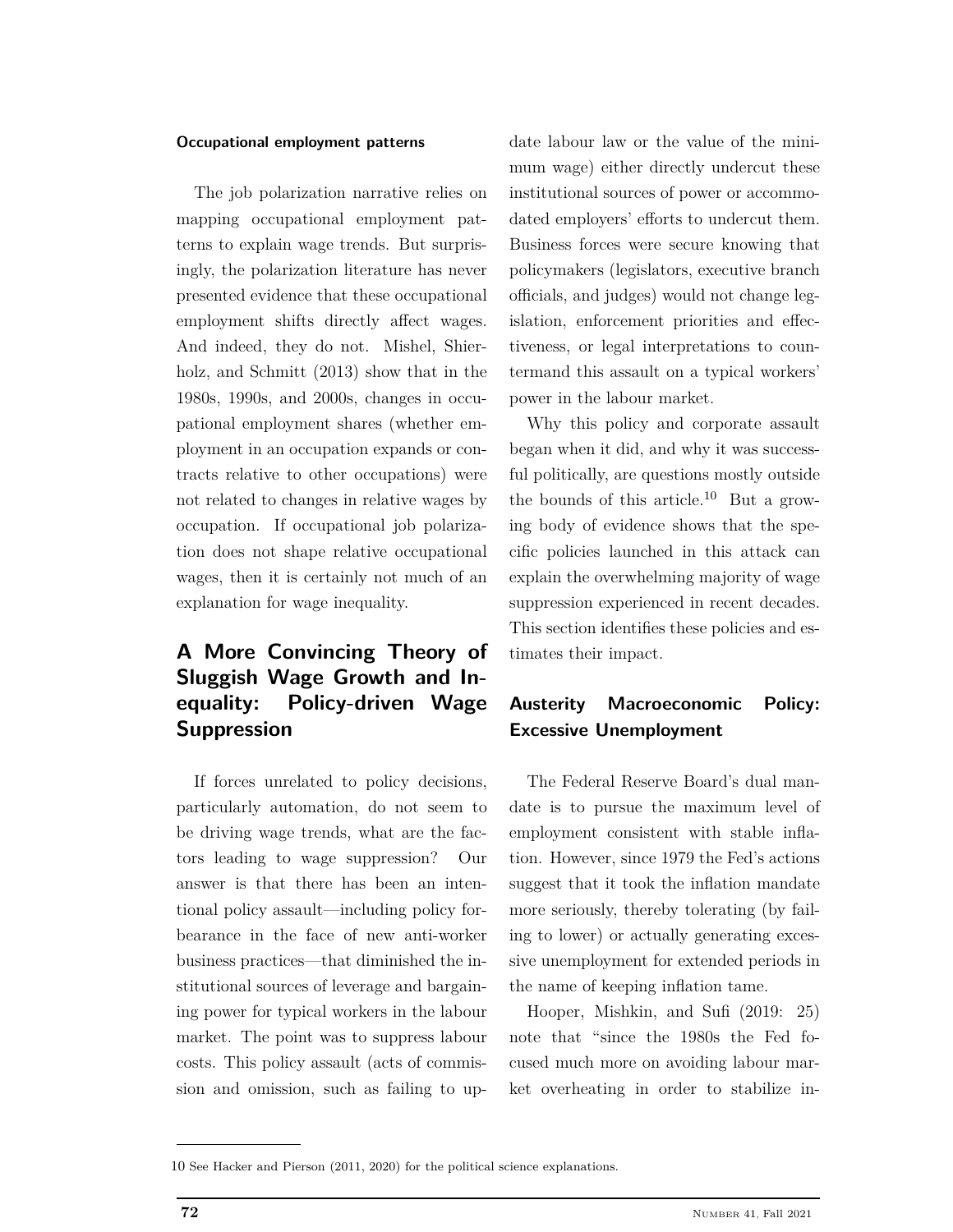flation." Mishel and Bivens (2021a, Appendix B) examines the "The intentionality of macroeconomic policies", documenting the link of excessive unemployment to policy decisions.

Bivens and Zipperer (2018), analyzing the links between excess unemployment and wage growth, note that full employment (at least by the too conservative measure of matching actual unemployment to preexisting estimates of the "natural rate") was the norm after World War II but became the exception after 1979. Between 1949 and 1979, the cumulative difference between the actual unemployment rate and estimates of the unemployment rate consistent with stable inflation—the "natural rate" or the NAIRU, the nonaccelerating inflation rate of unemployment—was *negative* 15.3 percentage points, meaning that on average actual unemployment was 0.52 percentage points *below* the estimated NAIRU each year. In contrast, between 1979 and 2017 the cumulative difference was positive 35.7 percentage points or 0.94 points per year, meaning that actual unemployment was persistently above the estimated natural rate.

This consistent excess unemployment was deeply damaging to wage growth. Using the lower bound of the Bivens and Zipperer estimates to assess the impact of excessive unemployment on median and 10th percentile wages in the 1979–2017 period,

we find excessive unemployment had lowered the median hourly wage by 12.2 per cent. These estimated impacts of unemployment are far below those of Katz and Krueger (1999, Table 8), whose Phillips curve estimates using a 1973–1998 time series were double those of Bivens and Zipperer at the median and three times those at the 10th percentile.<sup>11</sup>

However, to err on the side of caution we make an adjustment to our estimates of the wage impact of higher unemployment to account for the "flattening" of the Phillips curve in recent years (a lessening of the relationship between unemployment and wage growth): We apply one impact for the 1979–2007 years and a lesser impact for the 2008–2017 years.<sup>12</sup> Taking this flattening of the Phillips curve into account we find that, if unemployment over 1979– 2017 had averaged just the "natural rate" of 5.5 per cent rather than 6.3 per cent, median wages would have been 10.0 per cent higher in 2017. If the unemployment rate had been held even lower, say 5.0 per cent, median wages would have been 18.3 per cent higher by 2017.

Excessive unemployment had a larger impact on low-wage workers which included a disproportionately number of Black workers, lowering the 10th percentile wage by 11.6 per cent by 2017 from 1979 levels and raising the 50/10 wage gap by 2.7 percentage points. If our analysis uses

<sup>11</sup> Note that the regression specification in Bivens and Zipperer (2018) (following Katz and Krueger (1999)) controls for a measure of inflation on the right-hand side which makes these estimates of the impact of excessive unemployment on real wages, i.e. a real wage Phillips curve.

<sup>12</sup> Estimates of the wage impact of unemployment on the median and 10th percentile wage are from Bivens and Zipperer (2018, Chart 6). The impact of 1 percentage point higher unemployment lowers the median wage by 0.459 and 0.296 in the earlier and latter period and lowers the 10th percentile wage by 0.582 and 0.243 in the earlier and latter period.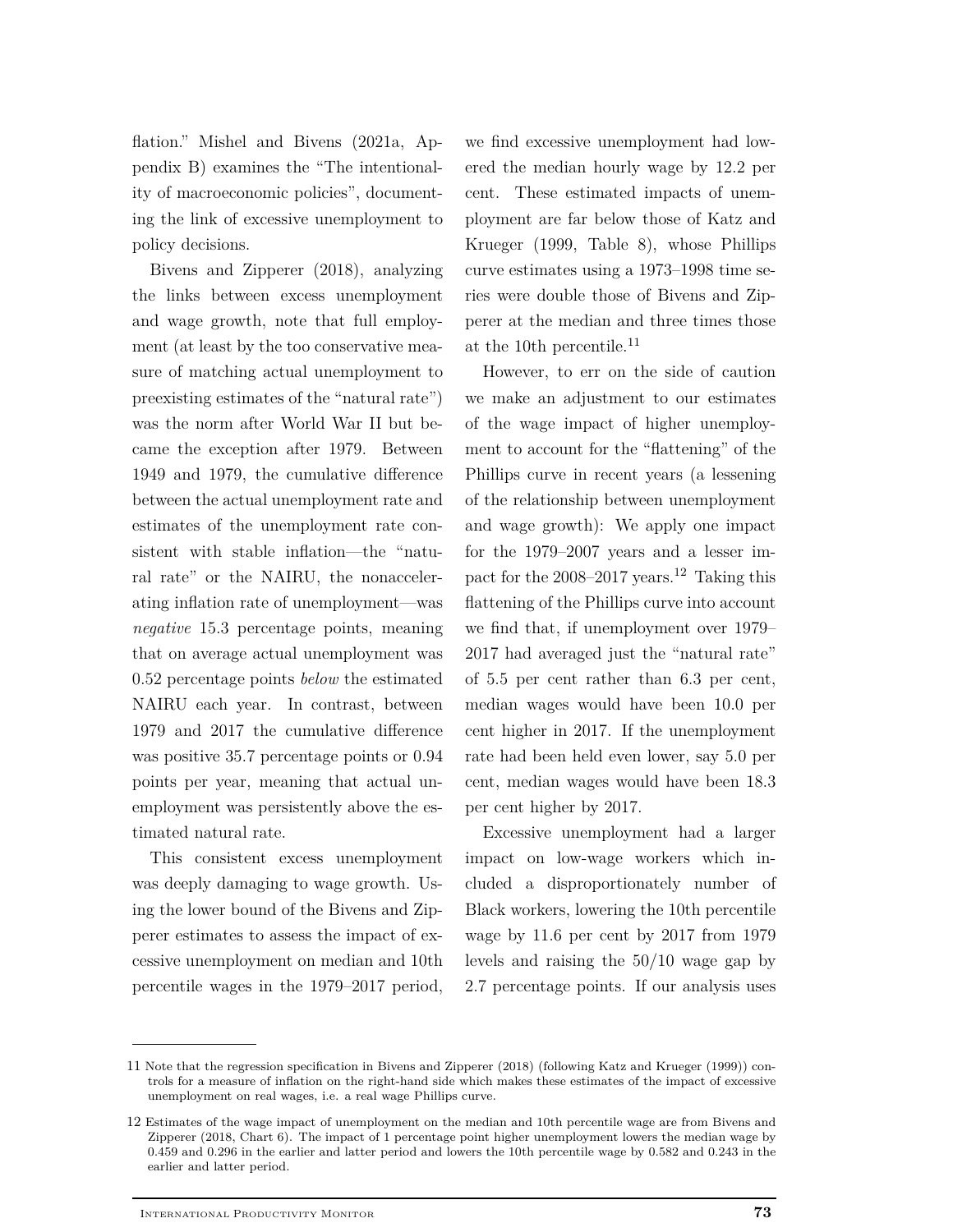5.0 per cent rather than 5.5 per cent as the full employment target, then the 10th percentile wage would have been 21.2 per cent higher in 2017 absent excessive unemployment.

Economic policy could have held unemployment to the average NAIRU rather than be one percentage point above NAIRU. The Volcker disinflation of the early 1980s was a mistake. Galbraith (1997) and DeLong and Summers (1988) have argued that the excessive unemployment was very costly and the benefits of lower inflation were overstated. Likewise, there could have been a much faster recovery from the 2007-2009 downturn. If overall public spending had simply matched the average rate of (per capita) growth in the 1980s, 1990s, and 2000s the pre-recession unemployment rate would have been restored in just 5-6 years instead of the actual eight years. ( Bivens 2016).

# **Erosion of workers' rights to form unions and bargain collectively**

The erosion of collective bargaining is the second largest factor that depressed wage growth in the middle and drove wage inequality over the last four decades.

The impact has been especially adverse for men because they were far more likely to be unionized in 1979 than women (31.5 per cent versus 18.8 per cent), so men had more to lose from the subsequent attack on unions and collective bargaining.

That collective bargaining leads to more

equal wage outcomes was firmly established by research by Richard Freeman and James Medoff in the late 1970s and popularized in their important book, *What Do Unions Do?*, published in 1984 (Jake Rosenfeld's 2014 book, *What Unions No Longer Do*, provides an update of the issues).

More recent research has incorporated an assessment of the impact of unions on nonunion workers' wage — sometimes referred to as "spillover effects". The most recent research Fortin, Lemieux, and Lloyd (2021) provides an analysis that incorporates a spillover impact and provides additional insight because the results directly report on the impact of eroded collective bargaining on the wage gap between highwage (90th percentile) and middle-wage (50th percentile) workers by gender. The authors have provided unpublished tabulations that provide the impact of deunionization on the median worker and median male worker.<sup>13</sup>

Some pundits and analysts, skeptical about the impact of weaker unions on wages or wage inequality, claim that the decline of unions reflects a decline in worker interest in unions or is due to globalization and automation, i.e., endogenous factors. Neither objection is well founded.

Kochan *et al*. (2018) examined the level of interest in joining a union among unorganized workers and found that the "demand for unions" has risen substantially since the late 1970s. Mishel, Rhinehart, and Windham (2020) assess the endogeneity of union decline and find that manufac-

<sup>13</sup> Deunionization reduced the median hourly wage by 7.6 log points, or by 7.9 per cent (0.2 per cent annually).Between 1979 and 2017, the impact on men alone is larger, with deunionization lowering the male median wage by 10.9 log points, or 11.6 per cent (0.29 per cent annually).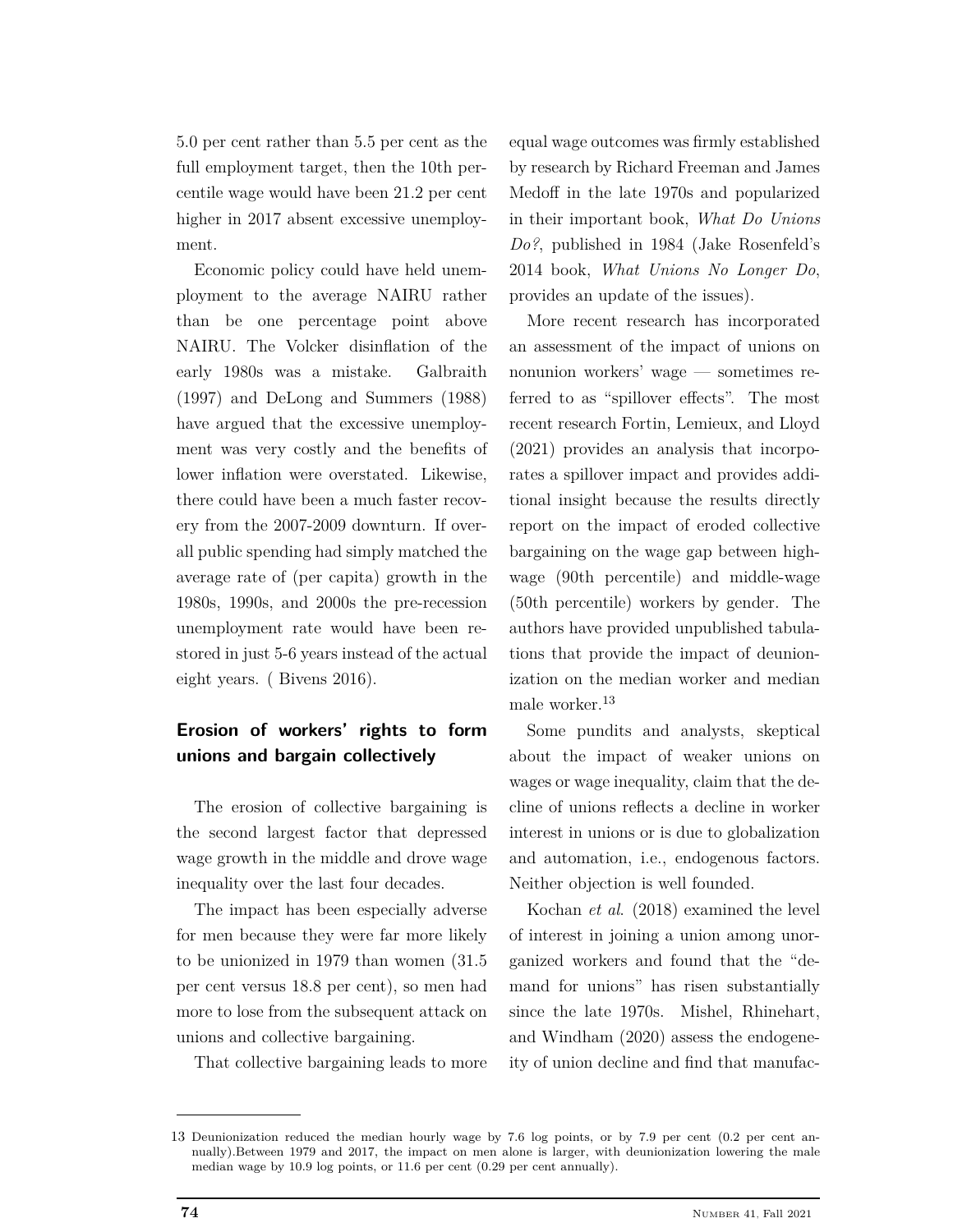turing employment decline can account for only a small part of it, perhaps 15–20 per cent. The authors point out that the share of workers covered by collective bargaining declined strongly across the private sector in sectors not heavily affected by globalization, including construction, transportation, communications, utilities, supermarkets, hotels, and mining. An Organisation for Economic Co-operation and Development (OECD, 2019b:15) analysis of the cross-country decline in collective bargaining across advanced nations found:

> "Contrary to a commonly held belief, the combined contributions of demographic changes and structural shifts, such as the shrinking of the manufacturing sector, are small and leave most of this declining trend [in collective bargaining] unexplained."

# **Managing globalization on capital's terms**

Globalization has played a powerful role in disempowering workers and giving capital owners and managers a much-improved fallback position in their bargaining with workers. As such, the way that globalization has proceeded from U.S. workers' perspective has been profoundly shaped by intentional policy decisions that maximized its wage-suppressing effects.

Bivens (2017a:5) presents a summary of globalization's wage impacts, based on his own calculations and on the wider economics literature. He finds:

> "[T]he big damage is the permanent wage loss resulting from America's new pattern of spe

cialization that requires less labour and more capital. Further, this wage loss is not just suffered by workers in tradeable goods sectors who are displaced by imports; it's suffered by all workers who resemble these workers in terms of credentials and labour market characteristics.. . . . The wage-suppressing effects of globalization hit all workers without college degrees, across the country."

Bivens (2013) found that the implied wage effects of trade expanded rapidly after 1995, as trade with lower-wage nations (particularly Mexico and China) picked up significantly. He also found that, by 2013, trade flows with low-wage nations were likely reducing wages for workers without a four-year college degree by roughly 5.6 per cent. For a non-college-degree worker making the median hourly wage and working full time, full year, the earnings reduction translated into just under \$2,000 annually.

This estimate is nearly identical to what Autor, Dorn, and Hanson (2013) found in a regression-based investigation of the wage impacts of imports from low-wage countries. Their results indicate that each \$1,000 in imports per worker from lowwage countries lower American wages by 0.7 per cent. Imports from all low-wage countries in 2016 stood at roughly \$8,000 per worker, implying a wage reduction of roughly 5.6 per cent, or about \$2,000 annually, for a full-time worker earning the median wage.

## **Weakened labour standards**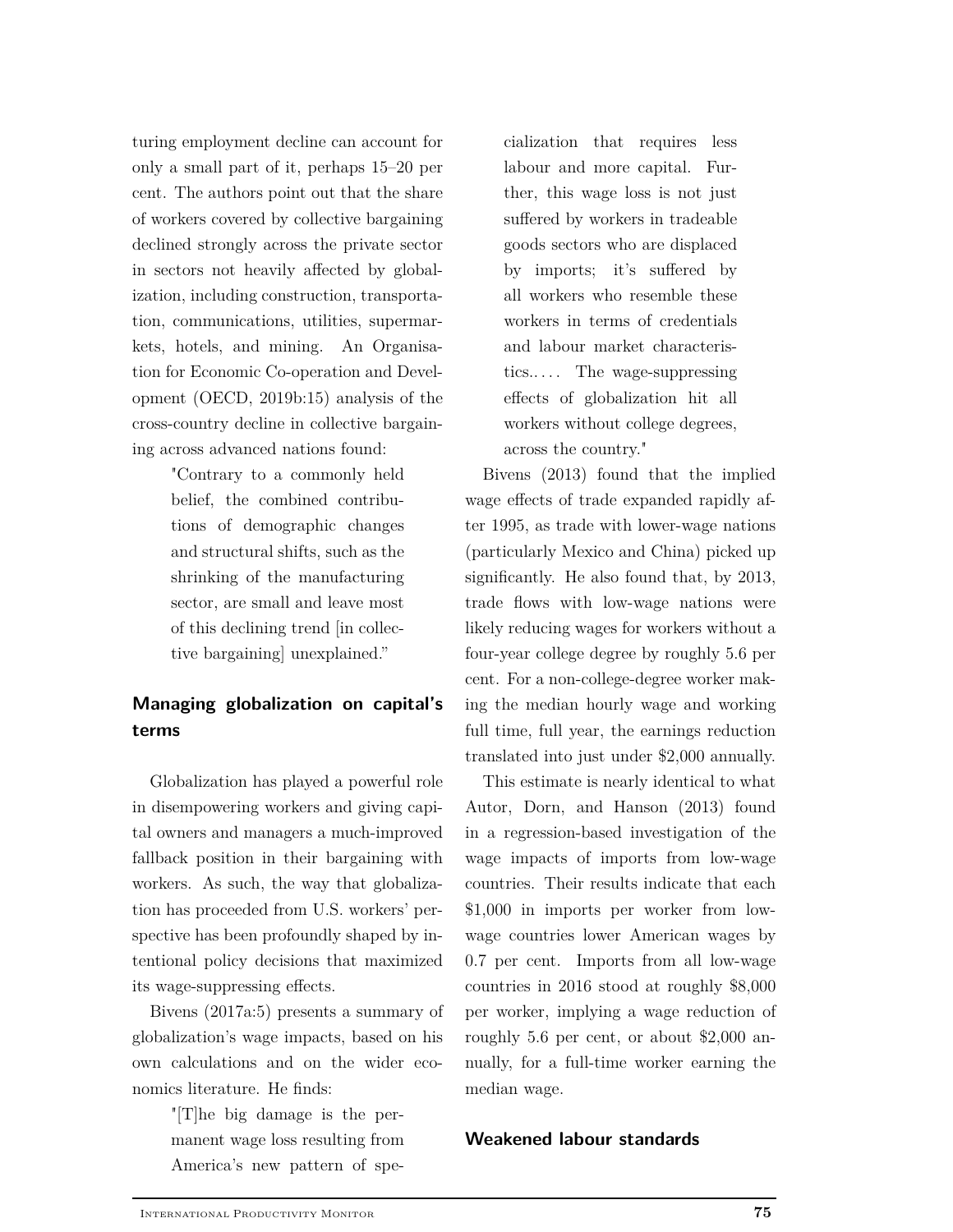Recent decades have seen the steady weakening of a number of key labour standards that once provided leverage and bargaining power for workers to improve job quality.<sup>14</sup> This part of the article discusses five specific areas of weakened labour standards.with particular emphasis on those that affected the median wage, A more complete discussion is found in Mishel and Bivens (2021a). The rapid erosion of the federal minimum wage's purchasing power is the most dramatic and most consequential. Other negative developments for workers protection are the erosion of overtime protection for salaried workers; weaker labour-standards enforcement and rising wage theft; the increased share of the workforce with no effective labour protections because of its immigration status, and more extensive misclassification of workers as independent contractors.

## **Erosion of the federal minimum wage**

The failure to update the value of the minimum wage in line with wage or productivity growth is a premier illustration of policy choices, made on behalf of capital owners and corporate managers, that have had a huge impact on wage growth for low-wage workers and is the primary explanation for any growth in the wage gap between low- and middle-wage workers over the last four decades. Specifically, the failure to raise the federal minimum wage to an adequate level (defined for our purposes as \$15 an hour by 2025) has lowered the wages of at least the bottom 22.2 per cent of earners and a full 31.0 per cent of earners if one includes those benefiting from state and local minimum wage increases since 2017.<sup>15</sup>

The growth of the minimum wage shapes the entire wage distribution of the bottom half, essentially setting the scale of the gap between the lowest-wage workers at the 10th percentile and the wages at the median.

## **The erosion of overtime protection among salaried workers**

To be exempt from the minimum wage and overtime protections of the Fair Labor Standards Act under the "white collar" rule, a worker must be paid a salary (i.e., not be paid by the hour), must have bona fide "executive, administrative, or professional" duties (i.e., be an executive or a highly credentialed professional, or have supervisory duties), and earn above a specific salary threshold. Without a strong salary threshold, salaried workers who spend only a small share of their time actually doing exempt/"professional" work can be required to do hourly-worker-type duties (e.g., a store "manager" stocking shelves, unloading trucks, doing checkout at the cash register) for most of their worktime, including those beyond 40 hours in a week. Those hours beyond 40 are essen-

<sup>14</sup> Shierholz (2021) reviews the evidence and importance of enforcement of labour standards.

<sup>15</sup> This estimate is based on the impact of raising the minimum to \$15 in 2025 and including the impact on those who received minimum wage increases at the state or local level since 2017. This estimate understates the share of earners affected since it ignores those in states that had a higher minimum than the federal threshold minimum wage in 2017 but did not increase it further since then.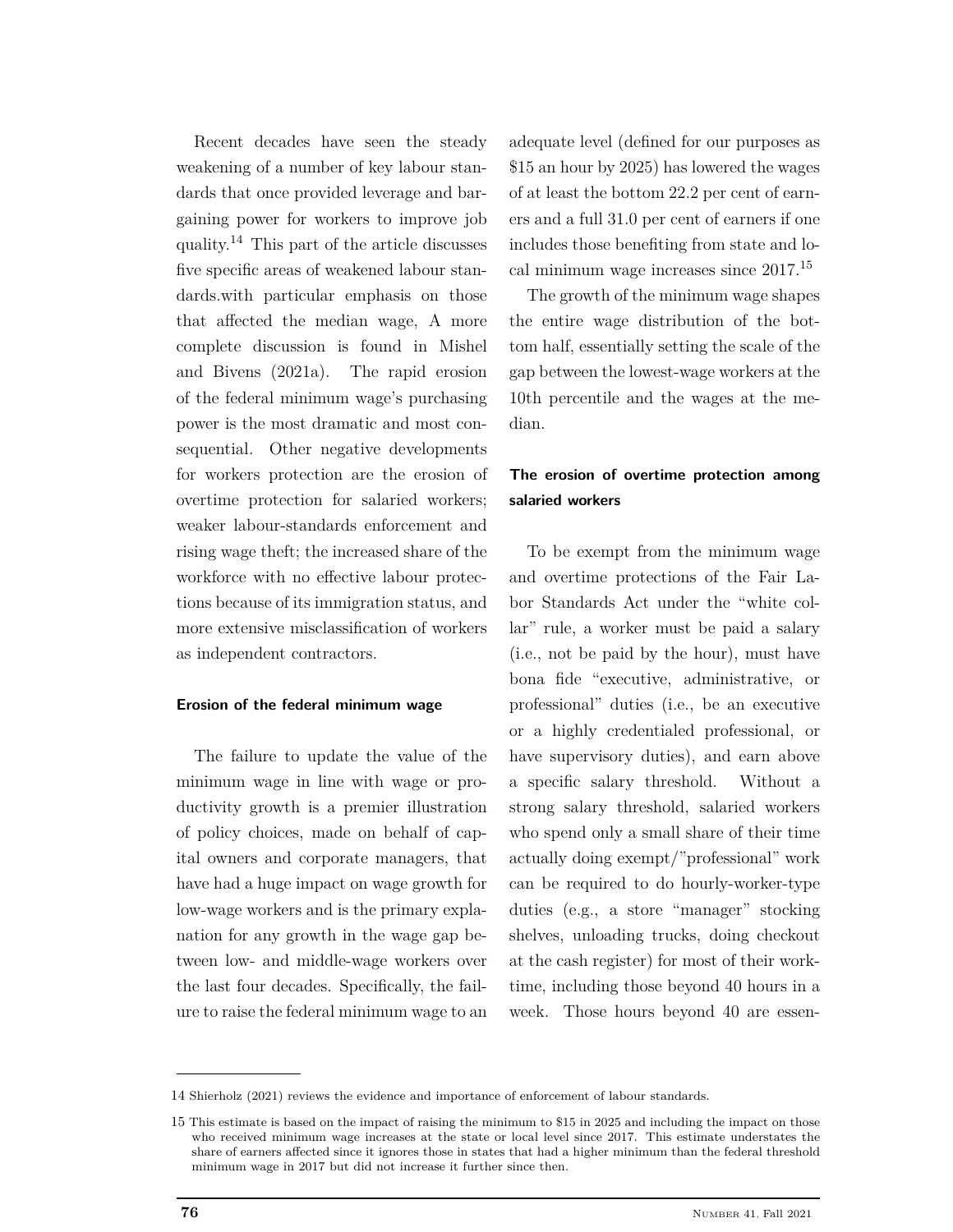tially unpaid.

The eroded share of the salaried workforce eligible for this overtime protection (i.e., receiving 150 per cent of regular hourly wages when working more than 40 hours a week) is another example of a labour standard that was substantially weakened in the last four decades. The share of the salaried workforce automatically eligible for overtime based on its pay was whittled down from roughly half (49.6 per cent) in 1975 to just 9.9 per cent in 2014 (Kimball and Mishel, 2016).

Analysis by the Department of Labor (2016) of the 2016 rule showed that raising the salary threshold increased hourly wages by for salaried workers directly affected by the rule.<sup>16</sup>

How much has the erosion since 1979 affected median wages? This depends on the impact on hourly wages of those affected and the share of middle-wage workers, say the middle fifth, affected by these overtime rules. The impact on the hourly wages of those affected by eroded protections would likely be about 1 per cent. But not all midlevel earners have been affected by changes in overtime protections. We assume that one-third of middle-wage earners lost 1 per cent of wages due to lost overtime protections, so the overall impact would be a 0.3 per cent reduction of hourly wages for the middle fifth.

## **Wage theft and weaker enforcement of labour standards**

Many workers, particularly low-wage workers and the women and men of color who are disproportionately in this category, frequently fail to receive the wages they are owed. This is referred to as "wage theft" and reflects workers being paid below the minimum wage, not being paid for all hours worked, not being paid time-anda-half though legally eligible for overtime, experiencing illegal deductions from pay, and having their tips stolen by employers or supervisors.

How extensive is wage theft? A 2008 study of 4,387 workers in low-wage industries in Chicago, Los Angeles, and New York; found that two-thirds of workers surveyed experienced at least one pay-related violation in any given week. The average violation amounted to 15 per cent of earnings (Bernhardt, Milkman, and Theodore 2009).

How much does wage theft affect wages in the middle and at the bottom? We do not have an estimate of aggregate wage theft across the wage spectrum or for middle-wage workers, so it is not possible to assess the impact of wage theft on the median wage. Among low-wage workers, Bernhardt, Milkman, and Theodore (2009) found that 68 per cent experience wage theft violations averaging 14.95 per cent of earnings. This translates into an average loss across all low-wage workers of 10.2 per cent. A speculative estimate is that if wage theft has doubled to the 10.2 per cent level implied by the Bernhardt, Milkman, and Theodore study, then it caused low-wage

<sup>16</sup> Hourly wages increased 1.1 per cent for workers who occasionally worked overtime, 2.8 per cent for workers who regularly worked overtime and were newly covered by overtime protections. and 1.4 per cent for workers who regularly worked overtime and remained exempt.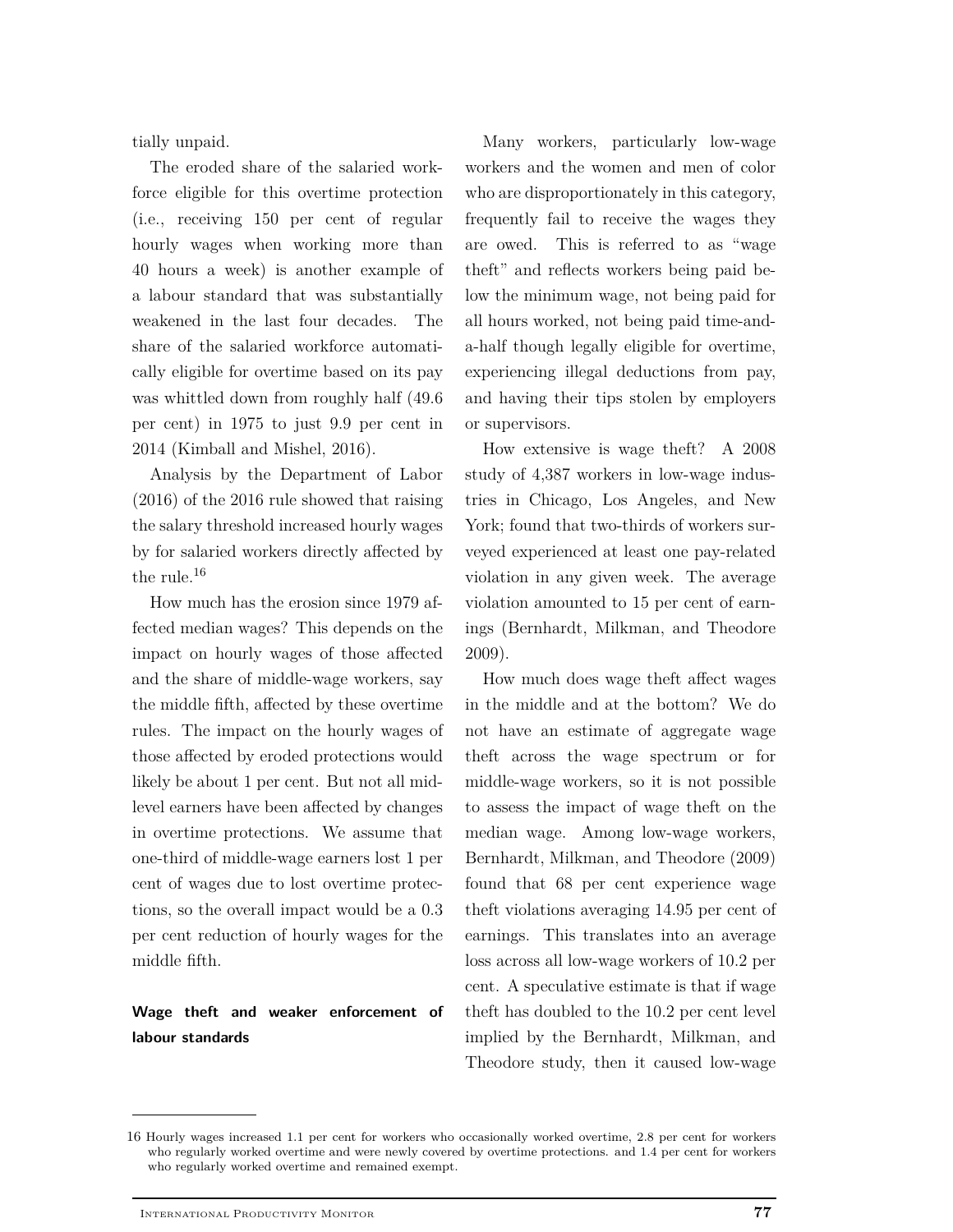workers' earnings to fall 5 per cent over the 1979–2017 period due to weaker wage standards enforcement, less access to legal recourse, and eroded unionization. For midlevel wages, theft of overtime pay, unpaid worktime, and the undercutting of prevailing wages likely also had an adverse impact.

## **Immigration policy that creates 'labour standard free zones'**

Employers have increasingly hijacked immigration policy to create zones in the labour market where workers' ability to obtain enforceable basic labour standards is compromised by their immigration status. Note that the issue is not just the presence, or supply, of immigrants, but the legal situation that makes undocumented workers exploitable. In our economy, if you can be exploited, you will be. This exploitation of a sizable share of the workforce lowers the wages of migrants as well as those of the workers in their occupations and industries (Costa, 2019). Combining the estimates of unauthorized immigrants and guestworkers means that 6 per cent of the workforce is vulnerable to exploitation due to its legal status (Krogstad, Passel, and Cohn, 2019; Costa and Rosenbaum, 2017).

Research by Apgar (2015) comparing the wages of comparable migrant Mexican workers who were undocumented, had legal permanent resident status, or were temporary guestworkers in the H-2A and H-2B visa programs, found that unauthorized workers earned about 13 per cent less than legal permanent residents; temporary foreign workers (i.e., guestworkers) earned about 11 per cent less than legal permanent residents, and their wages did not significantly differ from unauthorized workers' wages.

The presence of exploitable migrant workers therefore undercuts labour standards in immigrant-intensive occupations and industries and thereby depresses wages and benefits of nonmigrants. Historical research highlights the intent of many employers in expanding the pool of workers in the United States who lack basic worker rights because of their immigration status. The conscious policy decisions to allow these circumstances clearly contribute to wage suppression.

## **Misclassifying employees as contractors**

Employers in an array of industries have increasingly (and illegally) misclassified employees as independent contractors or are paying workers "off-the-books." This practice cheats workers of fringe benefits, social insurance protection (Social Security, unemployment insurance, workers' compensation), labour protections (regarding safety/health and race, age, and gender discrimination), and union rights. The point of this misclassification is to lower labour costs, and it undercuts labour standards and "undermines other, more responsible employers who face costs disadvantages arising from compliance with labour standards and responsibilities" (Weil, 2017:3).

It is difficult to quantify the extent of misclassification, since it is an illegal activity, and the extent to which it lowers wage and benefit costs. The fact that venture capitalists force this model on gig economy upstarts provides practical confirmation that the business strategy lowers labour costs and shifts risks to workers.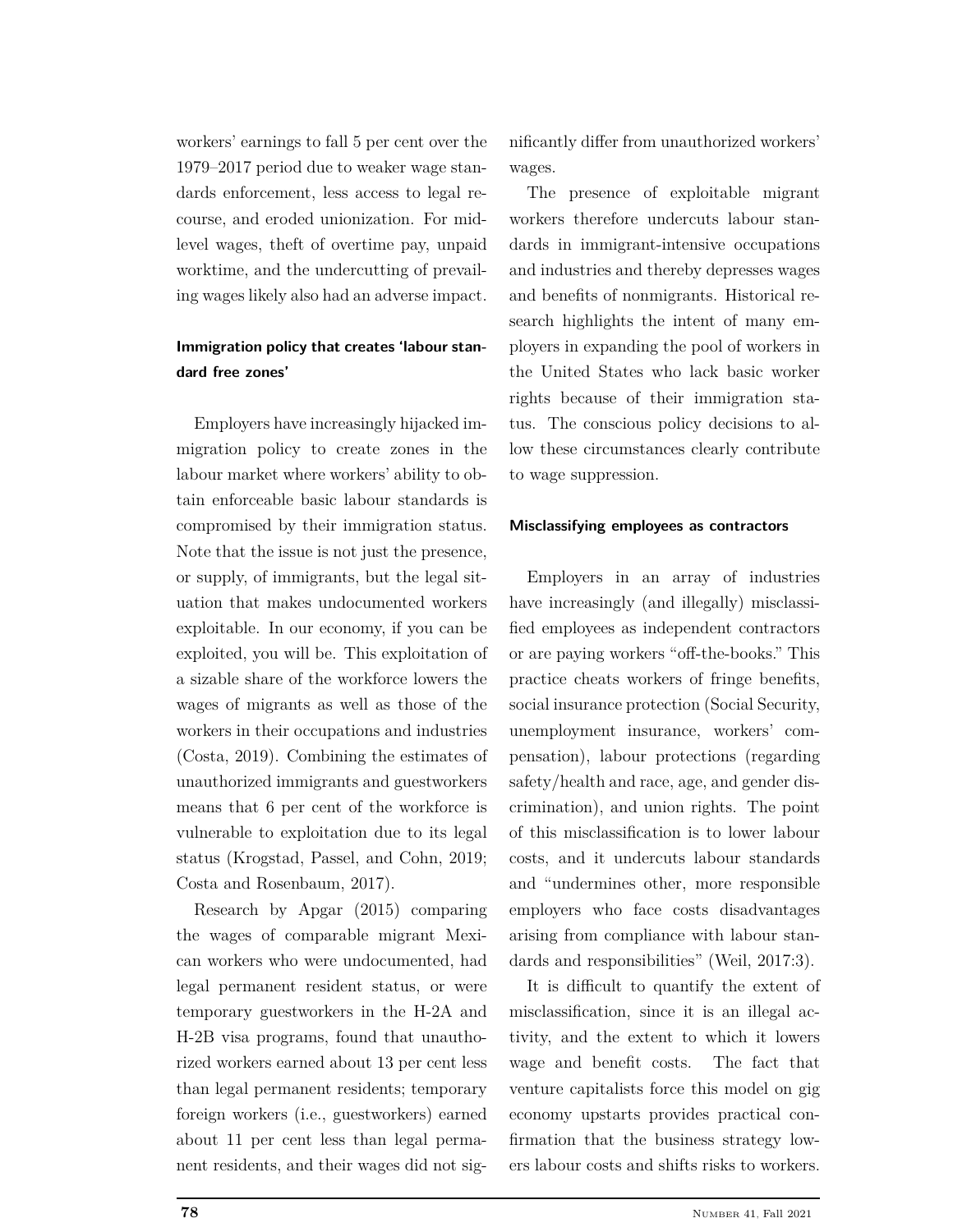Uber, a prominent example of a firm whose business strategy is built on misclassifying rideshare drivers, acknowledged in its registration for an initial public offering (Uber 2019) that misclassification provides substantial cost savings.

Indications are that the practice has greatly increased. The last comprehensive federal estimate of independent contractor misclassification, a General Accounting Office (GAO) examination of tax year 1984, "found that 15 per cent of employers nationwide and across industrial sectors engaged in misclassification of a total of 3.4 million workers" (Carré, 2015:10).

Industry analyses provide information, too, on the numbers of workers affected.<sup>17</sup>

Precise estimates of the impact of rising misclassification are not possible with available data, but one can speculate about a range of possible impacts. To gauge the impact we assume that the 3.4 million misclassified workers found by GAO in 1984 (4.4 per cent of nonagricultural wage and salary employment) have risen to 9.0 million (a 7.4 per cent share)<sup>18</sup>, and that misclassification lowers wages by ei-

ther 15 per cent or 30 per cent. Further, we will assume that misclassification is either spread throughout the private nonagricultural wage and salary workforce or, more likely, targeted at the bottom two-thirds; in the former case the share of misclassified workers in total employment rises by 3.0 percentage points, while in the latter case it rises by 4.5 percentage points. The impact is likely to have been on both low-wage and middle-wage workers. These parameters provide a range of impacts: Misclassification lowered wages by between 0.5 per cent and 0.9 per cent if applied across the whole workforce and between 0.7 per cent and 1.4 per cent if affecting and applied to only the bottom two-thirds.<sup>19</sup> If one included all workers, including those in the public sector, then the estimated impacts would be proportionally less. We take a 1 per cent decline in the median wage as our ballpark estimate.

## **Failures to police or check new forms of employment 'contracts'**

Employers are increasingly requiring em-

<sup>17</sup> Ormiston, Belman, and Erlich (2020) estimate that in construction "between 1.30 and 2.16 million workers were misclassified or working in cash-only arrangements in an average month of 2017." The major rideshare companies, whose business model incorporates misclassification, have between 1 million and 2 million drivers. Other online demand firms also rely on misclassification. A newspaper investigation by Locke and Ordonez (2014) analyzing payroll records for government-backed construction housing projects across 28 states found that "companies using stimulus money routinely snubbed labor law and the Internal Revenue Service by treating workers as independent contractors in a clear violation of what's allowed." These companies "listed workers as contractors instead of employees in order to beat competitors and cut costs. . . .Scofflaws can save 20 per cent or more in labor costs by treating employees as independent contractors." Misclassification is common in trucking (Bensman 2009, cited in Carré 2015, Appel and Zabin (2019)) and in construction (Ormiston, Belman, and Erlich (2020).

<sup>18</sup> The 7.4 per cent is the share of the nonagricultural private wage and salary workforce if 9 million workers are misclassified in 2017.

<sup>19</sup> For instance, a rise of 3.1 percentage points of the entire private nonagricultural workforce yields a 0.5 per cent or 0.9 per cent wage reduction if misclassified workers are paid, respectively, 15 per cent or 30 per cent less than regular W-2 workers. Similarly, a rise of 4.6 percentage points among the bottom two-thirds of the private nonagricultural workforce yields a 0.7 per cent or 1.4 per cent wage reduction if misclassified workers are paid, respectively, 15 per cent or 30 per cent less than regular W-2 workers.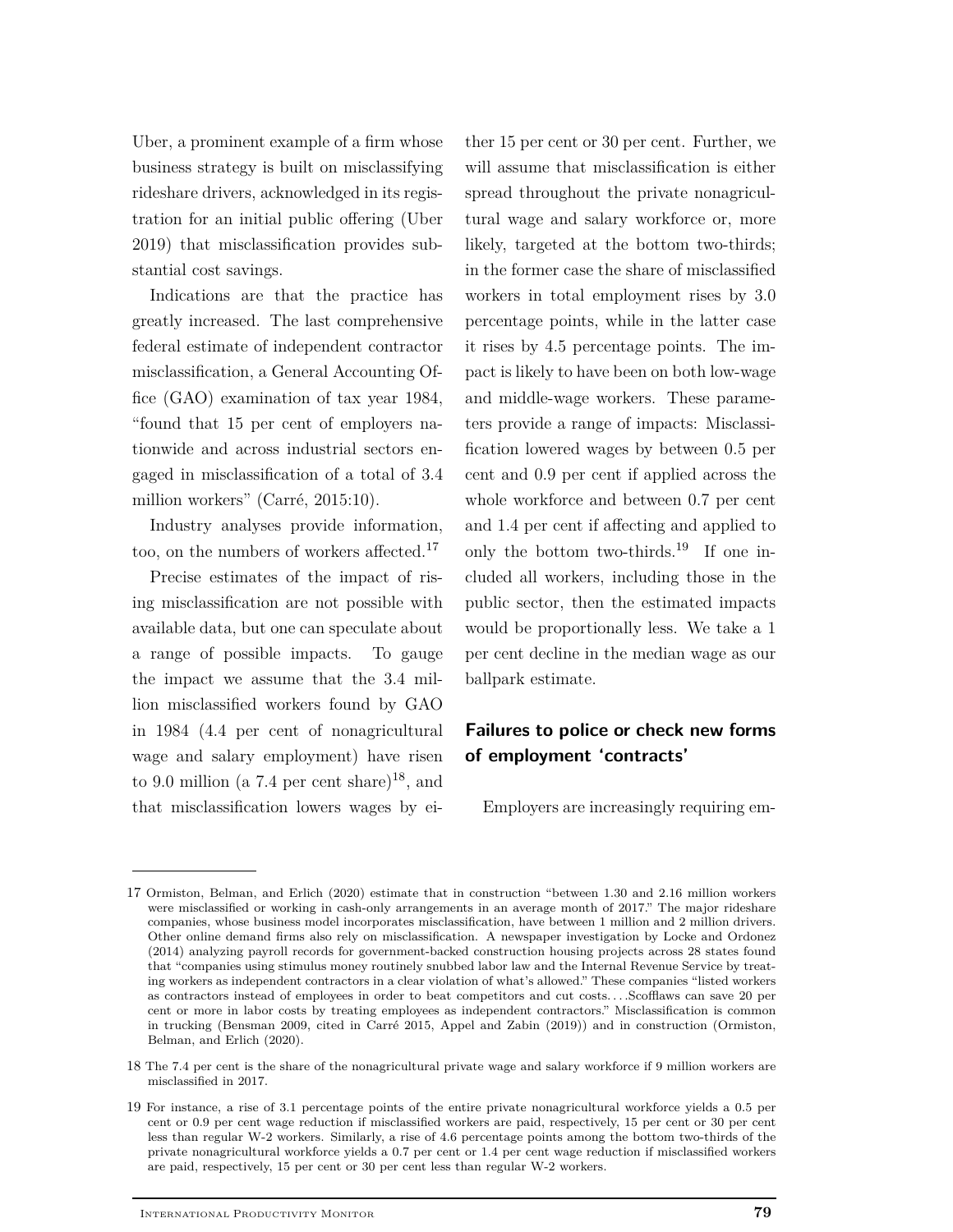ployees to relinquish various rights when they accept employment or even after they are already employed. Noncompete and forced arbitration agreements are chief among these restrictions, and employers within various franchise chains also collude against employees through antipoaching agreements. All of these agreements limit workers' options by limiting access to courts and the ability to readily find another job or even to know the basic terms of their employment arrangement. This works to suppress wages.

## **Noncompete agreements**

Employers have increasingly required employees to sign noncompete agreements, which limit options for future employment and are now widespread. The practice suppresses worker mobility and suppresses wages, and it depresses firm entry and dynamism because employees are prohibited from starting their own firms (Starr, 2019b and 2020).

How widespread are noncompete agreements?,A 2017 national survey of privatesector American business establishments with 50 or more employees, found that it was "somewhere between 27.8 per cent and 46.5 per cent of private-sector workers are subject to noncompetes" (Colvin and Shierholz, 2019).

These data indicate that noncompetes have grown in their use since a survey of employees in 2014 showed just 18 per cent of the U.S. workforce covered by them, though 38 per cent were subject to one at some point in their careers (Starr, Prescott, and Bishara, 2020). The precise extent of the increased incidence of noncompetes is

uncertain, however: The Colvin and Shierholz employer-based survey probably captures more noncompete use than the earlier employee-based survey, since many employees are unaware of having signed a noncompete agreement.

Noncompetes lower wages and mobility for both technical and low-wage workers, whether they reside in states where the contracts are enforceable or in those, such as California, where they are not. Moreover, "where non-competes are really common and highly enforced, the whole labour market suffers" (Starr 2019b), as wages, job mobility, and job satisfaction decline even among those not directly affected.

What is the impact of increased use of noncompete agreements on median wages, low wages, and various wage gaps? The best evidence regarding noncompetes and wage levels is the Lipsitz and Starr (2020) examination of the relationship between Oregon's 2008 ban on noncompetes for lowwage workers and the average hourly wages of hourly paid workers. The finding that the ban raised wages for hourly workers by 2.2 per cent to 3.1 per cent reflects the impact on those directly affected (about 14 per cent of hourly workers are subject to noncompetes) and the spillover effects on other comparable workers. It is important to note that these results are for hourly, not all, workers, and hourly workers comprised 67 per cent of Oregon earners.

Two indications in the Lipsitz and Starr research provide clues to the impact on the median worker. One is that the ban's impact was comparable across the 20th to 80th wage percentiles of hourly workers, suggesting that the impact on the median would be comparable to the 2–3 per cent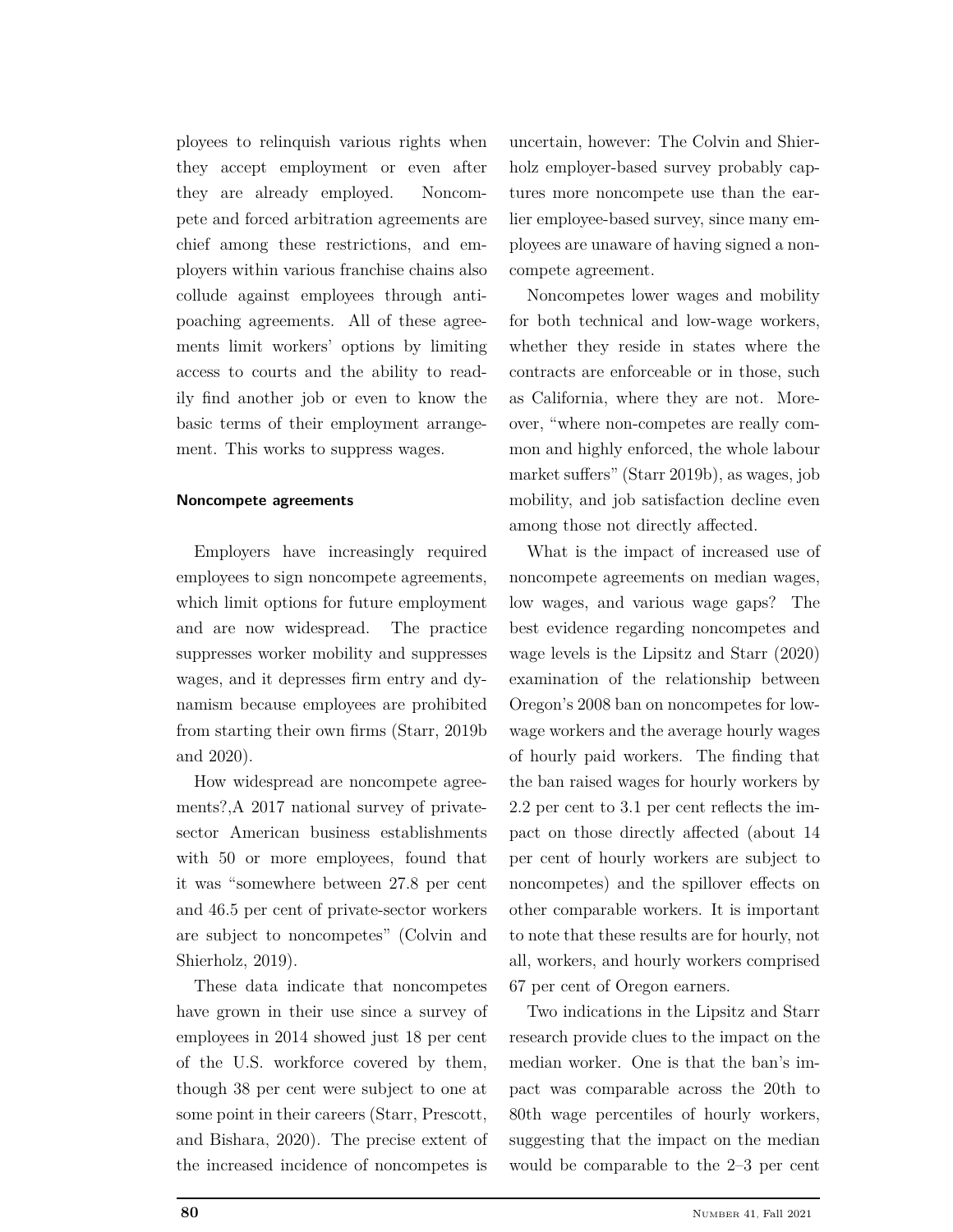average effect (if hourly workers comprise the bottom 67 per cent of earners, then the overall median is the 75th percentile of hourly workers). On the other hand, Lipsitz and Starr report that the impact of the noncompete ban was higher for two occupation groups with wage levels close to the overall median: In construction occupations and installation, maintenance, and repair occupations wages rose by 4.9 per cent and 4.3 per cent, respectively. The ban had basically no effect on a low-wage occupation, food service preparation. These differences across occupations reflect both the incidence and direct impact of noncompetes. In sum, these results suggest that the impact of noncompetes on the median is in the 4.3 per cent to 4.9 per cent range, there is little if any impact for the lowest-paid workers, and noncompetes actually narrow the wage gap (50/10) in the bottom half by depressing the median wage but not affecting the lowest-wage workers.

Assessing the impact of the increased use of noncompetes on median wage growth since 1979 requires quantifying that increased use. Unfortunately, there is no historical series on noncompete incidence. The agreements have been used for many years, especially among higher-wage professionals and executives, and use has increased as evidenced by the increased public and policymaker attention to the agreements, particularly for middle-wage or lower-wage (e.g., Jimmy John's sandwich shop workers) workers. If, say, the incidence among hourly workers has doubled since 1979 and the wage impact is roughly 4.5 per cent in recent years, then noncompetes have lowered the median wage by about 2.25 per cent.<sup>20</sup> It seems equally plausible to us, however, that "doubling" is an underestimate, since we know the incidence of forced arbitration agreements has enormously increased since the early 1990s (from 2 per cent in 1992 to more than 50 per cent in 2017), and firms insisting on forced arbitration also tend to insist on noncompetition agreements. So, we take the 2.25 per cent impact on median wage growth as a rough estimate.

## **Forced arbitration and class action waivers**

The increasingly common employer requirement that workers sign arbitration agreements is another clear example of policy decisions, limiting workers' options to resist workplace exploitation. Forced arbitration is among a suite of agreements being forced on workers as a condition of employment (Colvin and Shierholz 2019). It suppresses claims, makes them less likely to succeed, and reduces awards. The consequence is the undermining of the enforcement of employment rights ranging from minimum wage and overtime pay to rights to equal pay and freedom from discrimination or harassment based on race, gender, or religion (Stone and Colvin 2015, Colvin 2018, and Deutsch *et al*. 2019).

The incidence of forced arbitration agreements took off after key Supreme Court decisions in 1991 and 2001 made

<sup>20</sup> The impact might be lower if we base the assessment on the 2.2 per cent to 3.1 per cent overall wage effect identified by Lipsitz and Starr (2020) or if the rise in incidence is less than double.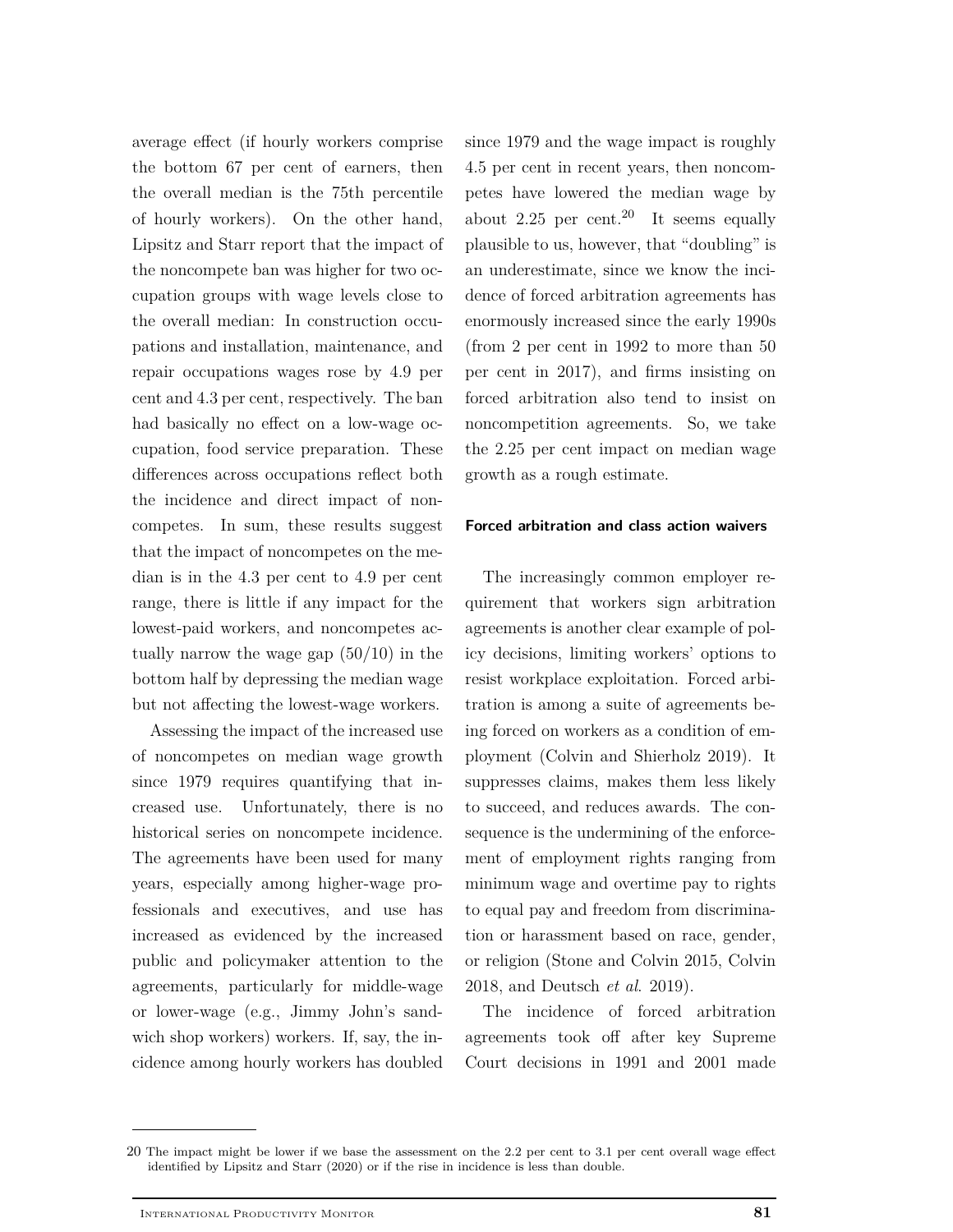clear "that an American employer may, with near total impunity, require an employee, as a condition of hiring and continued employment, to use private arbitration as the means of resolving public claims against the employer that involve a statutorily protected right" (Lipsky 2007:10). In 1992, just over 2 per cent of the workforce was covered by forced arbitration agreements, but that share rose to almost a quarter by the early 2000s. By 2017 the share was 56.2 per cent (Colvin 2018).

It is not possible to assess the wage impact of the spread of forced arbitration agreements. The practice is intended to and does undermine the enforcement of employment and civil rights workplace protections, further limiting employee options to resist employer exploitation.

## **Employer collusion and anti-poaching agreements**

We do not know the extent of collusion among employers and how it has changed over time. It is, after all, illegal. There is research on explicit collusion in franchising, however, because this is a gray area in the  $\mathrm{law.}^{21}$ 

Unfortunately, there is no systematic evidence of no-poaching agreements' impact on workers' pay and within-franchise job mobility. We do know that these agreements grew substantially over the 1996– 2016 period, however, and disproportionately affect workers in low-wage industries and "potentially affect a large number of workers" (Krueger and Ashenfelter 2018).

## **Tolerating new business structures that disempower workers**

In recent decades, employers have increasingly tried to build up concentrated power in product markets (as well as labour markets directly) and to leverage this increased product market power to augment their profitability and the pay of executives by lowering costs and suppressing wages. One mechanism has been to match market concentration with efforts to outsource key parts of their production or workforce to keep those costs from making a claim on the firm's income. In past years, policymakers might have used industry regulation such as in airlines and trucking and antitrust enforcement to keep these changes in check. But in recent decades, the pushback against these changes in business structure has been rare and muted.

## **Fissuring: contracting out/outsourcing, temping, and franchising**

Perhaps the most pronounced way that employers have attempted to shape

<sup>21</sup> Krueger and Ashenfelter (2018) report on anti-poaching agreements in franchises, agreements that limit a particular franchise of McDonald's, for instance, from hiring a worker from another McDonald's franchise.

<sup>22</sup> David Weil's book, *The Fissured Workplace* (2014), as well as analyses by Appelbaum and Batt (2014), provide the details about what fissuring is and how it works to the advantage of employers.Weil points out that fissuring should be distinguished from contingent work or alternative work arrangements. "Fissured workplace arrangements can exist even though employment itself might be traditional (that is, ongoing and full time) when the worker is employed by a subcontractor, franchisee, or other business organization undertaking the work of a lead business."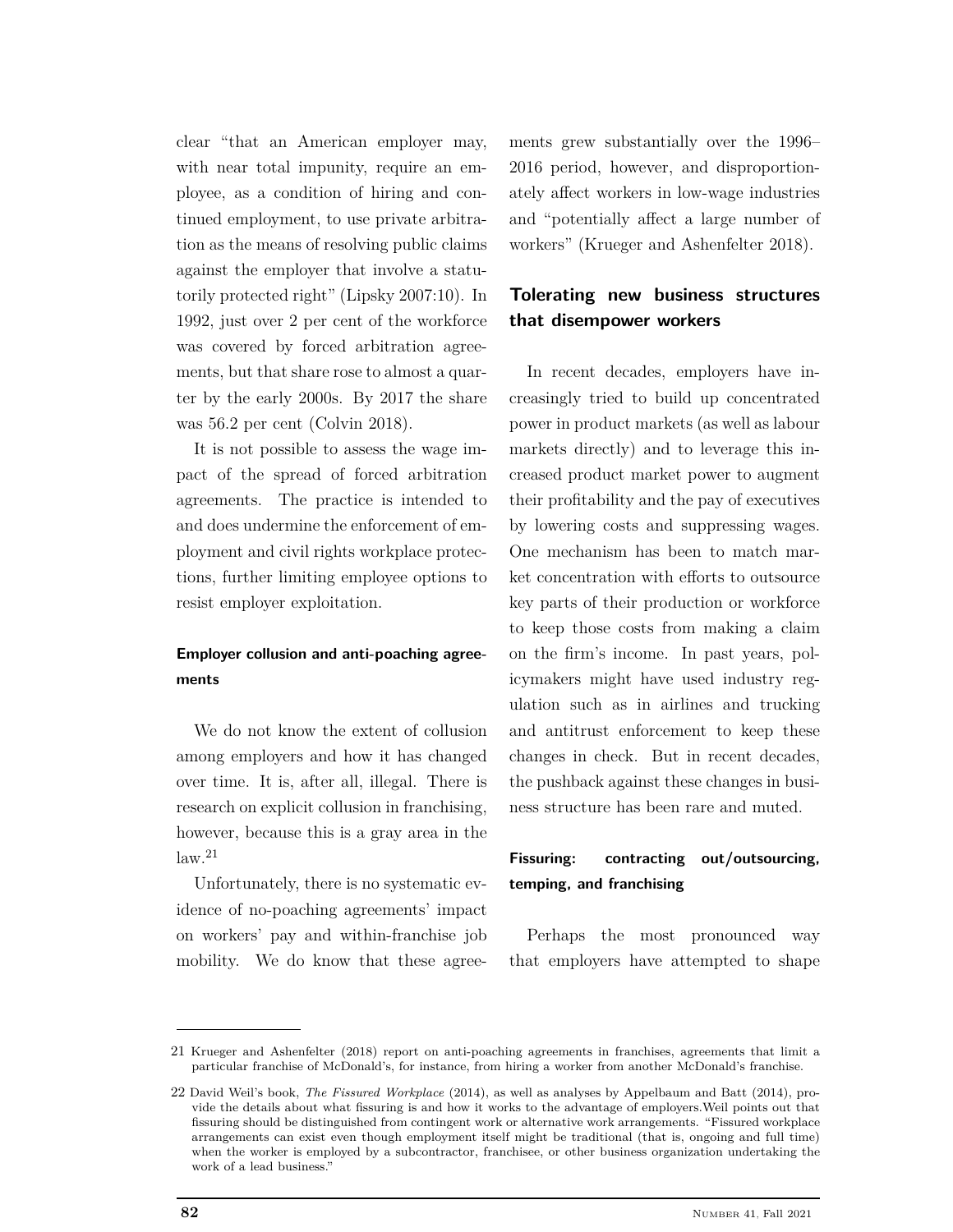labour market outcomes to their advantage through changes in business structure is the "fissuring" of workplaces.<sup>22</sup>

Fissuring is a corporate strategy that emerged from the focus on shareholder value. It raises profits in part by squeezing the costs of subcontractors, who in turn cut wages, and shifting risks onto other firms and workers. Fissuring probably has no impact on aggregate productivity, or on making the production of goods and services more efficient. Instead, its effects are overwhelmingly distributional, suppressing wages and profits among suppliers to the benefit of the contracting firms (Appelbaum and Batt, 2014).

But estimating the size of the fissured economy is a major challenge researchers are only now undertaking. However, it seems clear that somewhere between a fifth and a third of the economy is characterized by fissuring as a dominant force (Weil, 2019).

Growth in fissuring seems to have primarily occurred in business-to-business domestic outsourcing or subcontracting and not through use of independent contractors, staffing agencies, or franchising. Various studies confirm that workers in contractor firms earn less.

Fissuring, and particularly the outsourcing of particular tasks, is probably responsible for the fact that workers in the largest firms no longer receive higher pay than those in medium-sized firms. As Bloom *et al* .(2018) show, those in firms with

more than 2,500 employees were not paid more in the 2007–2013 period than those in firms that had 1,000 to 2,500 employees, a sharp drop from what prevailed in the 1980s. This erosion of the quality of jobs in large firms affected a large swath of the workforce, as employment in firms exceeding 2,500 employees comprised 39.0 per cent of all jobs in 2014 compared to 37.0 per cent in 1999 and 35.3 per cent in 1979.<sup>23</sup>

A speculative estimate of the impact of fissuring is that a shift of 15 percentage points of employment into fissured workplaces earning 15.0 per cent less (Goldschmidt and Schmieder 2017) would yield an overall decline of wages of 2.25 per cent overall.

## **Product and labour market concentration, including dominant buyer**

There has been increasing interest in two key changes in corporate structure in recent decades: product and labour market concentration (sometimes referred to as monopoly and monopsony). $24$  It seems clear that there are many reasons for policymakers to be concerned about market concentration. Robust efforts (antitrust or regulation) to confront the malign effect of concentration should be part of the policy toolkit going forward.

## *Labour market concentration*.

Though labour market concentration is definitely associated with lower wages, evi-

<sup>23</sup> Analysis of the Census Bureau's Longitudinal Business Database.

<sup>24</sup> We will not use the label "monopsony" here for labour market concentration, as modern labour economics has adopted the term "monopsony" to describe a wide range of influences—including but not limited to market concentration—that give employers power to set wages.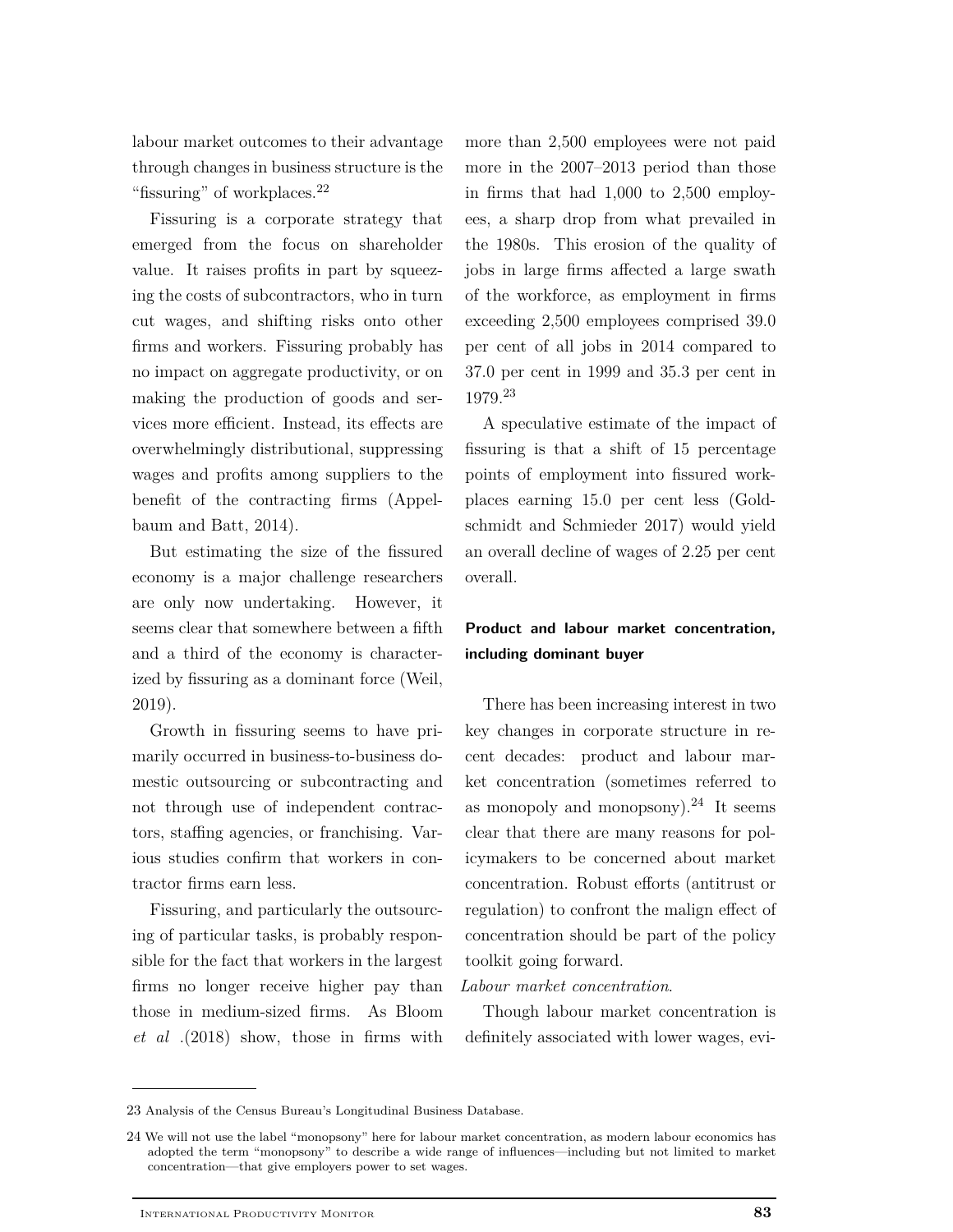dence remains lacking that it has increased so as to greatly contribute to wage suppression.<sup>25</sup>

*Product market concentration—monopoly power in product markets*.

The growth of product market monopoly power over prices does not seem to have contributed to wage suppression, though firms may have leveraged their monopoly positions to suppress wages and profits in supplier chains.  $^{26}$ 

Rising monopoly power in product markets that has harmed U.S. households through excessive price growth seems unlikely to be a major channel through which concentration may be dragging on wage growth.

*Product market concentration—dominant buyers squeezing suppliers.*.

In traditional conceptions of the harms done by product market concentration, firms' monopoly power is leveraged against consumers of their output, with prices being pushed above what would prevail in competitive markets. However, many real-world firms with substantial market share (Walmart and Amazon, for example) charge their own customers seemingly low prices while leveraging their market power instead against the firm's own suppliers, coercing them into providing supplies at low prices. This in turn squeezes both profits and wages for the supplier firms.

Path-breaking research by Wilmers

(2018) has identified and quantified the impact of these "dominant buyers." Wilmers estimates that the share of nonfinance suppliers' revenue obtained from dominant buyers increased from 5 per cent in 1979 to 19 per cent in 2014 overall and from 6 per cent to 26 per cent in manufacturing and logistics. Wilmers argues that there was not only an increase in the role of dominant buyers but also an intensification of their wage impact. Wilmers estimates that the increase in dominant buyers lowered the growth of average annual earnings by 3.4 percentage points over the 1979 to 2014 period among publicly owned nonfinancial firms.

## **Deregulation of industries**

Starting in the late 1970s, Congress deregulated various industries, including airlines, trucking, interstate busing, telecommunications, utilities, and railroads. Fortin and Lemieux (1997) showed that deregulation had a strong adverse impact on the wages of blue-collar workers for 9 per cent of the workforce. Card (1996) found a 10 per cent decline over 1980–1990 in the relative earnings of airline workers after deregulation. Deregulation also weakened the ability of employers to pay high wages and in many sectors, most notably trucking, led to a steep erosion of unionization (Viscelli, 2016). Unfortunately, we

<sup>25</sup> Key papers assessing the effect of labour market concentration include Azar, Marinescu, and Steinbaum (2017); Benmelech, Bergman, and Kim (2018); Rinz (2018); and Naidu, Posner, and Weyl (2018). The evidence also shows that the average labor market is highly concentrated but the average worker is not employed in a concentrated labor market.

<sup>26</sup> Key papers directly assessing the effect of product market concentration include Autor *et al*. (2017b); Barkai (2020); De Loecker, Eeckhout, and Unger (2020); Grullon, Larkin, and Michaely (2015); and an analysis by Goldman Sachs (Struyven 2018).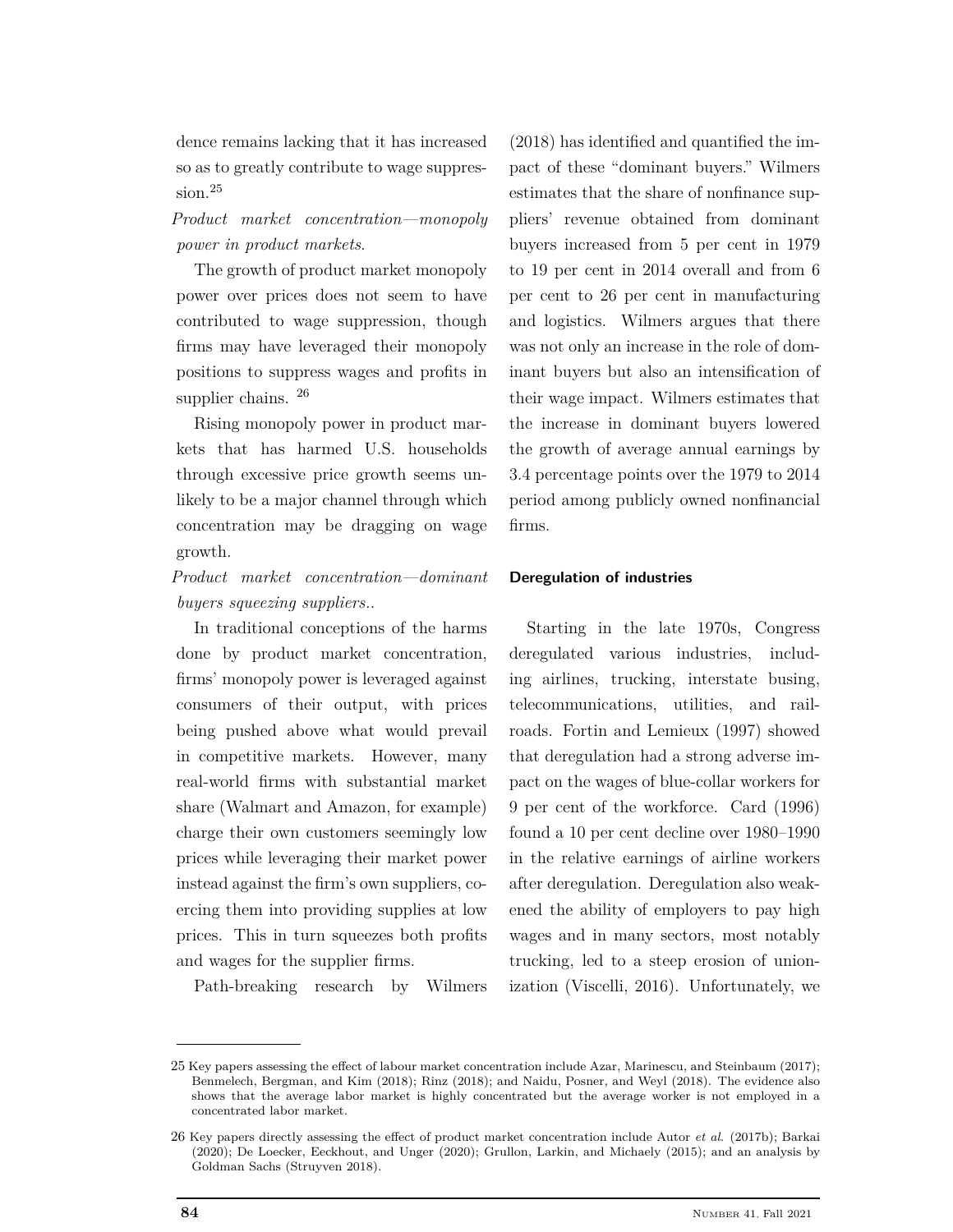do not have an estimate of the impact of deregulation on wages.

## **Wage suppression and upward distribution to the top 1 per cent**

The data are clear that wage growth for the vast majority of U.S. workers decelerated radically in the post-1979 era. This near-stagnation of median wages cannot be nearly fully explained by the slowdown in the economy's overall ability to pay higher wages (measured, for example, by growth in economy-wide productivity). Overall output and income growth did slow significantly post-1979, but growth for the bottom 90 per cent of wage earners slowed far more. This pattern left a large excess available for the top 10 per cent to grab, and most of it went to the top 1 per cent and, especially, the top 0.1 per cent. While this article does not undertake to directly explain the growth of wages at the very top those of the top 0.1 per cent and 1 per cent we would argue that this growth is the mirror image of wage suppression at the bottom. The forces that weighed on wage growth for the majority (excess unemployment, stagnation of the minimum wage, deunionization) largely do not slow wage growth for the top 1 per cent; instead, they allow more income (wages, and profits that are not going to typical workers' paychecks) to be claimed by the very top. In a sense, the wage suppression felt by the bottom 90 per cent was zero-sum (or even negative sum), as their loss financed a sharp redistribution of wages and incomes to the very top.'

Bivens and Mishel (2013) highlight the growth of Chief Executive Officer (and

other executive) pay and the incomes of financial-sector professionals as the predominant source of the escalated wage and income growth at the top. This partly reflects the surge in the stock market which fuels executive and financial sector growth in pay. A vast body of research demonstrates that no plausible force coming from the interplay of competitive markets could account for the explosive income growth of these actors. These are not the "just deserts" of the high earners reflecting their heightened productivity.

# **Aggregate Impact of the Policy Choices Generating Wage Suppression**

This section draws on the earlier assessments of the factors generating wage suppression to account for the divergence between the growth of net productivity and median hourly compensation over the 1979–2017 period

## **Relation to other literature**

Our analysis builds on what Stansbury and Summers (2020) referred to as a "long history of progressive institutionalist work exemplified by Freeman and Medoff (1984), Levy and Temin (2007), and Bivens, Mishel, and Schmitt (2018)."

An important recent marker in this tradition was the keynote address by former chairman of the Council of Economic Advisers and Princeton economist Alan Krueger (Krueger, 2017) to the Federal Reserve Board Jackson Hole conference. Krueger said that certain economic models "give employers some discretion over wage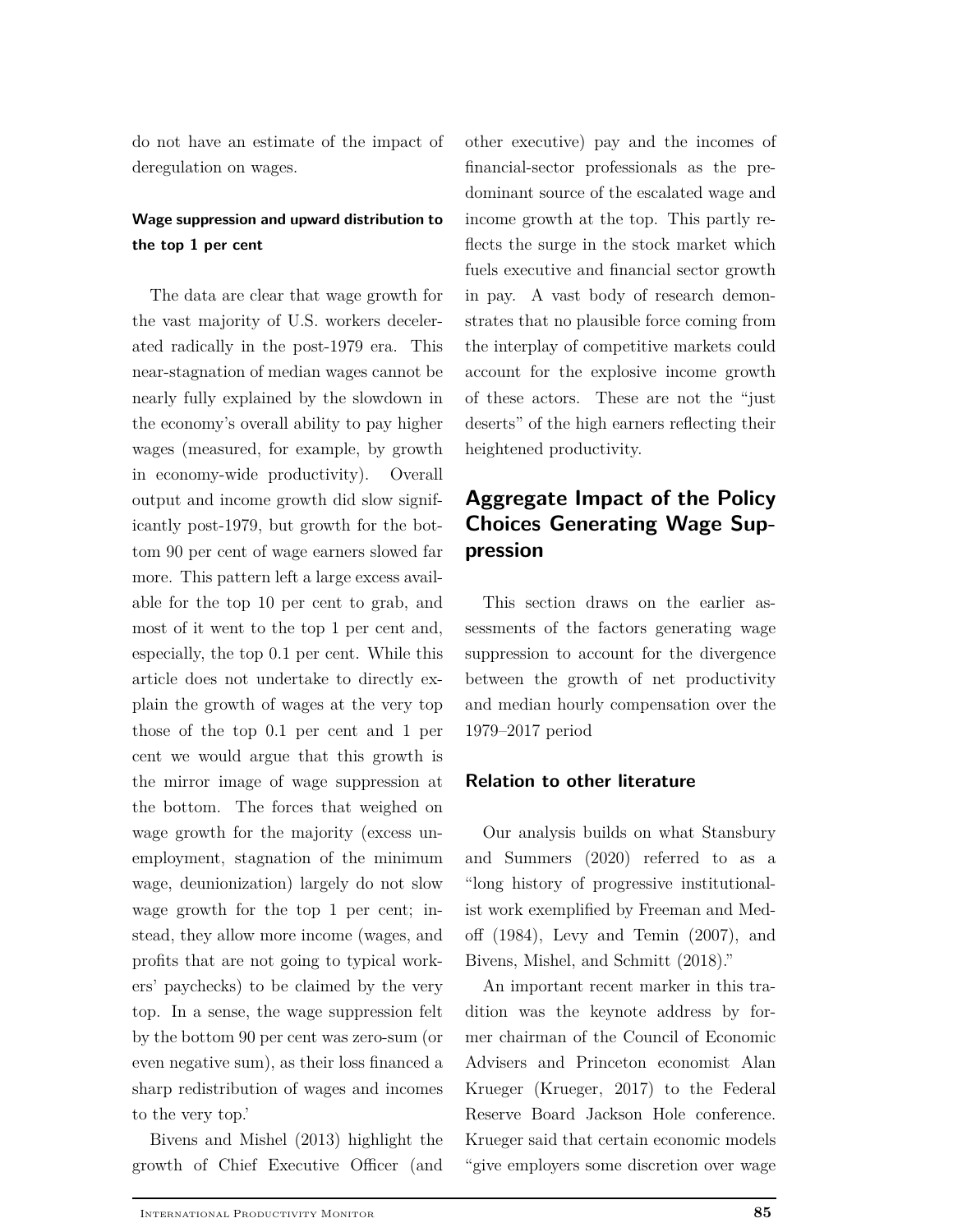setting" and, in a footnote, said, "Notice that I don't call these features 'imperfections.' They are the way the labour market works. The assumption of perfect competition is the deviation from the norm of 'imperfection' as far as the labour market is concerned."

The new monopsony literature reinforces our narrative in important ways and further highlights the need to identify the specific factors generating employer power over wages and ways this power has changed over time. A broad interpretation of employers' "monopsony" power does not hinge on labour market concentration (i.e., the proverbial one-company town), but instead diagnoses labour markets as being affected by employers' exercise of power that allows them to cut wages without fear of losing a large portion of their workforces—regardless whether the source of this power is market concentration or anything else. The focus needs to be on employer power relative to employees, so the erosion of countervailing power of employees is an essential dimension of understanding how employer power matters.

The emerging monopsony literature shows that employer power is ubiquitous in the modern U.S. labour market.<sup>27</sup>. The monopsony literature has identified a substantial amount of employer power such that employers are able to, as Bassier,

Dube, and Naidu (2020) put it, "mark down" wages by anywhere from 20 per cent to 50 per cent.  $^{28}$ 

One way to interpret the evidence in the current paper is that employer power is the constant of modern labour markets, but what has changed over the past generation in the United States to generate anemic wage growth is the erosion of institutions and policies—high-pressure labour markets, unions, and binding minimum wages—that once provided countervailing power. Naidu and Sojourner (2020) have a similar interpretation:

This new monopsony literature provides a top-down analysis, which has primarily focused on estimating the aggregate scale of employer power. Some of the recent contributions have started to identify the underlying factors, examining the role of unionization, high-pressure labour markets, and high values of minimum wages, in explaining an aggregate metric of monopsony power. In contrast, our study is a bottom-up analysis examining the impact of myriad specific factors and gauging their contribution to the productivity– median compensation divergence over the past four decades.

**Explaining the divergence between productivity and median hourly compensation growth**

<sup>27</sup> Webber (2015 and 2020); Dube, Giuliano, and Leonard (2019); Dube *et al*. (2020); Bassier, Dube, and Naidu (2020); Azar, Marinescu, and Steinbaum (2019); Langella and Manning (2020); Card *et al*. (2018); and the meta-analysis by Sokolova and Sorensen (2020)

<sup>28</sup> There is some evidence on the time trend of employer monopsony power; two studies have shown that employer power increased since the late 1990s (Webber 2020; Langella and Manning 2020), though Bassier, Dube, and Naidu (2020, Table 6) show stability over the 2003–2012 period. One consistent finding of these studies is that employers are able to exert more power over low-wage than other workers, affirming that employer power generates wage inequalities.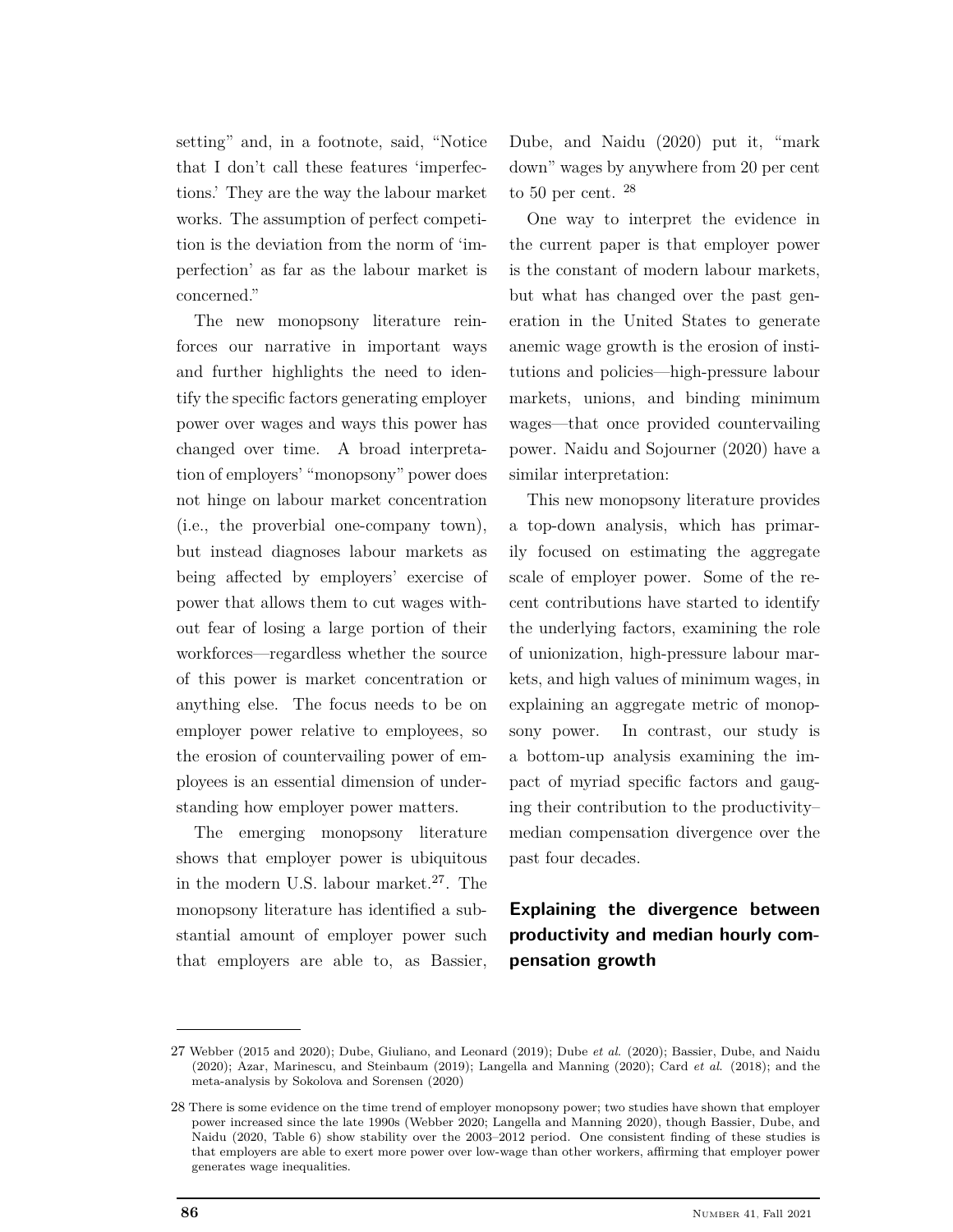This section examines the corporate and government policy levers that have suppressed wage growth, and concludes that they can account for the vast majority of wage suppression.

It can be difficult to assess causality and take interactions into account. But looking at the sum of the impact of the key factors supports the narrative that intentional policy decisions (either of commission or omission) have generated wage suppression. Analysts may differ on the assessment of particular factors, but our hope is that this compilation inspires further efforts, including ones for which we do not have sufficient empirical work to even make guesses.

How much needs to be explained? In our discussion of Table 1 we noted that between 1979 and 2017 net productivity (economywide productivity net of depreciation) grew 56 per cent while median hourly compensation (wages and benefits) grew 13 per cent, leaving a 43 per cent divergence.<sup>29</sup> By deflating both net productivity and the pay measures by the CPI-U-RS index, we have stripped out the influence of differing deflators (for productivity and compensation) from our calculation of the divergence, leaving only the changes in labour's share of income and changes in compensation inequality as drivers of the divergence (Bivens and Mishel 2015).

The impact of specific factors on the growth of the median wage is detailed in the first panel (Table 2) and draws on the discussion above. <sup>30</sup>

The share of the various factors in explaining the overall divergence of net productivity and real hourly compensation as presented in Table 2 is illustrated in Panel A of Chart 3 (examining growth, in percent, of factors) and Panel B of Chart 3 (examining growth, in dollars, of factors).

## **Austerity macroeconomic policy (excessive unemployment)**

The impact of excessive unemployment caused by contractionary macroeconomic policy, promulgated to control inflation, (suppressing labour costs in the name of controlling inflation) reduced wages for the median worker by 10.0 per cent between 1979 and 2017. Adjusting for the "flattening" of the Phillips curve since 2008, as we do here, lessens the impact of higher unemployment on wage growth; without this adjustment the impact would have been 12.2 per cent.

## **Erosion of Collective Bargaining**

The erosion of collective bargaining had an adverse impact by lowering the wages

<sup>29</sup> If we used hourly compensation of production workers (82 per cent of payroll employment) as the pay measure rather than the median wage, the divergence would be even greater (45.1 percentage point divergence from a net productivity growth of 56 per cent and real hourly compensation of production workers growth of 11 per cent).

<sup>30</sup> For purposes of the analysis we equate the impacts on median wages, as identified above, to be the same as the impact on median hourly compensation: this is not a consequential decision since the 13.0 per cent growth of median hourly compensation over the 1979–2017 period just slightly exceeded the 12.2 per cent growth of median hourly wages.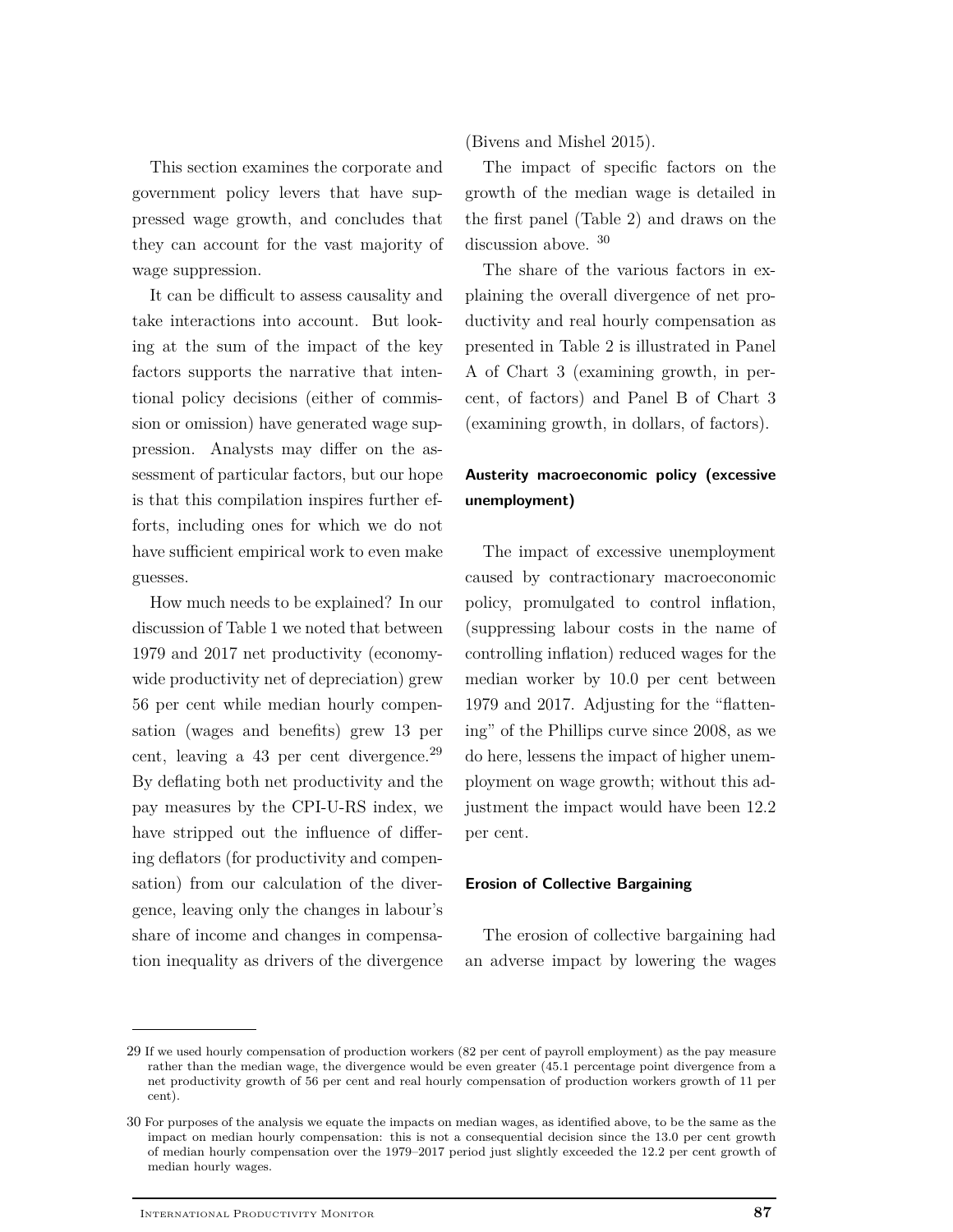#### **Chart 3: Factor's Contribution to Productivity-Median Compensation Divergence, 1979-2017**



**Panel A: Percentage Point Contribution**





**Economic Policy Institute** 

*Note:* Automation/skill deficits had no effect. \*Dominant buyer and fissuring

\*\*Including but not limited to: wage theft, guest worker programs, racial discriminationm industry deregulation, forced arbitration and anti-poaching agreements *Source:* Authors' analysis from Table 3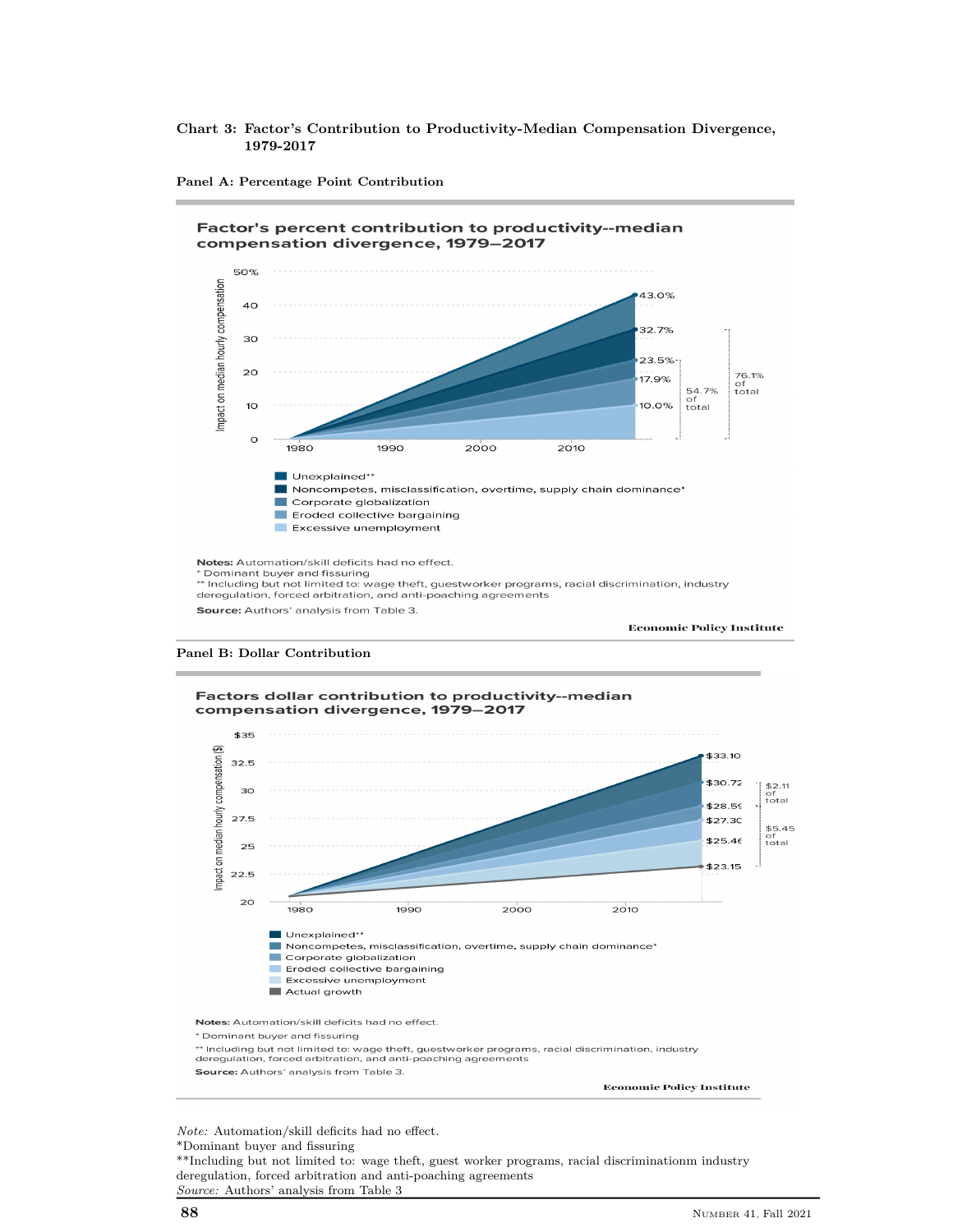#### **Table 2: Impact of Policy Areas on Median Wage Growth, 1979-2017 (percentage points)**

| <b>Excessive Unemployment*</b><br>1                       | 10.0     |
|-----------------------------------------------------------|----------|
| $\overline{2}$<br><b>Erosion of Collective Bargaining</b> | 7.9      |
| Globalization<br>3                                        | 5.6      |
| Weaker Labour Standards<br>4                              |          |
| Erosion of Minimum Wage                                   | $\Omega$ |
| Overtime Coverage for Salaried Workers                    | 0.3      |
| Wage Theft                                                | n.a.     |
| Missclassification                                        | 1.0      |
| Increased Presence of Undocumented                        | n.a      |
| Guest Worker Programs                                     | n.a.     |
| 5.<br><b>Employer-Imposed Contract Terms</b>              |          |
| Noncompetes                                               | 2.25     |
| Anti-Poacching                                            | n.a.     |
| Forced Arbitration                                        | n.a      |
| 6<br>Corporate Structure Changes                          |          |
| Labour Market Concentration                               | $\Omega$ |
| Dominant Buyer                                            | 3.4      |
| Fissuring                                                 | 2.25     |
| Product Market Concentration                              | $\Omega$ |
| Industry Deregulation                                     | n.a      |
| 7<br>Automation/skill-biased technological change         |          |
| 1979-1995                                                 | n.a      |
| 1995-2017                                                 | $\Omega$ |

\*Average relative to 5.5% unemployment

**Sources**: Authors' analysis based on the following studies: Excessive unemployment estimate based on Bivens and Zipperer (2018) and Katz and Krueger (1999); erosion of collective bargaining estimate based on Fortin, Lemieux, and Lloyd (2021), Stansbury and Summers (2020), Western and Rosenfeld (2011); globalization estimate based on Bivens (2013) and Autor, Dorn, and Hanson (2013); erosion of minimum wage estimate based on Fortin, Lemieux, and Lloyd (2021) and Autor, Manning, and Smith (2016); overtime coverage for salaried workers estimates based on analysis of Department of Labour (2016); noncompetes estimates based on Lipsitz and Starr (2020); dominant buyer estimates based on Wilmers (2018); fissuring based on Weil (2019); automation/skill-biased technological change from 1995–2017 estimates based on Autor, Goldin, and Katz (2020) and Autor (2017). **Note**: n.a. means not available

of non-college-educated workers, particularly men, and has also lowered the wages and benefits of nonunion workers in sectors where collective bargaining had previously set wage patterns. We relied on an unpublished analysis of the Fortin, Lemieux, and Lloyd (2021) model to pinpoint at 7.9 per cent the impact of deunionization on the median wage of all workers (men and women combined) for the 1979–2017 period.

#### **Globalization on capital's terms**

Bivens (2013) found that, by 2013, trade flows with low-wage nations were likely reducing wages for workers without a fouryear college degree by roughly 5.6 per cent.

For a non-college-degreed worker making the median hourly wage and working full time, full year, this translates to about \$2,000 annually. This estimate is nearly identical to what Autor, Dorn, and Hanson (2013) find in a regression-based investigation of the wage impacts of imports from low-wage countries.

#### **Impact of the top three factors**

As summarized in Table 3, together these three factors alone—excessive unemployment, eroded collective bargaining, and corporate-driven globalization—can account for a 23.5 per cent decline in the median wage growth from 1979 to 2017 and for 54.7 per cent of the divergence be-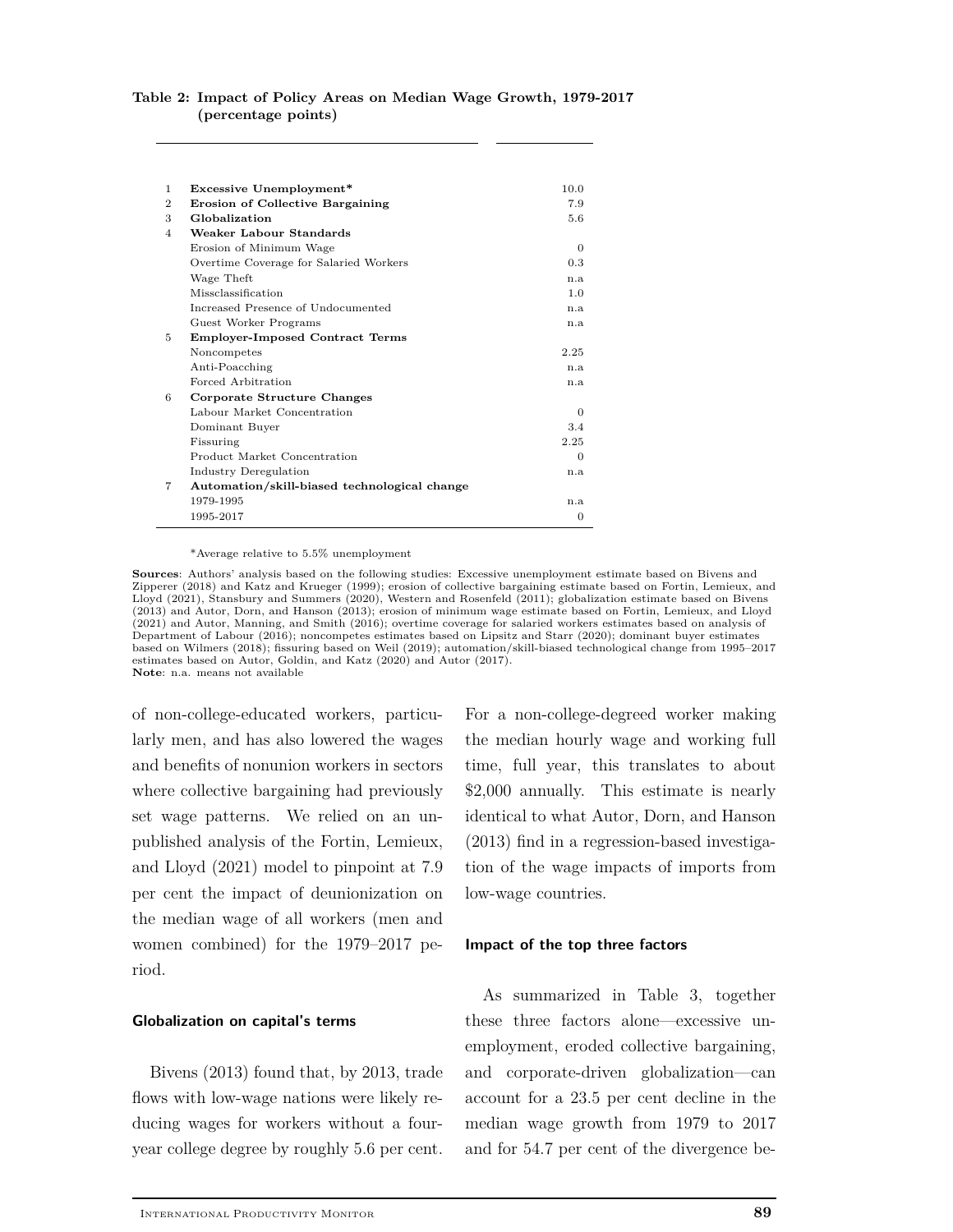|                                         | Impact on median wage<br>(percentage points) | Share of divergence explained<br>(percentage points) |
|-----------------------------------------|----------------------------------------------|------------------------------------------------------|
| Excessive unemployment; erosion of      | 23.5                                         | 54.7                                                 |
| collective bargaining; globalization.   |                                              |                                                      |
| Other (Overtime, misclassification,     | 9.2                                          | 21.4                                                 |
| fissuring, dominant buyer, noncompetes) |                                              |                                                      |
| Automatom/skill deficits                | $\overline{0}$                               | 0                                                    |
| Total explained                         | 32.7                                         | 76.1                                                 |
| Unexplained*                            | 10.3                                         | 23.9                                                 |
| Divergence btw productivity-median      | 43                                           | 100                                                  |
| hourly compensation, 1979-2017          |                                              |                                                      |

**Table 3: Impact of Policy Decisions on Median Wage Growth, 1979-2017 (percentage point)**

\*Including but not limited to: wage theft, guest worker programs, racial discrimination, industry deregulation, forced arbitration and anti poaching agreements. Source: Estimates presented in Table 2

tween net productivity and median hourly compensation. Chart 3 shows that excessive unemployment, eroded collective bargaining, and corporate-driven globalization lowered the growth of median hourly compensation by \$5.45: absent these factors median hourly compensation would have risen to \$28.59 rather than to \$23.59.

## **Weaker labour standards**

The failure to update the value of the federal minimum wage is a premier example of policy action shaping the wage structure and undermining the wages of the bottom third of earners (heavily women and minorities), or 46 million workers. The minimum wage's impact probably does not extend to the median, so we express that as zero in Table 3.

The erosion of other labour standards likely had an impact throughout the wage structure. Overtime protections for salaried workers declined precipitously and reduced median workers' wages by 0.3 per cent, while growing misclassification of workers as independent contractors lowered the median wage by 1.0 per cent. Other

practices and policies, like lax protections against wage theft, the increased presence of undocumented workers and guestworkers, and more extensive racial discrimination have likely lowered wages, but we are not able to provide an empirical assessment.

## **Employer-imposed contract restrictions**

Employers have increasingly required employees to relinquish various rights when they accept employment, or even after they are already employed, through agreements regarding noncompetition and forced arbitration. Employers within franchise chains have also colluded against employees through anti-poaching agreements, which limit workers' employment options. The effort to quantify the impact of these policies is still in the beginning stages. We estimate that noncompete agreements have reduced the median wage by 2.25 per cent, but we have not been able to derive estimates of the impact of forced arbitration (now covering more than half of nonunion employees) nor of anti-poaching agreements among franchisers.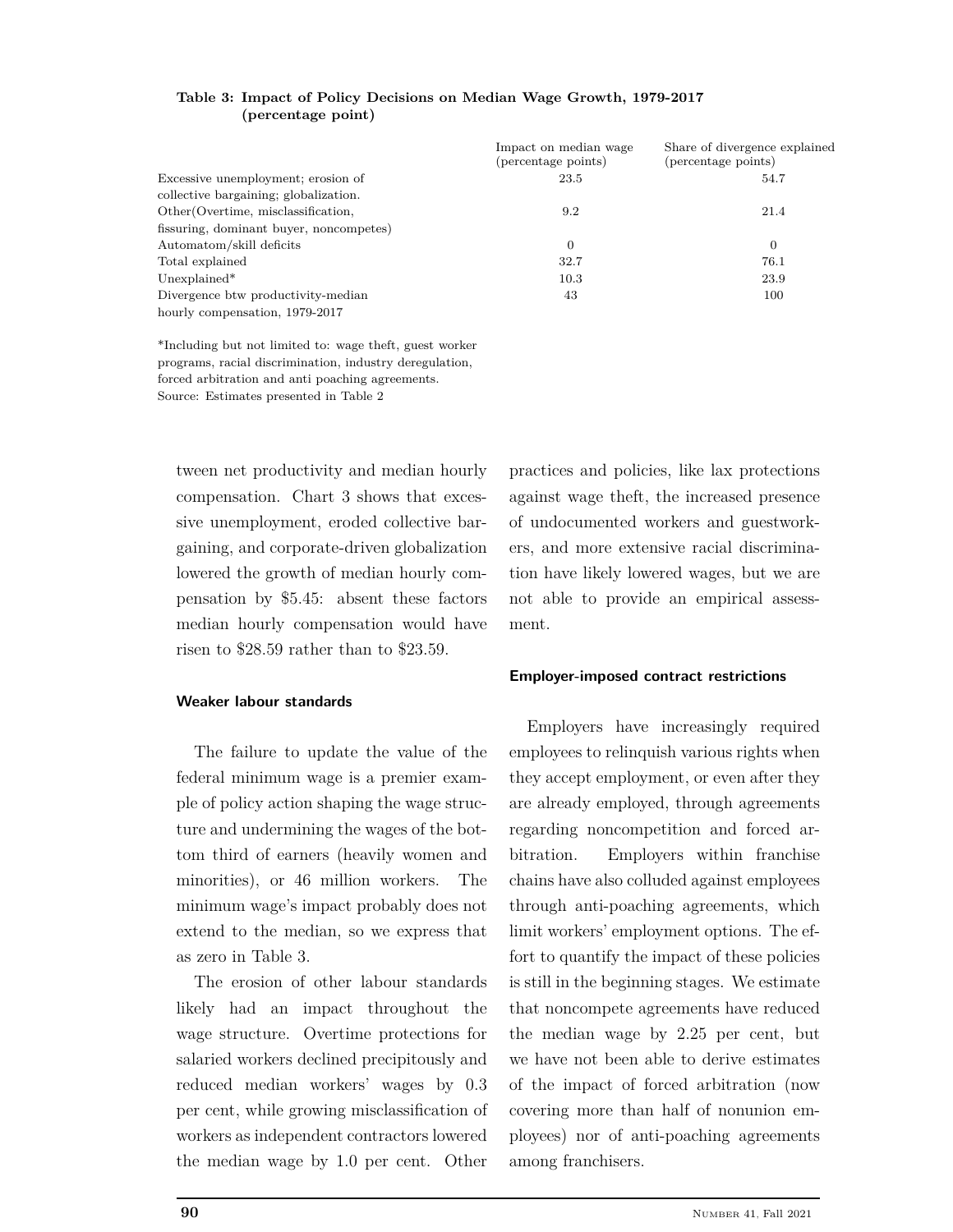#### **Changes in corporate structure**

Changes in corporate structure — from deregulation to fissuring to rising market concentration—likely pushed down wages by at least 5 per cent by 2017. A speculative gauge of the impact of a shift of 15 percentage points of employment into fissured workplaces where wages are 15 per cent less would imply an overall decline of wages of 2.25 per cent and probably an even larger decline at the median. Wilmers' (2018) estimated that the increase in dominant buyers lowered annual earnings by 3.4 per cent over the 1979–2014 period among workers in publicly owned nonfinancial firms.

There is likely to be some double counting when aggregating the fissuring and dominant buyer factors, but it is also likely that the unassessed components of corporate structures exerted at least as much downward wage pressure to offset it.

## **Automation/skill-biased technological change**

As detailed earlier (and in Mishel and Bivens (2021b)), automation and skillbiased technological change are prima facie implausible explanations of the wage suppression or wage inequality experienced at least since 1995. Given the deceleration of the salient indicators of automation and automation's impact on key labour market metrics (relative demand for college education, occupational polarization), we assign no impact in Table 2 to automation in

driving the productivity–pay divergence for the 1995–2017 period. We are also skeptical that there was any impact in the earlier 1979-95 period, following the analysis in Mishel, Bernstein, and Schmitt (1997a) and Card and DiNardo (2002).

## **Conclusion**

In all, the policy-driven factors delineated in Tables 2 explain a vast share of the divergence between productivity and median hourly compensation.<sup>31</sup>

The best-measured impacts, those for excessive unemployment, eroded collective bargaining, and corporate-shaped globalization, can account for 23.5 percentage points (or 55 per cent of the total) of the 43 percentage points productivity–median compensation divergence. The harder-tomeasure impacts of other factors (lowering of the overtime threshold for salaried workers, misclassification, noncompete agreements, and changes in corporate structures like fissuring) can collectively account for another 9.2 per cent of the erosion of the median wage and explain another 21.4 per cent of the divergence. These sum up to explaining about three-fourths (76.1 per cent) of the divergence (Table 2 and Chart 1). This is an understated conclusion since there are many additional policy factors that we have not been able to empirically assess: wage theft, guestworker programs, racial discrimination, industry deregulation, exploitable immigrants, forced arbitration, and anti-poaching agreements.

<sup>31</sup> See Mishel and Bivens (2021a) for a discussion on the suppressed wage growth at the 10th percentile and the increase in the 50/10 percentile wage gap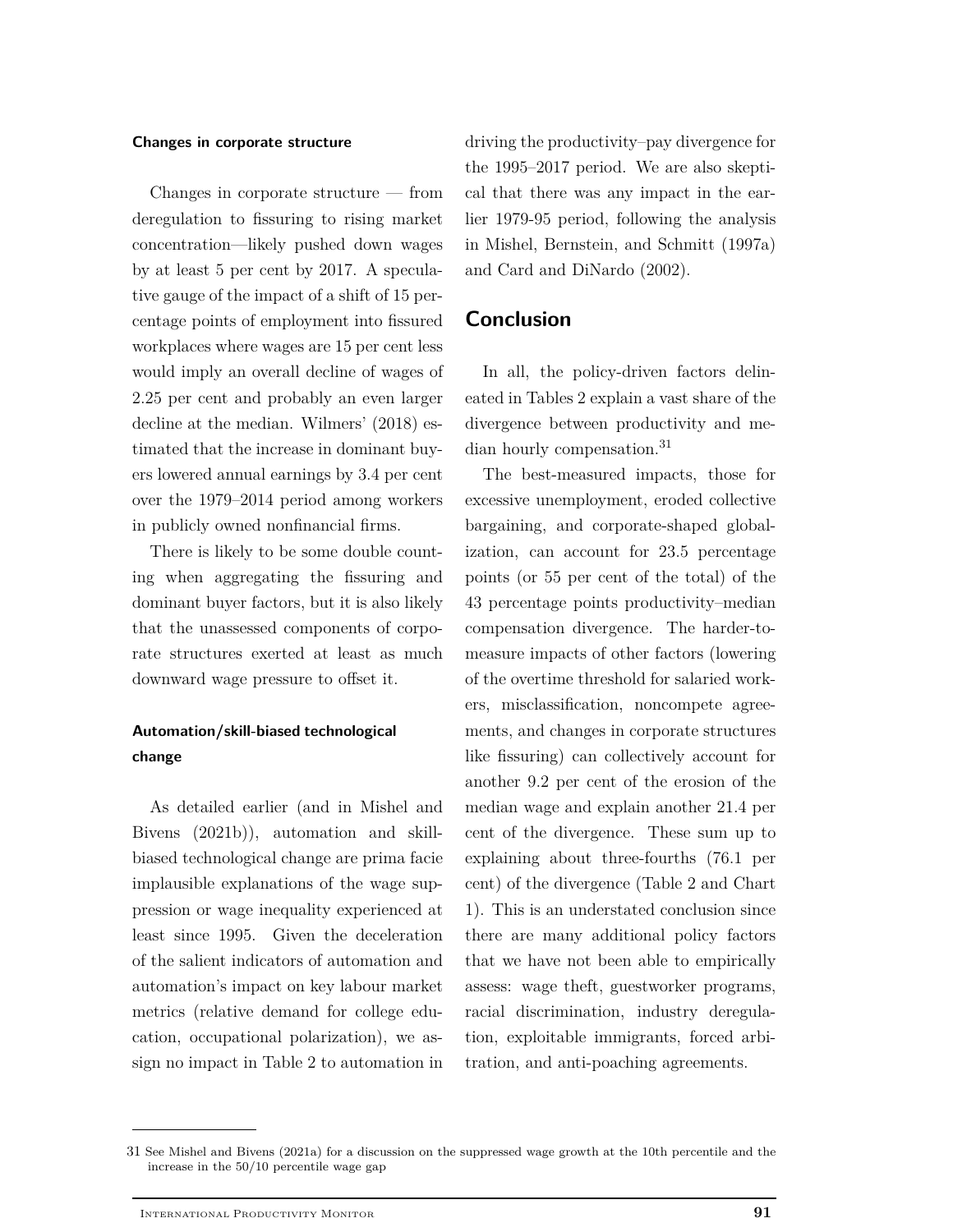It is possible that summing these estimates overstates the aggregate impact if there is some endogeneity or interactions (e.g. higher unemployment causes greater loss of unions). On the other hand, there are reasons to believe that the impact of these factors is larger than the sum of their individual effects. One way of understanding what has happened is to gauge all the ways that an individual workers' options to obtain better employment conditions or to affect their current employment have been increasingly foreclosed—limiting both exit and voice. When workers want to improve their conditions of work, they have increasingly limited options to organize a union, rely on adequate and enforceable government standards (e.g., the minimum wage, safety and health, overtime, anti-discrimination, correct classification), or make employers accountable through litigation. Exit is more limited because of anti-poaching agreements, noncompetes, and generally higher unemployment, and the downward pressure on their wages is intensified by globalization, fissuring, and dominant buyer power. Increasingly, resistance is futile.

Our analysis, admittedly, does not rely only on pure causal estimates of each factor or guarantee that there are no interactions between the different determinants of wage growth. We offer our estimates as an informed summation of what existing research finds, and, crucially, we argue that any interaction effects are at least as likely to amplify the effects of policy levers as they are to dampen them.

So, while we conclude that these policy levers can account for the vast majority of the rise of wage inequality and the

productivity-median hourly compensation divergence we are not wedded to any specific number. We imagine that any quibbles with our estimates would still leave policy factors explaining a clear majority. We look forward to others offering alternative estimates of these factors and associated aggregations or to offering an alternative narrative with corresponding empirical evidence. But the simple existence of possible interactive effects does not mean that our results will clearly shrink – they may well rise–or that policy levers did not drive wage suppression.

The lessons here are simple. Wage growth has been greatly directed by policy decisions and is a political variable. It responds  $-$  robustly  $-$  to big policy changes. But for decades these policy decisions have gone in the wrong direction. Policymakers can deliver prosperity to the vast majority of U.S. workers based on faster wage growth. Whether workers obtain a fair share of the economy's gains in the future will depend not so much on abstract forces beyond their control but on demanding that their political representatives restore bargaining power to workers, individually and collectively.

# **References**

- Acemoglu, D. and D. Autor (2012) "What Does Human Capital Do? A Review of Goldin and Katz's The Race between Education and Technology," *Journal of Economic Literature,* Vol. 50, No. 2, pp. 426–463.
- Apgar, L.A. (2015) "Authorized Status, Limited Returns: The Labor Market Outcomes of Temporary Mexican Workers," Economic Policy Institute.
- Appel, S. and C. Zabin (2019) "Truck Driver Misclassification: Climate, Labor and Environmental Justice Impacts," *UC Berkeley Labor Center.*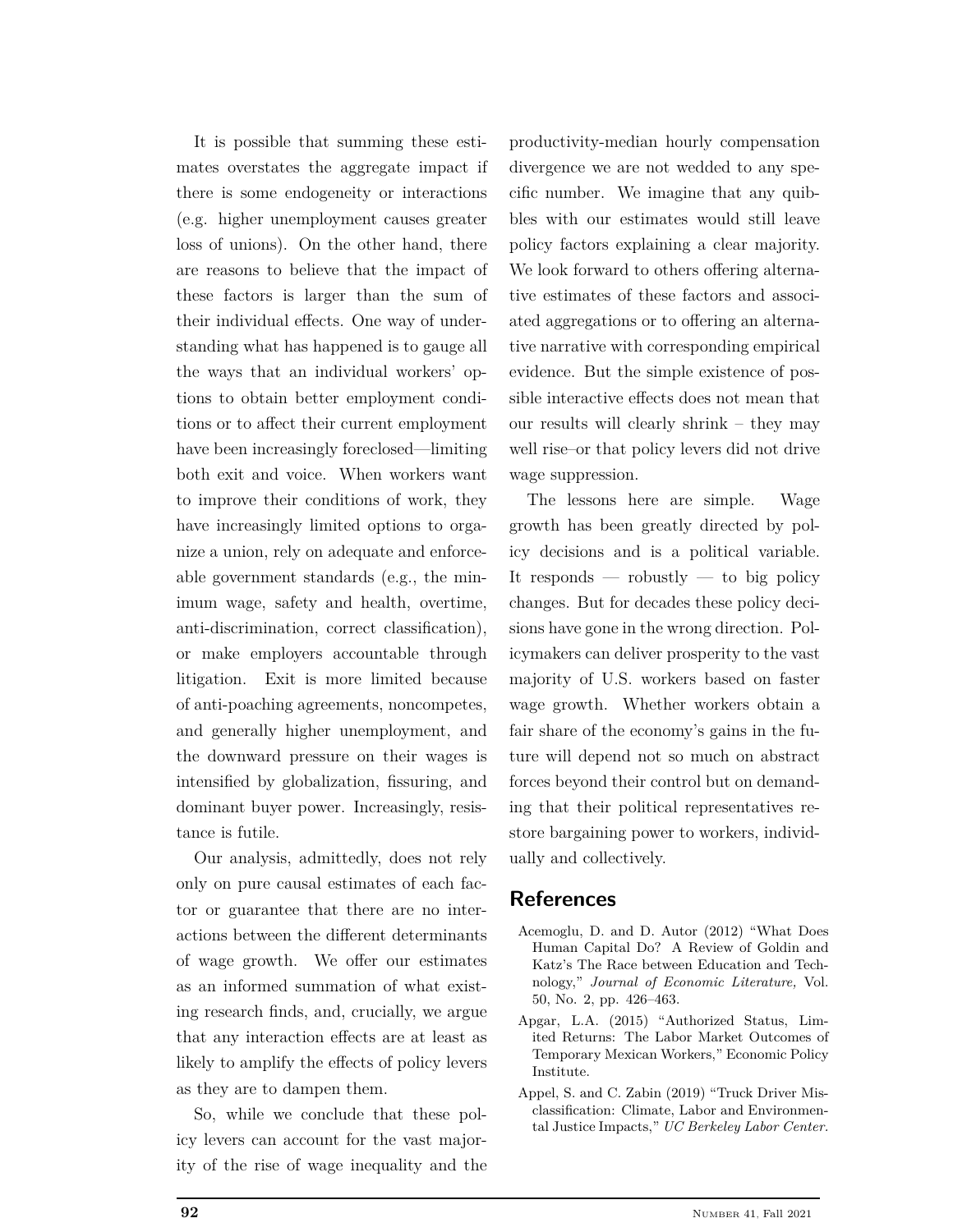- Appelbaum, E. and R. Batt (2014) "Private Equity at Work: When Wall Street Manages Main Street," *Russell Sage Foundation.*
- Autor, D (2014) "Polanyi's Paradox and the Shape of Employment Growth." Working Paper 17040. National Bureau of Economic Research.
- Autor, D (2010) "The Polarization of Job Opportunities in the U.S. Labor Market: Implications for Employment and Earnings," Center for American Progress and Brookings Institution, The Hamilton Project.
- Autor, D., C. Goldin, and L. F. Katz (2020) "Extending the Race Between Education and Technology." *AEA Papers and Proceedings,* Vol. 110, pp. 347-51.
- Autor, D., Dorn, D. and G.H. Hanson (2013) "The China Syndrome: Local Labor Market Effects of Import Competition in the United States," *American Economic Review*, Vol. 103, No. 6, pp. 2121–2168.
- Azar, J., I. E. Marinescu, and M. Steinbaum (2017) "Labor Market Concentration," *National Bureau of Economic Research,* Working Paper No. 24147. https://doi.org/10.3386/w24147.
- Azar, J. I. Marinescu, and M. Steinbaum (2019) "Measuring Labor Market Power Two Ways, textitAEA Papers and Proceedings Vol. 109.
- Bassier, I., A. Dube, and S. Naidu (2020) "Monopsony in Movers: The Elasticity of Labor Supply to Firm Wage Policies," *Working Paper 27755*, National Bureau of Economic Research.
- Benmelech, E., N. Bergman and H. Kim (2018) "Strong Employers and Weak Employees: How Does Employer Concentration Affect Wages?" *National Bureau of Economic Research,* Working Paper 24307.
- Bernhardt, A., Milkman, R., Theodore, N., Heckathorn, D., Auer, M., DeFilippis, J., González, A.L., Narro, V., Perelshteyn, J., Polson, D. and M. Spiller (2009) "Broken Laws, Unprotected Workers: Violations of Employment and Labor Laws in America's Cities," Center for Urban Economic Development, National Employment Law Project, and UCLA Institute for Research on Labor and Employment.
- Bivens, J (2016) "Why Is Recovery Taking So Long—and Who's to Blame?" Economic Policy Institute.
- Bivens, J (2013) "Using Standard Models to Benchmark the Costs of Globalization for American Workers Without a College Degree," Economic Policy Institute.
- Bivens, J (2017a) "Adding Insult to Injury: How Bad Policy Decisions Have Amplified Globalization's Costs for American Workers," Economic Policy Institute.
- Bivens, J. and B. Zipperer (2018) "The Importance of Locking in Full Employment for the Long Haul," Economic Policy Institute.
- Bivens, J. and L. Mishel (2015) "Understanding the Historic Divergence Between Productivity and a Typical Worker's Pay: Why It Matters and Why It's Real," Economic Policy Institute.
- Bivens, J. and L. Mishel (2013) "The Pay of Corporate Executives and Financial Professionals as Evidence of Rents in Top 1 Percent Incomes," *Journal of Economic Perspectives*, Vol 27, No. 3, pp. 57–78.
- Bivens, J., L. Mishel and J. Schmitt (2018) "It's Not Just Monopoly and Monopsony: How Market Power Has Affected American Wages," Economic Policy Institute.
- Bloom *et al.* (2018) "Is the Large Firm Wage Premium Dead or Merely Resting?" *AEA Papers and Proceedings,* Vol. 108, No. 1, pp.317–22.
- Card, D.*et al.* (2018) "Firms and Labor Market Inequality: Evidence and Some Theory," *Journal of Labor Economics,* Vol. 36, No. S1, pp: 13-70.
- Card, D, and J. DiNardo (2002) "Skill-Biased Technological Change and Rising Wage Inequality: Some Problems and Puzzles," *Journal of Labor Economics*, Vol. 20, No. 4, pp. 733–783.
- Card, D (1996) "The Effect of Unions on the Structure of Wages: A Longitudinal Analysis," *Econometrica*, Vol. 64, No. 4, pp. 957–979.
- Carré, F (2015) "(In)dependent Contractor Misclassification," Economic Policy Institute.
- Colvin, A.J.S. (2018) "The Growing Use of Mandatory Arbitration: Access to the Courts Is Now Barred for More Than 60 Million American Workers," Economic Policy Institute.
- Colvin, A. J.S. and H. Shierholz (2019) "Noncompete Agreements: Ubiquitous, Harmful to Wages and to Competition, and Part of a Growing Trend of Employers Requiring Workers to Sign Away Their Rights," Economic Policy Institute.
- Costa, D and J. Rosenbaum (2017) "Temporary Foreign Workers by the Numbers: New Estimates by Visa Classification," Economic Policy Institute.
- Costa, D (2019) "Employers Increase Their Profits and Put Downward Pressure on Wages and Labor Standards by Exploiting Migrant Workers," Economic Policy Institute.
- De Loecker, J., J. Eeckhout and G. Unger (2020) "The Rise of Market Power and the Macroeconomic Implications," *Quarterly Journal of Economics,* Vol. 135, No. 2, pp: 561-644.
- DeLong, J.B. and L. Summers (1988) "How Does Macroeconomic Policy Affect Output?" *Brookings Papers on Economic Activity*, Vol. 2, pp. 423-494.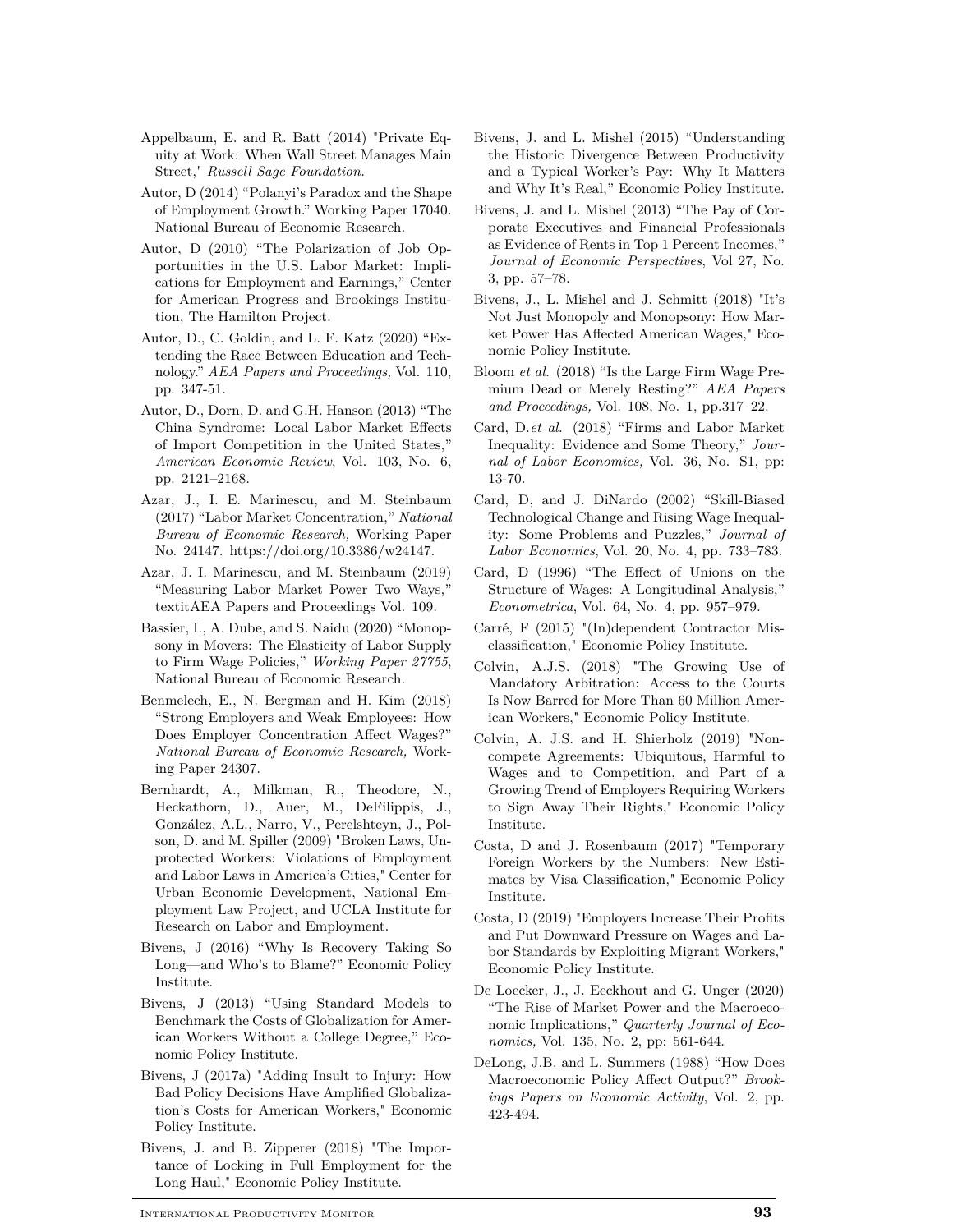- Deutsch, R., Hamaji, K., Nicolas, E., McNicholas, C., Poydock, M. and H. Shierholz (2019) "Unchecked Corporate Power: Forced Arbitration, the Enforcement Crisis, and How Workers Are Fighting Back," Center for Popular Democracy and Economic Policy Institute.
- Dube, A. *et al* (2020) "Monopsony in Online Labor Markets" *American Economic Review: Insights 2*, No. 1, pp: 33-46.
- Dube, A. L. Giuliano and J. Leonard (2019) "Fairness and Frictions: Impact of Unequal Raises on Quit Behavior," *American Economic Review,* Vol. 109, No. 2, pp:620-63.
- Farhi, E. and F. Gourio (2018) "Accounting for Macro-Finance Trends: Market Power, Intangibles, and Risk Premia,"*Brookings Papers on Economic Activity,* Fall, pp. 147-250.
- Fortin, N. and T. Lemieux (1997) "Institutional Changes and Rising Wage Inequality: Is There a Linkage?" *Journal of Economic Perspectives*, Vol. 11, No. 2, pp. 75–96.
- Fortin, N., Lemieux, T. and N. Lloyd (2021) "Labor Market Institutions and the Distribution of Wages: The Role of Spillover Effects," Working Paper 28375, National Bureau of Economic Research.
- Freeman, R.B. and J.L. Medoff (1984) *What Do Unions Do?*, Basic Books.
- Galbraith, J (1997) "Time to Ditch the NAIRU," *Journal of Economic Perspectives*, Vol. 11, No. 1, pp. 93-108.
- Goldin, C. and L. Katz (2007) "The Race Between Education and Technology: The Evolution of U.S. Educational Wage Differentials, 1890 to 2005," Working Paper 12984. National Bureau of Economic Research.
- Goldin, C, and L.F. Katz (2008) *The Race Between Education and Technology*, Harvard University Press.
- Grullon, G., Y. Larkin and R. Michaely (2015) "Are U.S. Industries Becoming Concentrated?" *Swiss Finance Institute Research Paper 19-41*, forthcoming in Review of Finance, posted online May 31, 2015.
- Hacker, J.S. and P. Pierson (2011) *Winner-Take-All Politics: How Washington Made the Rich Richer—and Turned Its Back on the Middle Class.* Simon and Schuster.
- Hacker, J.S. and P. Pierson (2020) *Let Them Eat Tweets: How the Right Rules in an Age of Extreme Inequality*, Liveright Publishing.
- Harrison, P (2009) "Median Wages and Productivity Growth in Canada and the United States," CSLS Research Note 2009-2, Centre for the Study of Living Standards, http://www.csls.c a/events/cea2009/sharpe-etal.pdf.
- Hooper, P, Mishkin, F.S. and A. Sufi (2019) "Prospects for Inflation in a High Pressure Economy: Is the Phillips Curve Dead or Is It Just Hibernating?" Working Paper 25792, National Bureau of Economic Research.
- Katz, L.F. and K.M. Murphy (1992) "Changes in Relative Wages, 1963–87: Supply and Demand Factors," Quarterly *Journal of Economics* Vol. 107 (February): pp 35–78.
- Katz, L.F. and A. Krueger (1999) "The High-Pressure Labor Market of the 1990s," *Brookings Papers on Economic Activity Vol 1.*
- Kimball, W. and L. Mishel (2016) "Nearly One-Third of Salaried Workers Will Be Guaranteed Overtime Under the New Rule, but That Falls Short of the Half Covered in the Mid-1970s," Economic Snapshot. Economic Policy Institute, June.
- Kochan, T.A., Kimball, W., Yang, D. and E.L. Kelly (2018) "Worker Voice in America: Is There a Gap Between What Workers Expect and What They Get?" *ILR Review*, Vol. 72, No. 1, pp. 3–38.
- Krogstad, J.M., Passel, J. and D. Cohn (2019) "5 Facts About Illegal Immigration in the U.S.," Pew Research Center.
- Krueger, A.B (2017) "The Rigged Labor Market," *Milken Institute Review*, April 28.
- Krueger, A.B. and O. Ashenfelter (2018) "Theory and Evidence on Employer Collusion in the Franchise Sector," Working Paper 24831. National Bureau of Economic Research.
- Langella, M. and A. Manning (2020) "The Measure of Monopsony," Video, 56:28. Marshall Lecture, Annual Congress of the European Economic Association.
- Levy, F. and P. Temin (2007) "Inequality and Institutions in 20th Century America," Working Paper 13106, National Bureau of Economic Research.
- Lipsitz, M. and E. Starr (2020) "Low-Wage Workers and the Enforceability of Non-Compete Agreements." *Management Science*, pp. 1-19.
- Lipsky, D.B (2007) "Conflict Resolution and the Transformation of the Social Contract," Labor and Employment Relations Association Presidential Address, January.
- Locke, M. and F. Ordonez (2014) "Taxpayers and Workers Gouged by Labor-Law Dodge," *Mc-Clatchy Washington Bureau,* September 4.
- Mishel, L. and J. Bernstein (1994) "Is the Technology Black Box Empty? An Empirical Examination of the Impact of Technology on Wage Inequality and the Employment Structure, " *Technical Paper,* Economic Policy Institute.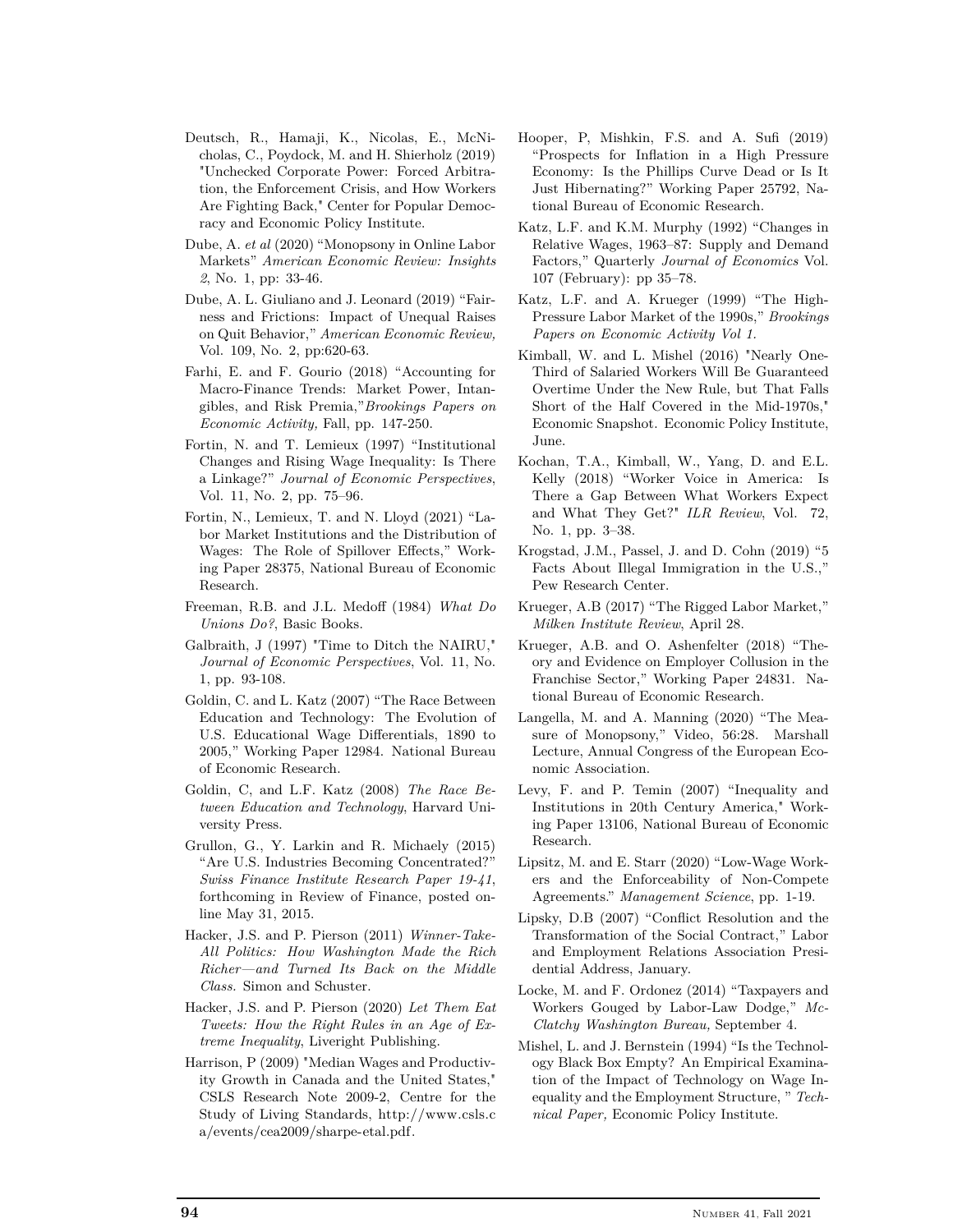- Mishel, L. and J. Bivens (2021a) "Identifying the Policy Levers Generating Wage Suppression and Wage Inequality," Economic Policy Institute Report,May 13.https://www.epi.org/unequalpower/ publications/wage-suppression-inequality.
- Mishel, L. and J. Bivens (2021b) "The Failure of Automation and Skill Gaps to Explain Wage Suppression or Wage Inequality," Economic Policy Institute Report, May 20.
- Mishel, L. and K-F. Gee (2012) "Why Aren't Workers Benefiting From Labour Productivity Growth in the United States?" *International Productivity Monitor*, Number 23, Spring.
- Mishel, L. and J. Kandra (2020) "Wages for the Top 1 per cent Skyrocketed 160 per cent Since 1979 While the Share of Wages for the Bottom 90 per cent Shrunk: Time to Remake Wage Pattern with Economic Policies That Generate Robust Wage-Growth for Vast Majority," Working Economics (Economic Policy Institute blog), December.
- Mishel, L., Shierholz, H. and L. Schmitt (2013) "Don't Blame the Robots: Assessing the Job Polarization Explanation of Growing Wage Inequality," Economic Policy Institute.
- Mishel, L., Bernstein, J. and J. Schmitt (1997a) *"The State of Working America 1996–1997"* An Economic Policy Institute book. M.E. Sharpe.
- Mishel, L., Rhinehart, L. and L. Windham (2020) "Explaining the Erosion of Private-Sector Unions: How Corporate Practices and Legal Changes Have Undercut the Ability of Workers to Organize and Bargain," Economic Policy Institute.
- Naidu, S., E.A.Posner and E. G. Weyl (2018) "Antitrust Remedies for Labor Market Power," *Coase-Sandor Working Paper Series in Law and Economics,* No. 850.
- Ormiston, R., D. Belman, and M. Erlich (2020) "An Empirical Methodology to Estimate the Incidence and Costs of Payroll Fraud in the Construction Industry," *National Alliance for Fair Contracting*.
- Rinz, K. (2018) "Labor Market Concentration, Earnings Inequality, and Earnings Mobility," *U.S. Center for Administrative Records Research and Applications, Census Bureau,* Working Paper 2018-10.
- Sharpe, A., Arsenault, J. and P. Harrison (2008a) "Why Have Real Wages Lagged Labour Productivity Growth in Canada?" *International Productivity Monitor*, No. 17, Fall, pp. 17–26.
- Sharpe, A., Arsenault, J. and P. Harrison. (2008b) "The Relationship between Productivity and Real Wage Growth in Canada and OECD Countries: 1961-2006," CSLS Research Report 2008- 8, http://csls.ca/reports/csls2008-8.pdf.
- Shierholz, H. (2021) "The Importance of Enforcement in Designing Effective Labor Market Tools." in *Combating Inequality: Rethinking Government's Role*, edited by Olivier Blanchard and Dani Rodrik. MIT Press.
- okolova, A. and T. Sorensen (2020) "Monopsony in Labor Markets: A Meta-Analysis," *Washington Center for Equitable Growth.*
- Stansbury, A.M. and L.H. Summers (2020) "Declining Worker Power and American Economic Performance." *Brooking Papers on Economic Activity.*
- Starr, E., Prescott, J.J. and N.D. Bishara (2020) "Noncompete Agreements in the U.S. Labor Force." in Journal of Law and Economics, online version May 7, 2020.
- Starr, E (2019b) "The Use, Abuse, and Enforceability of Non-Compete and No-Poach Agreements: A Brief Review of the Theory, Evidence, and Recent Reform Efforts," Economic Innovation Group.
- Stiglitz, J.E (2021) "Fostering More-Competitive Labor Markets," in *Inequality and the Labor Market: The Case for Greater Competition*, edited by Sharon Block and Benjamin Harris. Brookings Institution Press.
- Stone, K. V.W., and A. J.S. Colvin (2015) "The Arbitration Epidemic: Mandatory Arbitration Deprives Workers and Consumers of Their Rights", Economic Policy Institute
- Struyven, D. (2018) "Superstar Firms, Super Profits, and Shrinking Wage Shares," *US Economics Analyst,* February 4.
- Uber Technologies (2019) "Form S-1 Registration Statement, United States Securities and Exchange Commission," April 11.
- Viscelli, S (2016) *The Big Rig: Trucking and the Decline of the American Dream,* University of California Press.
- Webber, D.A. (2020) "Labor Market Competition and Employment Adjustment over the Business Cycle," *Journal of Human Resources,* Vol. 56, No. 2.
- Webber, D. A. (2015) "Firm Market Power and the Earnings Distribution" *Labour Economics,* Vol. 35, pp. 123-134.
- Weil, D (2017) "Lots of Employees Get Misclassified as Contractors. Here's Why It Matters," *Harvard Business Review*, July 5.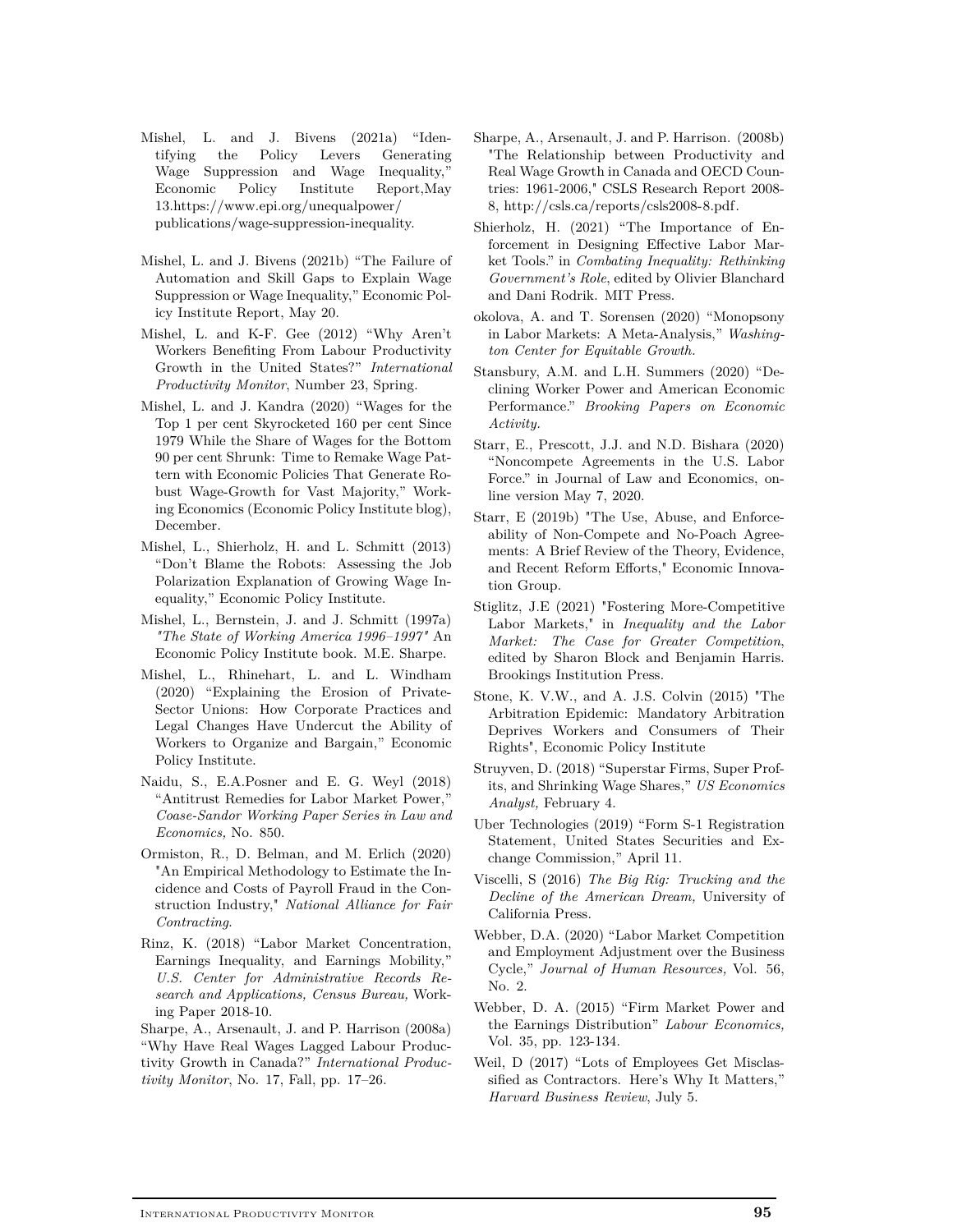- Weil, D (2019) " The Present and Future of Work in the Fissured Workplace Context," *Russell Sage Foundation Journal of the Social Sciences*, Vol. 5, No. 5.
- Wilmers, N (2018) "Wage Stagnation and Buyer Power: How Buyer-Supplier Relations Affect U.S. Workers' Wages, 1978 to 2014," *American Sociological Review*, pp. 1–28.

# **Appendix A: Data Definitions and Sources**

**Average hourly compensation**: compensation equals wages and salaries and benefits. Benefits are the sum of Health Benefits and 'Non-health benefits' ['Total compensation' (Nominal, NIPA 6.2A-D line 1) - 'Health benefits' Wages and salaries (NIPA 6.3A-D line 1) deflated by CPI-U-RS. Compensation is divided by 'Total hours' (NIPA 6.9B-D) to obtain real hourly compensation.

**Average hourly compensation (production/non-supervisory workers**): Average hourly earnings (AHE) of production/non-supervisory workers is from: BLS, series  $ID = CEU0500000008$ and for years 1947–1963, series ID = EEU00500006 for historical AHE. Production/non-supervisory worker compensation obtained by multiplying real average hourly earnings by the compensationwage ratio.

**Compensation-to-wage ratio**: the ratio of real compensation (wages and salaries plus health and non-health benefits) to real wages and salaries.

**Consumer prices**: measured as changes in the CPI-U-RS index, https://www.bls.gov/cpi/researchseries/r-cpi-u-rs-allitems.xlsx

**Gross productivity**: gross output provided in unpublished BLS Total Economic

Productivity (TEP) "Labor productivity", which matches GDP in NIPA data. Hours worked from TEP data. Gross productivity growth is growth of gross output per hour.

**Health benefits**: Nominal health benefits (NIPA 6.11A-C line 30, NIPA 6.11D line 32) are inflation adjusted by a constructed health inflator: CPI-U-RS times PCE Health (NIPA 2.5.4 line 37) / PCE total (NIPA 2.5.4 line 1).The PCE health deflator is used because it more fully captures health costs than the CPI health deflator which only captures out-of-pocket costs.

**Median hourly wage**: Economic Policy Institute analysis of Current Population Survey (CPS) Outgoing Rotation Group (ORG) microdata, as presented in the State of Working America Data Library.

**Median hourly compensation**: real median hourly wage multiplied by the compensation-wage ratio (see: Average hourly compensation (production/nonsupervisory workers)

**Net productivity**: Gross output converted to net output by multiplying the ratio of net-to-gross domestic product ratio [NDP (NIPA 1.7.6 Line 4), GDP (NIPA 1.7.6 line 1)]. Net productivity presented deflated by output prices, i.e. implicit price deflator of Net Domestic product (NDP) and also by consumer prices (CPI-U-RS).

**National Income and Product Accounts (NIPA)**: Department of Commerce, Bureau of Economic Analysis: https://apps.bea.gov/iTable/iTable.cfm?reqid= 19step=2reqid=19step=2isuri=11921=survey

# **Wedges between median hourly compensation and productivity**